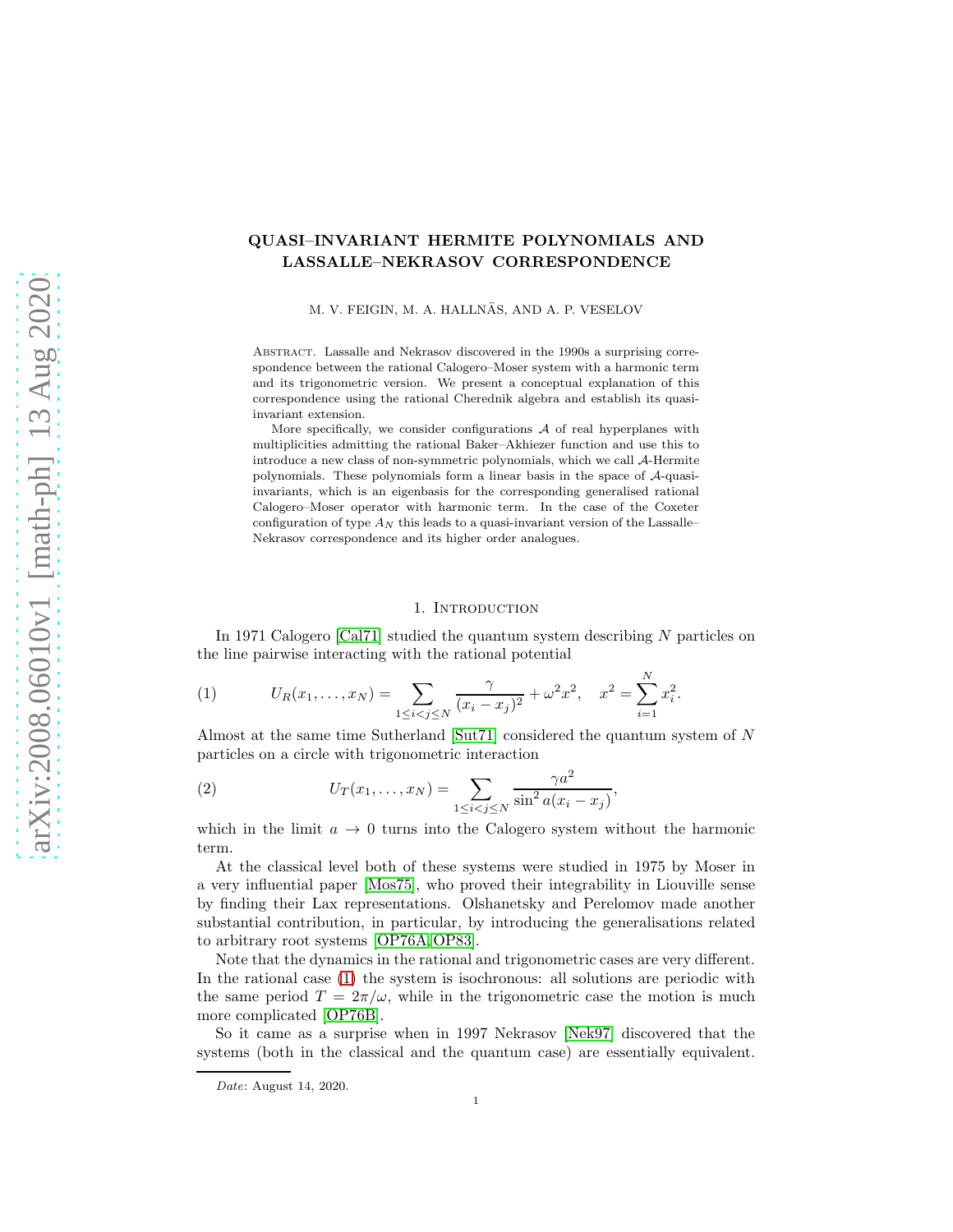More precisely, he showed that there is a symplectomorphism from the phase space of the rational system onto the open (positive) part of the phase space of the trigonometric system. Under this equivalence integrals are mapped to integrals with the Hamiltonian of the rational system being mapped to the momentum of the trigonometric system (which gives another proof of isochronicity of the rational system). To derive this map Nekrasov used the Hamiltonian reduction, following the ideas of the work by Kazhdan, Kostant and Sternberg [\[KKS78\]](#page-30-6).

This explains an earlier construction of Lassalle [\[Las91\]](#page-30-7) of multivariable Hermite polynomials from Jack polynomials, which can be interpreted as a correspondence between the eigenfunctions of the two quantum systems with potentials [\(1\)](#page-0-0) and [\(2\)](#page-0-1) (see also Baker and Forrester's paper [\[BF97\]](#page-28-0) which, in particular, contains further unpublished results due to Lassalle). For these reasons we call this equivalence the Lassalle–Nekrasov correspondence.

One of the aims of this paper is to give a new explanation of the Lassalle– Nekrasov correspondence in the quantum case using the rational Cherednik algebra and extend it for the special parameter values  $\gamma = 2m(m + 1)$ ,  $m \in \mathbb{Z}_{\geq 0}$ , from the symmetric to the much wider quasi-invariant setting.

<span id="page-1-1"></span>We start with a more general quantum system with the Hamiltonian

(3) 
$$
\mathcal{H}_{\mathcal{A}} = -\Delta + \sum_{\alpha \in \mathcal{A}} \frac{m_{\alpha}(m_{\alpha} + 1)(\alpha, \alpha)}{(\alpha, x)^2} + x^2,
$$

where A is any configuration of vectors in the Euclidean space  $\mathbb{R}^N$  with multiplicities  $m_{\alpha} \in \mathbb{Z}_{\geq 0}$  admitting the so-called rational Baker–Akhiezer function  $\phi(x, \lambda)$ . Any Coxeter configuration belongs to this class, but there are also non-symmetric configurations (see [\[CFV99\]](#page-29-1) and the next section).

Following [\[CV90,](#page-29-2) [CFV99,](#page-29-1) [FV02\]](#page-29-3) we define an algebra of *quasi-invariant* polynomials  $\mathcal{Q}_{\mathcal{A}}$  for any such configuration  $\mathcal{A}$ . It consists of the polynomials  $q(x), x \in \mathbb{R}^N$ , which are invariant up to order  $2m_{\alpha}$  with respect to orthogonal reflection about the hyperplane  $(\alpha, x) = 0$  for all  $\alpha \in A$ , or equivalently, for each  $\alpha \in A$ , the odd normal derivatives  $\partial_{\alpha}^{2s-1}q(x) = (\alpha, \frac{\partial}{\partial x})^{2s-1}q(x)$  vanish on the hyperplane  $(\alpha, x) = 0$ for  $s = 1, 2, \ldots, m_{\alpha}$ .

Our starting observation is that after multiplication by a Gaussian factor the rational BA function can be considered as the generating function of a new interesting class of quasi-invariant polynomials, which we call A-Hermite polynomials. In the symmetric case multivariable generalisations of Hermite polynomials were introduced and studied by Lassalle [\[Las91\]](#page-30-7), with important subsequent contributions including works by Baker and Forrester [\[BF97\]](#page-28-0), van Diejen [\[vDie97\]](#page-29-4) and Rösler [\[Ros98\]](#page-30-8).

More precisely, choosing a homogeneous basis of quasi-invariants  $q^i$ ,  $i \in \mathbb{Z}_{\geq 0}$ , we define the A-Hermite polynomials  $H_{q_i}(x)$  by the generating function

<span id="page-1-0"></span>(4) 
$$
\phi(x,\lambda) \exp(-\lambda^2/2) = \sum_{i=0}^{\infty} H_{q_i}(x) q^i(\lambda), \quad x, \lambda \in \mathbb{R}^N.
$$

The polynomial  $H_{q_i}(x)$  is a non-homogeneous polynomial with the highest degree term  $q_i(x)$ , where collection of polynomials  $q_j, j \in \mathbb{Z}_{\geq 0}$ , forms the dual basis in the space of quasi-invariants (see details in Section [4\)](#page-8-0). Expansion [\(4\)](#page-1-0) is a far-reaching generalisation of a well-known generating function expansion (see e.g. [\[Sze39\]](#page-30-9)) for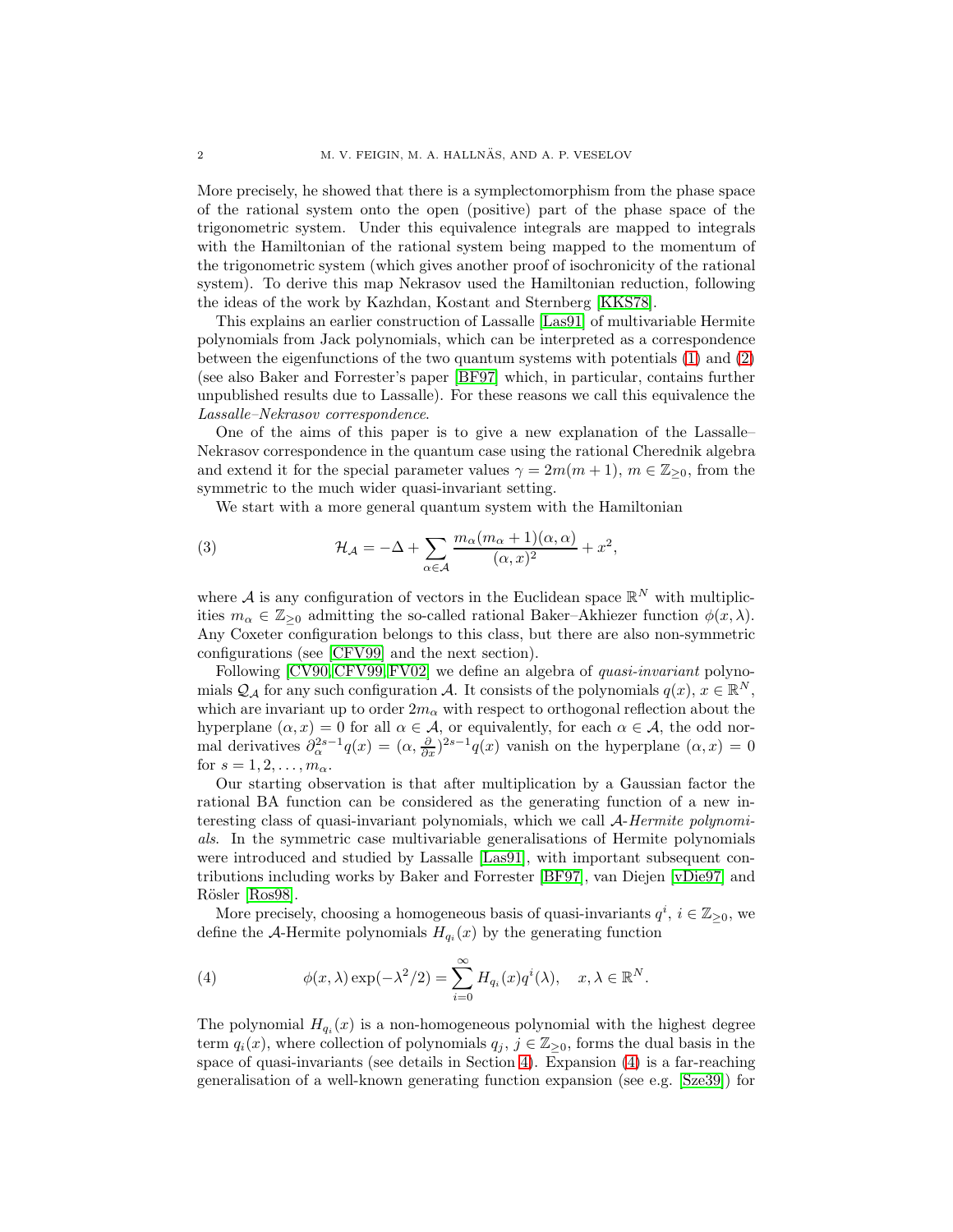the classical Hermite polynomials:

$$
\exp(\lambda x - \lambda^2/2) = \sum_{n=0}^{\infty} H_n(x) \frac{\lambda^n}{n!},
$$

corresponding to  $m = 0$  and  $N = 1$ .

More generally, we define the *Hermitisation map*  $\chi_H : \mathcal{Q}_A \to \mathcal{Q}_A$  sending q to  $H_q$ , which can be given explicitly by

$$
H_q(x) = (-1)^{\deg q} \exp(x^2/2) L_q \exp(-x^2/2)
$$

or, alternatively,

$$
H_q(x) = e^{-L/2}q(x),
$$

where  $L = \Delta - \sum_{\alpha \in A} \frac{2m_{\alpha}}{(\alpha, x)} \partial_{\alpha}$  is a (conjugated) rational Calogero–Moser (CM) Hamiltonian and  $L_q$  is its quantum integral with highest order term  $q(\partial)$  (see Section [4\)](#page-8-0). These relations generalise properties of the classical Hermite polynomials (see formulae [\(9\)](#page-4-0), [\(10\)](#page-4-1) below). Lassalle's generalised Hermite polynomials [\[Las91\]](#page-30-7) correspond to the Coxeter configuration  $A$  of type  $A_{N-1}$  and Jack symmetric polynomials q.

The corresponding functions  $\Psi_q(x) = A_m(x)^{-1} H_q(x) e^{-x^2/2}$ , where  $A_m(x) =$  $\prod_{\alpha \in A}(x, \alpha)^{m_{\alpha}}$ , are (formal) eigenfunctions of the generalised CM Hamiltonian [\(3\)](#page-1-1) with harmonic term.

In Section [5](#page-12-0) we study in more detail the case of the Coxeter configuration  $A$  of type  $A_{N-1}$  with all roots of multiplicity m. In particular, we extend the Lassalle– Nekrasov correspondence to the quasi-invariants. More precisely, we show that the map  $\chi_H$  intertwines the action on  $\mathcal{Q}_\mathcal{A}$  of quantum integrals  $\mathcal{L}_p, p \in \mathbb{R}[\xi_1, \ldots, \xi_N]^{S_N}$ , of the trigonometric CM system in exponential coordinates and the corresponding quantum integrals  $\mathcal{L}_p^{\mathcal{H}}$  of the rational CM system with harmonic term, so that the diagram

$$
\begin{array}{ccc}\n\mathcal{Q}_{\mathcal{A}} & \xrightarrow{\chi_{H}} & \mathcal{Q}_{\mathcal{A}} \\
\mathcal{L}_{p} & & \downarrow \mathcal{L}_{p}^{H} \\
\mathcal{Q}_{\mathcal{A}} & \xrightarrow{\chi_{H}} & \mathcal{Q}_{\mathcal{A}}\n\end{array}
$$

is commutative. The original Lassalle–Nekrasov correspondence is the restriction of this construction to the subspace of symmetric polynomials  $\mathbb{R}[x_1,\ldots,x_N]^{S_N} \subset \mathcal{Q}_\mathcal{A}$ .

In Section [6](#page-18-0) we provide a more conceptional explanation of the Lassalle–Nekrasov correspondence by showing that it can be obtained via an automorphism of the corresponding rational Cherednik algebra.

By considering more general automorphisms in Section [7,](#page-20-0) we establish a higher order analogue of the Lassalle–Nekrasov correspondence in which the trigonometric side of the correspondence is unchanged and the momentum operator corresponds to the rational operator  $K = E - L_p$ , where  $E = \sum x_i \partial_i$  is the Euler operator and  $p = \sum \xi_i^{l+1}, l \in \mathbb{N}$ . In particular, the operator K has a complete set of commuting quantum integrals.

Note that in the case  $l = 1$ , which corresponds to the usual Lassalle–Nekrasov correspondence, the operator  $K$  is conjugated to the rational CM operator with harmonic term. In the simplest one-dimensional case with multiplicity 0 and arbitrary l its polynomial eigenfunctions are known as Gould–Hopper polynomials  $|GH62|$ , which were studied in various relations, in particular, in [\[Cha11,](#page-29-5) [DLMT96,](#page-29-6) [VL13\]](#page-30-11).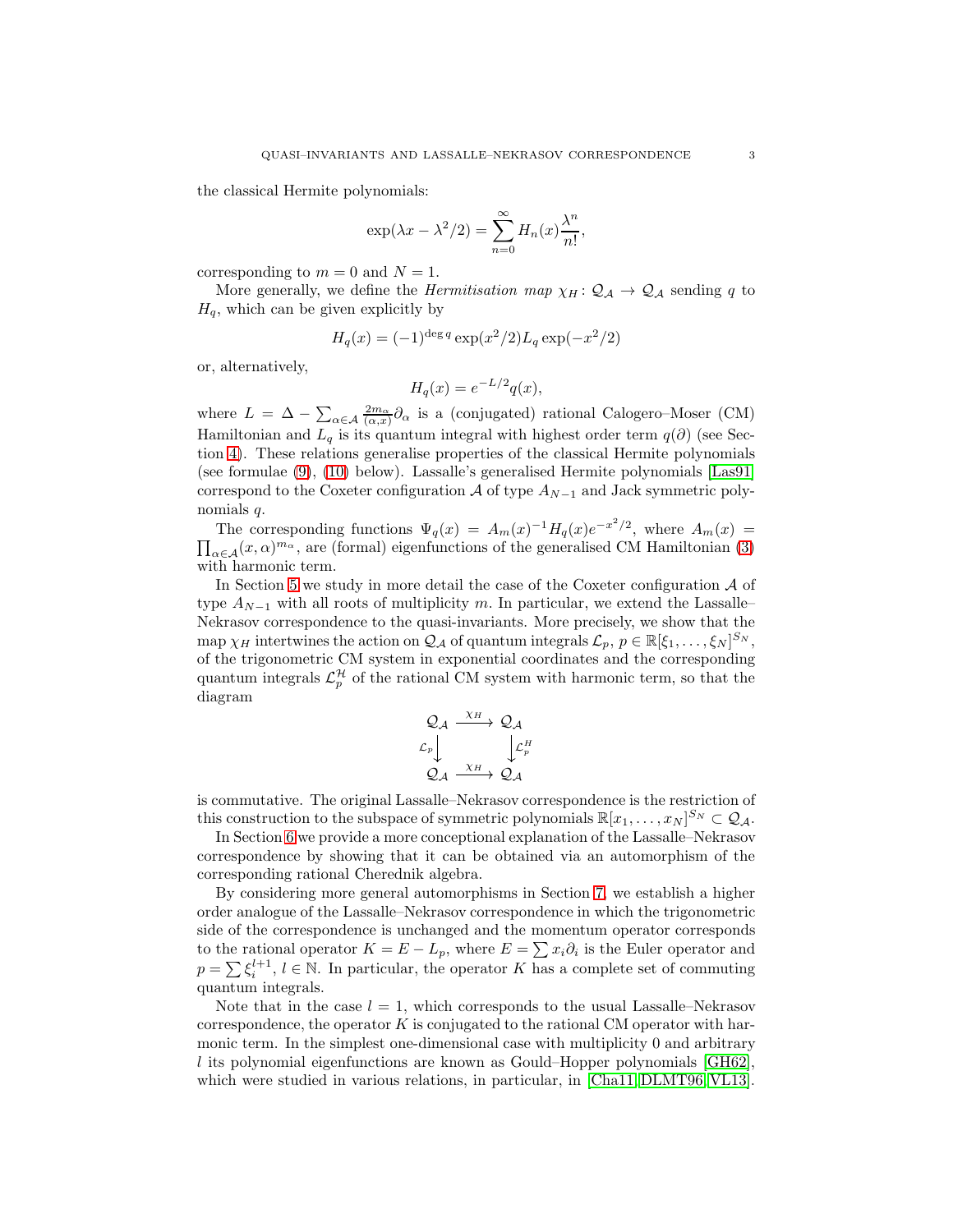We show that our generalisations of these polynomials satisfy certain bispectrality properties (cf. Duistermaat and Grünbaum [\[DG86\]](#page-29-7)).

In Section [8](#page-24-0) we extend the Lassalle–Nekrasov correspondence to the deformed Calogero–Moser systems describing the interaction of two types of particles [\[CFV98\]](#page-29-8), [\[SV04\]](#page-30-12).

# 2. Baker-Aklhiezer function related to configurations of hyperplanes

Let A be a finite collection of non-collinear vectors  $\alpha = (\alpha_1, \dots, \alpha_N) \in \mathbb{R}^N$  with multiplicities  $m_{\alpha} \in \mathbb{N}$ . Consider the corresponding configuration of hyperplanes with multiplicities (which we also denote as  $A$ ) defined by

$$
A_m(x) := \prod_{\alpha \in \mathcal{A}} (x, \alpha)^{m_\alpha} = 0.
$$

The (rational) Baker–Akhiezer (BA) function  $\phi(x, \lambda), x, \lambda \in \mathbb{C}^N$  associated to A satisfies the following two conditions [\[CV90\]](#page-29-2):

- (I)  $\phi(x,\lambda)$  is of the form  $\phi(x,\lambda) = P(x,\lambda)e^{(x,\lambda)}$  with  $P(x,\lambda)$  a polynomial in x with highest degree term equal to  $A_m(x)A_m(\lambda);$
- (II) for all  $\alpha \in \mathcal{A}$ , we have the vanishing conditions

$$
\partial_{\alpha}\phi(x,\lambda) = \partial_{\alpha}^{3}\phi(x,\lambda) = \cdots = \partial_{\alpha}^{2m_{\alpha}-1}\phi(x,\lambda) \equiv 0, \quad (x,\alpha) = 0,
$$

where  $\partial_{\alpha} = (\alpha, \partial/\partial x)$  is the normal derivative in direction  $\alpha$ .

The existence of  $\phi$  puts a strong restriction on A. The known cases besides the Coxeter arrangements with invariant multiplicities include their deformed versions  $\mathcal{A}_{N-1}(p)$  and  $\mathcal{C}_N(r,s)$  as well as some special 2-dimensional configurations, see [\[CFV99,](#page-29-1) [FJ14\]](#page-29-9).

It is known that if the BA function  $\phi$  exists, then it is unique and symmetric with respect to x and  $\lambda: \phi(x, \lambda) = \phi(\lambda, x)$ , see [\[CFV99\]](#page-29-1).

The key fact  $[CV90, CFV99, VSC93]$  $[CV90, CFV99, VSC93]$  $[CV90, CFV99, VSC93]$  is that if the configuration  $A$  admits the BA function  $\phi(x, \lambda)$ , then there is a homomorphism  $\chi^{\mathcal{A}}$  mapping a quasi-invariant  $q \in \mathcal{Q}_{\mathcal{A}}$  to a differential operator  $L_q(x, \frac{\partial}{\partial x})$  such that

(5) 
$$
L_q \phi(x, \lambda) = q(\lambda) \phi(x, \lambda).
$$

<span id="page-3-2"></span><span id="page-3-1"></span>In particular,  $\phi$  satisfies the Schrödinger equation

(6) 
$$
L\phi = \lambda^2 \phi, \quad \lambda^2 = \sum_{i=1}^N \lambda_i^2,
$$

for the CM operator

(7) 
$$
L = \Delta - \sum_{\alpha \in \mathcal{A}} \frac{2m_{\alpha}}{(\alpha, x)} \partial_{\alpha}, \quad \Delta = \sum_{i=1}^{N} \partial_{i}^{2}.
$$

If  $A$  is a Coxeter system, then L is gauge-equivalent to the generalised CM operator from Olshanetsky–Perelomov [\[OP83\]](#page-30-3) in the special case of integer parameters.

In the general case the BA function  $\phi(x, \lambda)$  can be given in terms of the operator L by Berest's formula [\[Ber98\]](#page-28-1)

<span id="page-3-0"></span>
$$
\phi(x,\lambda) = (2^{|m|}|m|!)^{-1} (L - \lambda^2)^{|m|} (A_m(x)^2 e^{(\lambda,x)}),
$$

where  $|m| = \sum_{\alpha \in \mathcal{A}} m_{\alpha}$ , see Theorem 3.1 in [\[CFV99\]](#page-29-1).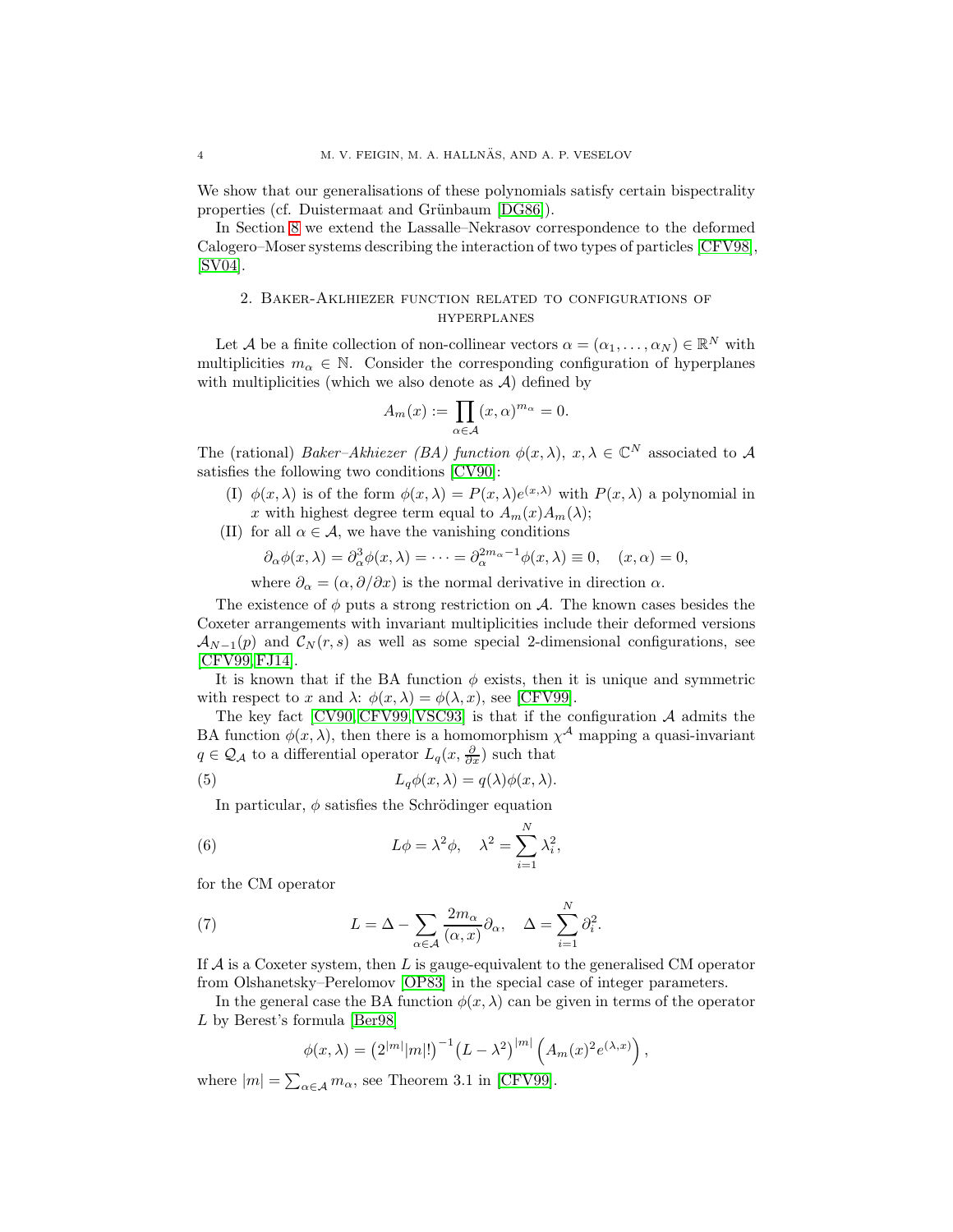In the Coxeter case Etingof and Ginzburg [\[EG02A\]](#page-29-10) observed that the function  $\phi(x, \lambda)$  has the expansion

<span id="page-4-2"></span>(8) 
$$
\phi(x,\lambda) = \sum_{i=0}^{\infty} q_i(x) q^i(\lambda),
$$

where  $q^i$ ,  $i \in \mathbb{Z}_{\geq 0}$ , is a homogeneous basis of quasi-invariants, and  $q_i$  is the dual basis with respect to a natural bilinear form  $\langle \cdot, \cdot \rangle_m$  (see formulae [\(27\)](#page-9-0)–[\(28\)](#page-9-1) in Section [4\)](#page-8-0). The same statement and proof hold true in the general case provided that  $\phi(0,0) \neq$ 0, which is satisfied in all the known cases (see [\[FV03\]](#page-29-11), [\[FHV13\]](#page-29-12)).

Multiplication of the left-hand side of formula [\(8\)](#page-4-2) by the Gaussian factor  $\exp(-\lambda^2/2)$ remarkably leads to a very interesting quasi-invariant version of Lassalle's multivariable Hermite polynomials, see formula [\(4\)](#page-1-0) above.

In the next section we study these polynomials in the simplest one-dimensional case, leaving the general case for Section [4.](#page-8-0)

## 3. m-Hermite polynomials on the line

<span id="page-4-4"></span>The classical Hermite polynomials  $H_n(x)$  (in the "probabilistic" convention) are the monic orthogonal polynomials with Gaussian weight  $w(x) = e^{-x^2/2}$  (see e.g. [\[Sze39\]](#page-30-9)). They satisfy the recurrence relation

$$
H_{n+1}(x) = xH_n(x) - nH_{n-1}(x)
$$

and the differential equation

$$
(-\frac{d^2}{dx^2} + x\frac{d}{dx})H_n = nH_n.
$$

The corresponding functions  $\psi_n(x) = e^{-x^2/4} H_n(x)$  are the eigenfunctions of the quantum harmonic oscillator

<span id="page-4-1"></span><span id="page-4-0"></span>
$$
(-\frac{d^2}{dx^2} + \frac{x^2}{4})\psi_n = (n + \frac{1}{2})\psi_n.
$$

The Hermite polynomials can be given by the formulas

(9) 
$$
H_n(x) = (-1)^n e^{x^2/2} \frac{d^n}{dx^n} e^{-x^2/2},
$$

(10) 
$$
H_n(x) = e^{-\frac{1}{2}\frac{d^2}{dx^2}}x^n.
$$

Here are the first few of them:

<span id="page-4-3"></span>
$$
H_0(x) = 1, H_1(x) = x, H_2(x) = x^2 - 1, H_3(x) = x^3 - 3x,
$$
  

$$
H_4(x) = x^4 - 6x^2 + 3, H_5(x) = x^5 - 10x^3 + 15x.
$$

It will be important for us that Hermite polynomials can also be defined by the following generating series [\[Sze39\]](#page-30-9):

(11) 
$$
e^{kx-k^2/2} = \sum_{n=0}^{\infty} H_n(x) \frac{k^n}{n!}.
$$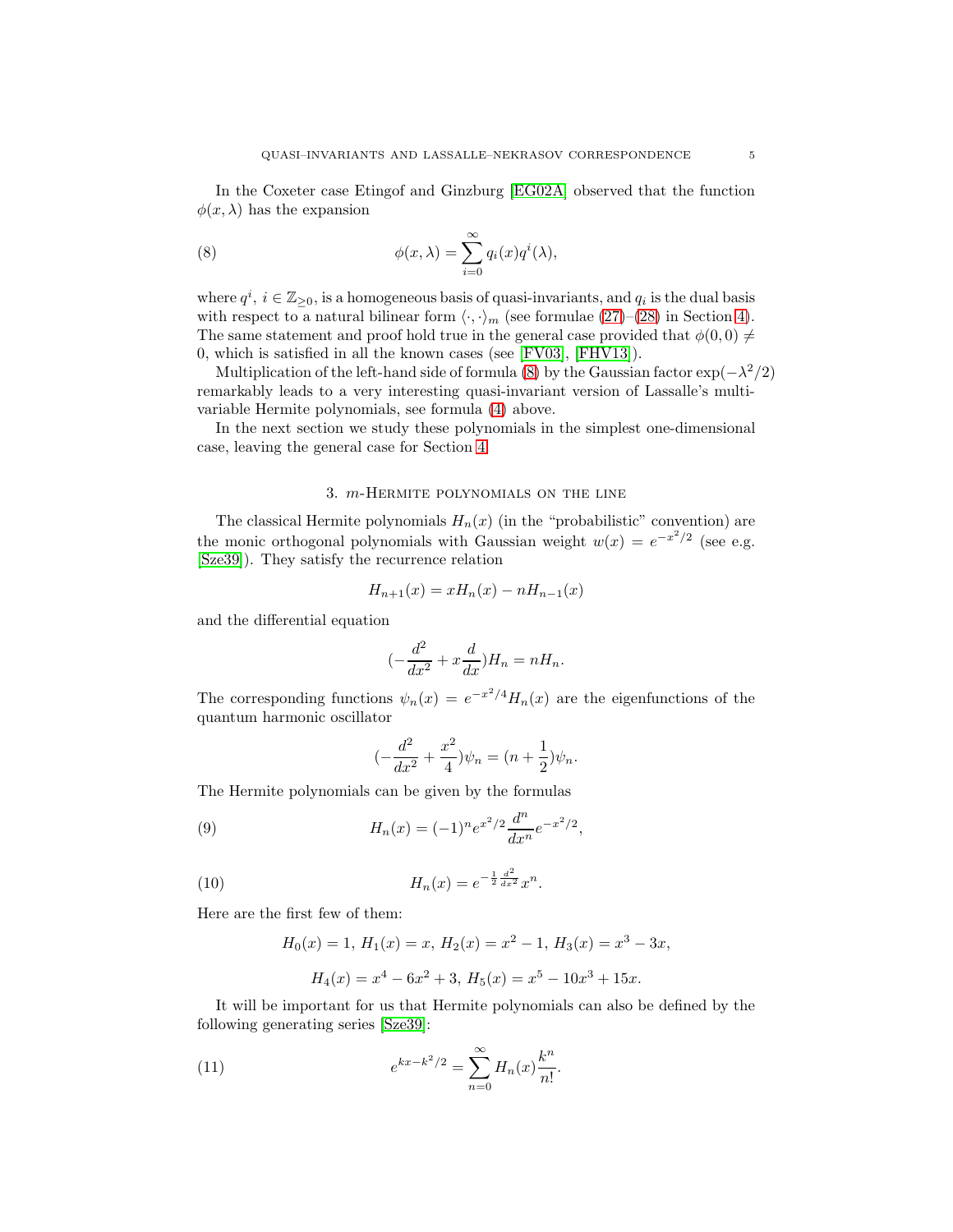Let us define now their *m*-version, where  $m \in \mathbb{Z}_{\geq 0}$ . In our geometric setting they correspond to the configuration  $A$  consisting of the point 0 taken with multiplicity  $m$ . Consider the corresponding Schrödinger operator

$$
\mathcal{H}_m = -\frac{d^2}{dx^2} + \frac{x^2}{4} + \frac{m(m+1)}{x^2},
$$

which is the simplest case of a CM operator with harmonic term. It is well known that it is the result of Darboux transformations applied to the harmonic oscillator  $\mathcal{H}_0$  at the first m odd levels.

Namely, let  $W_{1,3,\dots,2m-1}$  be the Wronskian of the first m odd Hermite polynomials

$$
W_{1,3,\dots,2m-1}=W[H_1(x),H_3(x),\dots,H_{2m-1}(x)].
$$

Then it is easy to check that

$$
W_{1,3,\dots,2m-1} = W[x,x^3,\dots,x^{2m-1}] = \prod_{j=1}^{m-1} (m-j)! \, 2^{\frac{m(m-1)}{2}} x^{\frac{m(m+1)}{2}}.
$$

Introduce the notation

$$
W_{1,3,\dots,2m-1}[f] := W[x,x^3,\dots,x^{2m-1},f] = W[H_1,H_3,\dots,H_{2m-1},f]
$$

and the differential operator  $D_m$  by

<span id="page-5-0"></span>
$$
D_m(f) = \frac{W_{1,3,\dots,2m-1}[fe^{x^2/4}]}{W_{1,3,\dots,2m-1}}e^{-x^2/4}
$$

.

Then one can check that the following intertwining relation holds:

(12) 
$$
(\mathcal{H}_m + m) D_m = D_m \mathcal{H}_0.
$$

<span id="page-5-1"></span>Define now the m-Hermite polynomials on the line by

(13) 
$$
H_n^{(m)}(x) = \frac{1}{\prod_{j=1}^{m-1} (m-j)!} (2x)^{-\frac{m(m-1)}{2}} W_{1,3,\dots,2m-1}[H_n].
$$

From the intertwining relation [\(12\)](#page-5-0) it follows that

(14) 
$$
\psi_n^{(m)} := D_m(\psi_n) = x^{-m} H_n^{(m)} e^{-x^2/4}
$$

is an eigenfunction of the CM operator  $\mathcal{H}_m$ :

(15) 
$$
\mathcal{H}_m \psi_n^{(m)} = (n - m + \frac{1}{2}) \psi_n^{(m)}.
$$

The operator [\(7\)](#page-3-0) in this case has the form

<span id="page-5-3"></span><span id="page-5-2"></span>
$$
L_m = \frac{d^2}{dx^2} - \frac{2m}{x} \frac{d}{dx}.
$$

The rational BA function, satisfying the equation

$$
L_m \phi_m(x, \lambda) = \lambda^2 \phi_m(x, \lambda),
$$

can be written as

$$
\phi_m(x,\lambda) = \frac{x^m W_{1,3,\dots,2m-1}[e^{\lambda x}]}{W_{1,3,\dots,2m-1}},
$$

(see [\[CFV99\]](#page-29-1)), or, more explicitly,

<span id="page-5-4"></span>(16) 
$$
\phi_m(x,\lambda) = (x\frac{d}{dx} - 2m + 1)(x\frac{d}{dx} - 2m + 3) \dots (x\frac{d}{dx} - 1)e^{\lambda x}.
$$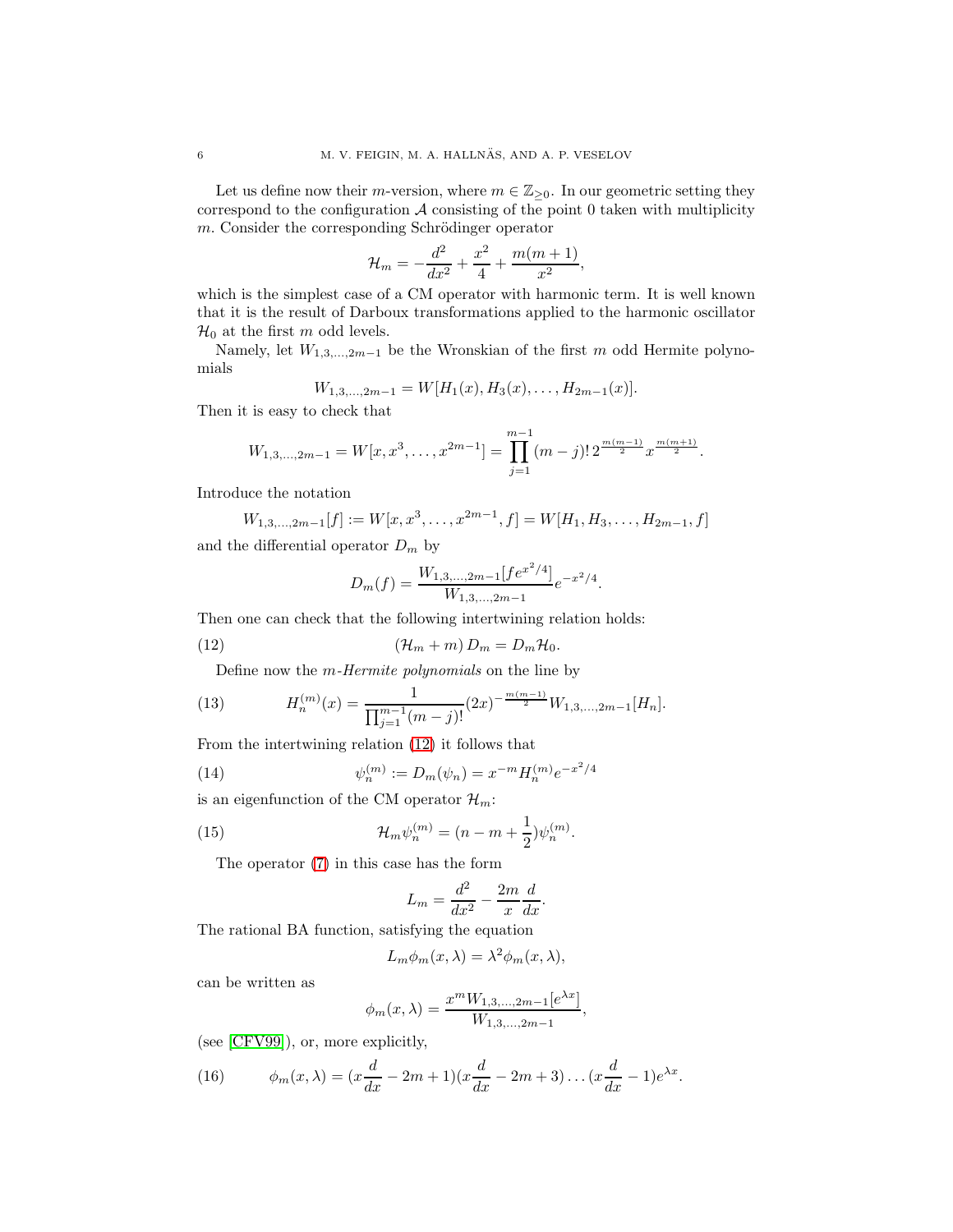<span id="page-6-3"></span>Theorem 3.1. m-Hermite polynomials have the generating function

$$
\phi_m(x,k)e^{-k^2/2} = \sum_{n=0}^{\infty} H_n^{(m)}(x)\frac{k^n}{n!}.
$$

*Proof.* Consider the operator  $\Phi_m$  given by  $\Phi_m[f] = \frac{x^m W_{1,3,\dots,2m-1}[f]}{W_{1,3,\dots,2m-1}}$ . The statement follows by applying the operator  $\Phi_m$  to the equality [\(11\)](#page-4-3).

More properties of these polynomials are given by the following

<span id="page-6-9"></span><span id="page-6-0"></span>**Proposition 3.2.** m-Hermite polynomials  $H_n^{(m)}$  have the following properties:

- <span id="page-6-1"></span>(1)  $H_n^{(m)}(-x) = (-1)^n H_n^{(m)}(x),$
- <span id="page-6-2"></span>(2)  $H_1^{(m)} = H_3^{(m)} = \ldots = H_{2m-1}^{(m)} = 0,$
- <span id="page-6-4"></span>(3)  $\mathcal{L}_m H_n^{(m)} = n H_n^{(m)}$ , where  $\mathcal{L}_m = -\frac{d^2}{dx^2} + x \frac{d}{dx} + \frac{2m}{x} \frac{d}{dx}$ ,
- <span id="page-6-8"></span>(4)  $H_n^{(m)}(x) = c_{m,n}e^{-L_m/2}x^n$ , where  $c_{m,n} = \prod_{k=1}^m (n-2k+1)$ ,
- (5)  $H_n^{(m)} = c_{m,n} p_n^{(m)}(x)$ , where  $p_n^{(m)}(x) \in \mathbb{Z}[x]$  is a monic polynomial of degree n,
- (6)  $\langle H_n^{(m)}(x) : n \in \mathbb{Z}_{\geq 0} \rangle = Q_m$ , where  $Q_m = \langle 1, x^2, x^4, \dots, x^{2m}, x^{2m+1}, \dots \rangle$  is the corresponding algebra of quasi-invariants.

Proof. Properties [\(1\)](#page-6-0) and [\(2\)](#page-6-1) follow from the definition of m-Hermite polynomials [\(13\)](#page-5-1). Property [\(3\)](#page-6-2) follows from formulas [\(14\)](#page-5-2), [\(15\)](#page-5-3) and the relation

$$
\mathcal{L}_m = x^m e^{x^2/4} (\mathcal{H}_m + m - \frac{1}{2}) x^{-m} e^{-x^2/4}.
$$

It follows from more general Propositions [4.2,](#page-10-0) [4.6](#page-11-0) below that  $H_n^{(m)}$  is proportional to  $e^{-L_m/2}x^n$ . It is easy to see from Theorem [3.1](#page-6-3) that the coefficient of proportionality equals  $c_{m,n}$ , which proves property [\(4\)](#page-6-4).

Consider a monic polynomial  $p(x)$  of degree n, it has the form

<span id="page-6-5"></span>
$$
p(x) = \sum_{i=0}^{n} a_i x^{n-i}
$$

for some  $a_i \in \mathbb{C}$  with  $a_0 = 1$ . We have to show that the equality

$$
(17)\t\t\t \t\t\t \mathcal{L}_m p = np
$$

implies that  $a_i \in \mathbb{Z}$  for all i. It is easy to see that  $a_i = 0$  if i is odd. Also the equality [\(17\)](#page-6-5) implies the following recurrence relation for any even i,  $0 \le i \le n$ :

<span id="page-6-6"></span>(18) 
$$
(n-i)(n-i-1-2m)a_i = -(i+2)a_{i+2},
$$

where we put  $a_{n+1} = a_{n+2} = 0$ . By applying relation [\(18\)](#page-6-6) iteratively we get for  $i = 2k, k \in \mathbb{Z}$ , that

<span id="page-6-7"></span>(19) 
$$
\prod_{j=1}^{k} (n-2(j-1)) \prod_{j=1}^{k} (n-2m-1-2(j-1)) = (-1)^{k} 2^{k} k! a_{2k}.
$$

Depending on the parity of  $n$  one of the two products in the left-hand side of equality [\(19\)](#page-6-7) is the product of k successive even integers. If n is even then the first product divided by  $2^k k!$  equals  $\binom{n/2}{k}$ . If n is odd then the second product divided by  $2^k k!$  equals  $\binom{(n-2m-1)/2}{k}$ , where  $\binom{x}{k} := x(x-1)\dots(x-k+1)/k!$  is integer for all integer x. This implies that  $a_i \in \mathbb{Z}$  for all i.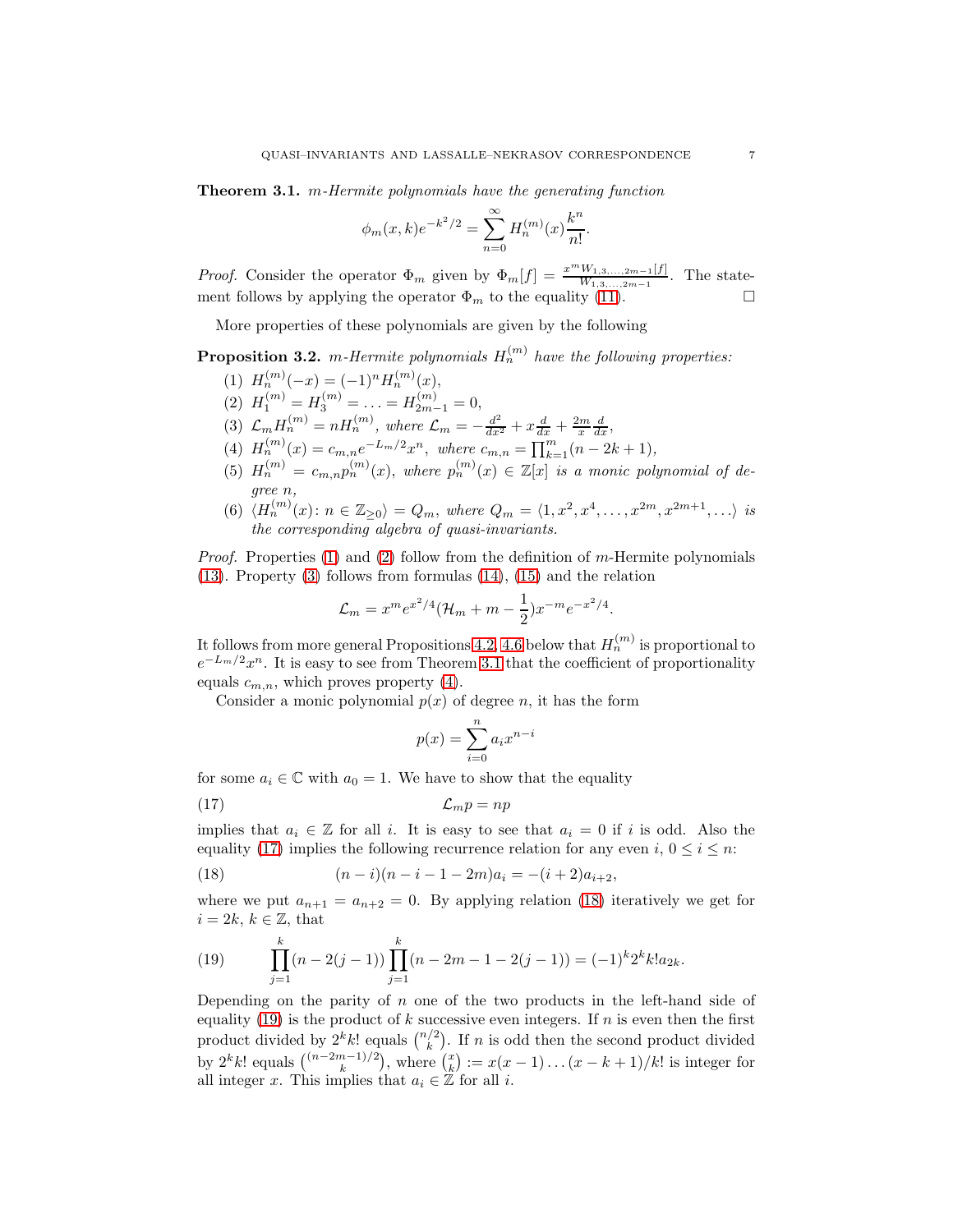As to the final property the quasi-invariance of  $H_n^{(m)}$  follows from Theorem [3.1](#page-6-3) and property (2) of the BA function. The statement that these polynomials generate the space of quasi-invariants  $Q_m$  follows from property [\(5\)](#page-6-8).

We note that integrality property [\(5\)](#page-6-8) also follows from more general results in [\[BHSS18\]](#page-29-13).

Remark 3.3. Arithmetical properties of Hermite polynomials were studied by Schur in remarkable papers [\[Sch29,](#page-30-14) [Sch31\]](#page-30-15). In particular, he proved that all polynomials  $H_{2k}$  and  $x^{-1}H_{2k-1}$  (with the exception of  $H_2(x) = x^2-1$ ) are irreducible over Q. It would be interesting to investigate similar problems for our m-Hermite polynomials.

We also note that combinatorial and representation theoretic interpretations of the coefficients of general Wronskians of Hermite polynomials were obtained recently in [\[BDS20\]](#page-29-14).

Here are the first few examples of m-Hermite polynomials for  $m = 1$ :

$$
H_0^{(1)} = -1, H_1^{(1)} = 0, H_2^{(1)} = x^2 + 1, H_3^{(1)} = 2x^3, H_4^{(1)} = 3(x^4 - 2x^2 - 1)
$$
  
\n
$$
H_5^{(1)} = 4x^3(x^2 - 5), H_6^{(1)} = 5(x^6 - 9x^4 + 9x^2 + 3), H_7^{(1)} = 6x^3(x^4 - 14x^2 + 35),
$$
  
\n
$$
H_8^{(1)} = 7(x^8 - 20x^6 + 90x^4 - 60x^2 - 15), H_9^{(1)} = 8x^3(x^6 - 27x^4 + 189x^2 - 315),
$$
  
\n
$$
H_{10}^{(1)} = 9(x^{10} - 35x^8 + 350x^6 - 1050x^4 + 525x^2 + 105).
$$

Note that m-Hermite polynomials  $H_{2k+1}^{(m)}$ ,  $k \in \mathbb{Z}_{\geq 0}$ , are odd and divisible by  $x^{2m+1}$ . Indeed, they are quasi-invariant and  $x^{2m+1}$  is the odd quasi-invariant of the lowest degree.

Let us define the monic polynomials  $E_k^{(m)}$  $g_k^{(m)}(x)$  and  $G_k^{(m)}$  $\binom{m}{k}(x)$  of degree  $k, k \in \mathbb{Z}_{\geq 0}$ , such that

$$
c_{m,2k}E_k^{(m)}(x^2) = H_{2k}^{(m)}(x), \quad c_{m,2k+2m+1}x^{2m+1}G_k^{(m)}(x^2) = H_{2k+2m+1}^{(m)}(x).
$$

Let us recall that the generalised Laguerre polynomials  $L_n^{(\alpha)}$  are polynomials of degree *n* with the highest order coefficient  $(-1)^n/n!$ , which satisfy the differential equation

<span id="page-7-0"></span>(20) 
$$
z\frac{d^2 L_n^{(\alpha)}(z)}{dz^2} + (\alpha + 1 - z)\frac{d L_n^{(\alpha)}(z)}{dz} + nL_n^{(\alpha)}(z) = 0.
$$

We have the following relation of m-Hermite polynomials with the generalised Laguerre polynomials for special values of the parameter  $\alpha$  (cf. [\[BDS20\]](#page-29-14) where general Wronskians of Hermite polynomials were expressed via Wronskians of Laguerre polynomials).

#### Proposition 3.4. We have

$$
E_n^{(m)}(x) = (-1)^n n! L_n^{(\alpha)}(\frac{1}{2}x^2), \quad \alpha = -m - \frac{1}{2},
$$

and

$$
G_n^{(m)}(x) = (-1)^n n! L_n^{(\alpha)}(\frac{1}{2}x^2), \quad \alpha = m + \frac{1}{2},
$$

for any  $n \in \mathbb{Z}_{\geq 0}$ .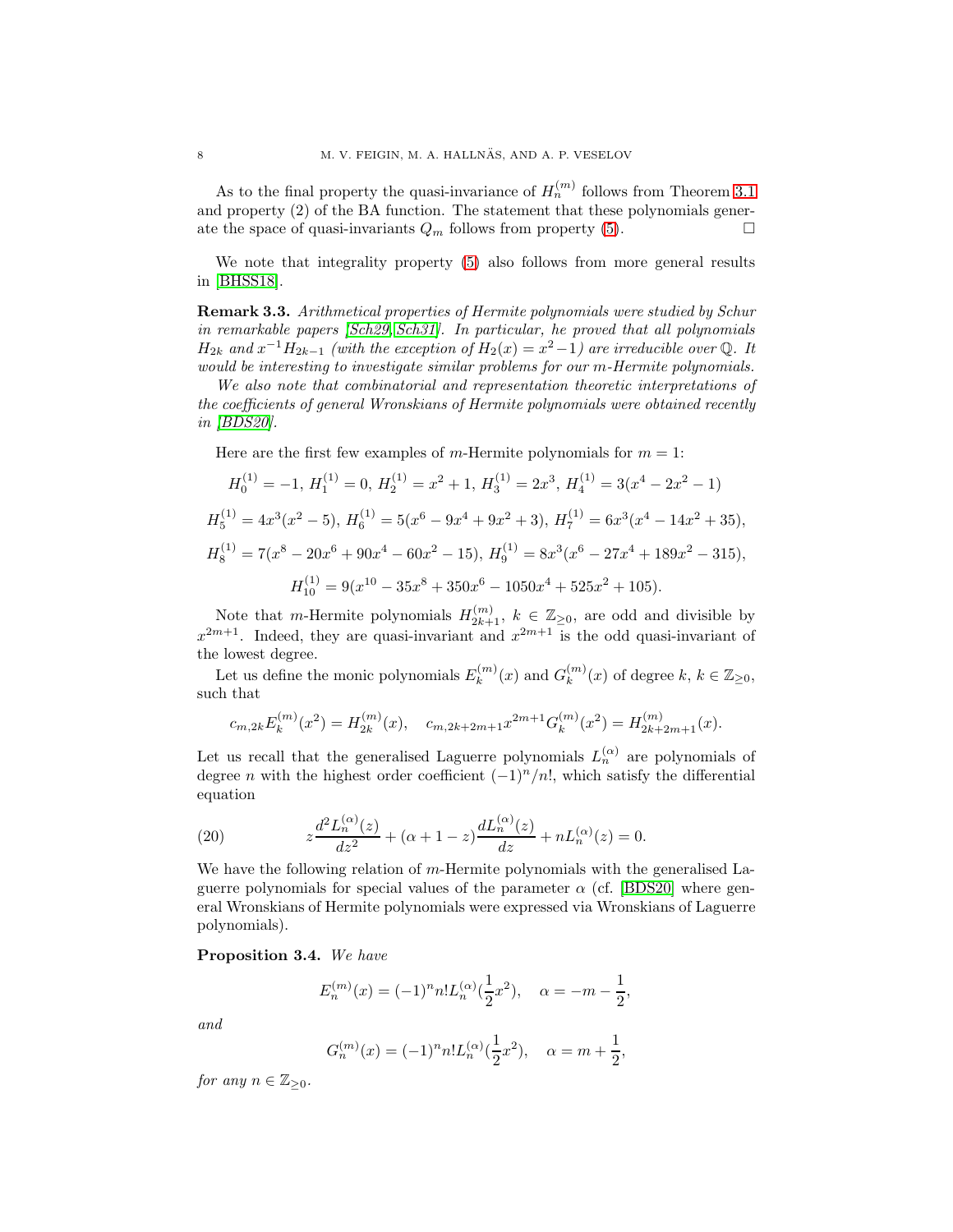*Proof.* Let us do the change of variables  $z = \frac{1}{2}x^2$  in equation [\(20\)](#page-7-0). We get the following equation:

<span id="page-8-1"></span>(21) 
$$
\frac{d^2 L_n^{(\alpha)}(x^2)}{dx^2} + \frac{2\alpha + 1}{x} \frac{d L_n^{(\alpha)}(x^2)}{dx} - x \frac{d L_n^{(\alpha)}(x^2)}{dx} + 2nL_n^{(\alpha)}(x^2) = 0.
$$

which coincides with the equation in property [\(3\)](#page-6-2) of Proposition [3.2](#page-6-9) for  $H_{2n}(x)$ when  $\alpha = -m - \frac{1}{2}$ .

Let us conjugate the equation [\(21\)](#page-8-1) by  $x^{2\alpha}$ . It follows that  $f = x^{2\alpha} L_n^{(\alpha)}(x^2)$ satisfies the equation

$$
\frac{d^2f}{dx^2} + \frac{1-2\alpha}{x}\frac{df}{dx} - x\frac{df}{dx} + (2\alpha + 2n)f = 0,
$$

which coincides with the equation in property [\(3\)](#page-6-2) of Proposition [3.2](#page-6-9) for  $H_{2n+2m+1}(x)$ when  $\alpha = m + \frac{1}{2}$ .

Recall that generalised Laguerre polynomials are orthogonal with respect to the bilinear form

$$
(f,g) = \int_0^\infty x^\alpha f(x)g(x)e^{-x}dx.
$$

Note that the integral in general diverges for  $\alpha \leq -1$  but it can be regularised using complex contour integrals. A related problem for the corresponding  $m$ -Hermite polynomials was discussed in a wider context of exceptional Hermite polynomials in [\[HHV16\]](#page-30-16).

#### <span id="page-8-2"></span>4. A-Hermite polynomials: definition and properties

<span id="page-8-0"></span>Let us assume now that the configuration  $A$  is such that the rational BA function  $\phi(x, \lambda)$  exists and satisfies the condition  $\phi(0, 0) \neq 0$ . This function is both symmetric and homogeneous in the sense that

(22) 
$$
\phi(x,\lambda) = \phi(\lambda,x)
$$

and

(23) 
$$
\phi(tx,\lambda) = \phi(x,t\lambda), \quad t \in \mathbb{C},
$$

respectively. Symmetry follows from Theorem 2.3 in [\[CFV99\]](#page-29-1), whereas homogeneity is a simple consequence of the defining conditions and uniqueness.

<span id="page-8-4"></span><span id="page-8-3"></span>It also satisfies the following integral identity

(24) 
$$
\int_{i\xi+\mathbb{R}^N} \frac{\phi(-iz,\lambda)\phi(iz,\mu)}{A_m(z)^2} d\gamma(z) = e^{-(\lambda^2+\mu^2)/2} \phi(\lambda,\mu),
$$

where  $d\gamma(z) = (2\pi)^{-N/2} e^{-z^2/2} dz$ , and  $\xi \in \mathbb{R}^N$  is such that  $A_m(\xi) \neq 0$ , which was established in [\[FHV13\]](#page-29-12).

For each homogeneous  $q \in \mathcal{Q}_A$ , there exists a unique homogeneous differential operator

<span id="page-8-5"></span>
$$
L_q = q(\partial_1, \dots, \partial_N) + \text{l.o.t.}
$$

of homogeneity degree – deg q such that  $[L_q, L] = 0$ . Such operators form a commutative ring isomorphic to  $\mathcal{Q}_{\mathcal{A}}$ , with L corresponding to  $x^2$  and the ring isomorphism given by

(25) 
$$
L_q \phi(x, \lambda) = q(\lambda) \phi(x, \lambda).
$$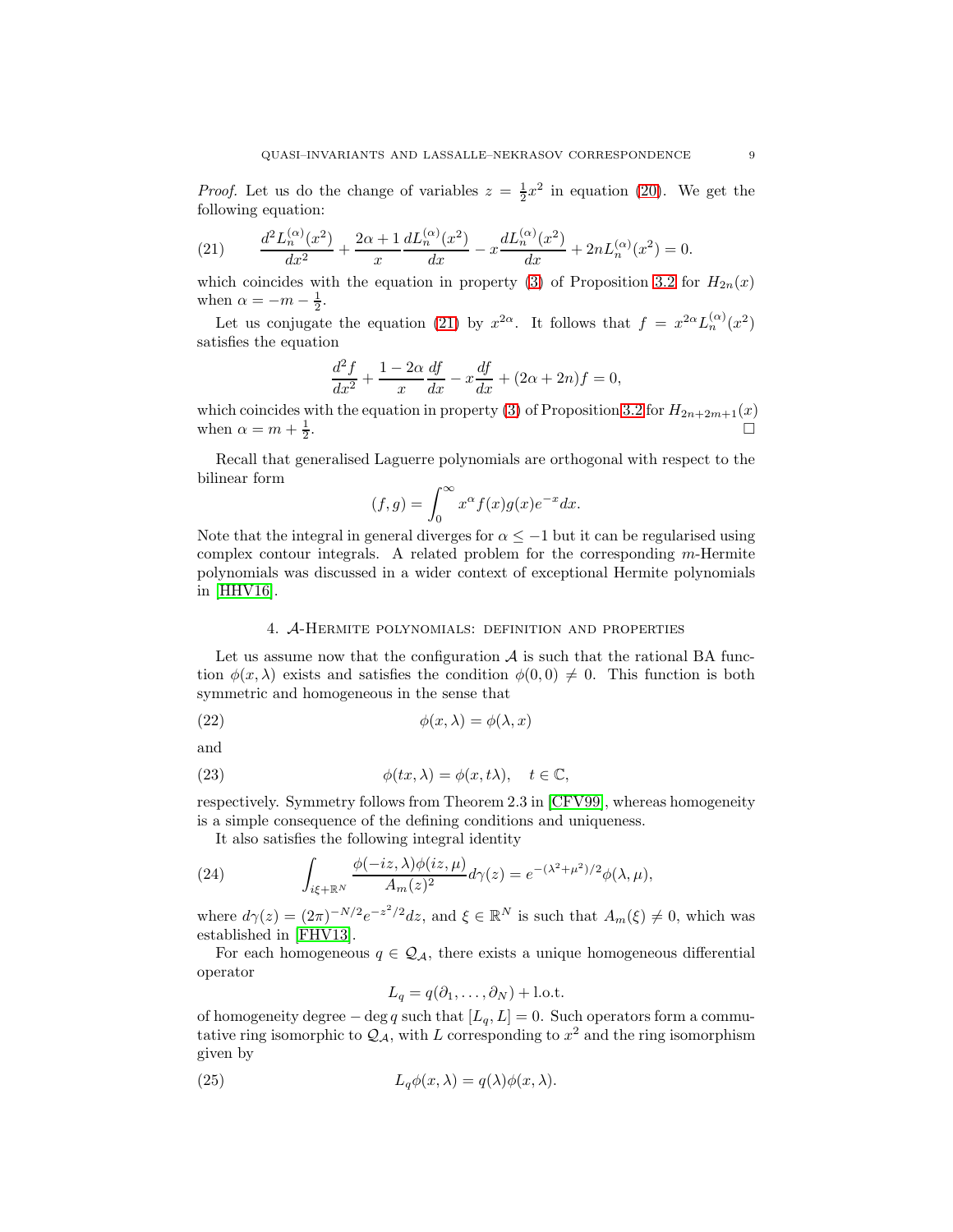Moreover, as it follows from [\[Ber98\]](#page-28-1), [\[Cha98\]](#page-29-15), [\[CFV99\]](#page-29-1),

(26) 
$$
L_q \mathcal{Q}_{\mathcal{A}} \subset \mathcal{Q}_{\mathcal{A}}, \quad \forall q \in \mathcal{Q}_{\mathcal{A}}.
$$

Attached to  $\mathcal{Q}_{\mathcal{A}}$  is a natural bilinear form, given by

(27) 
$$
(p,q)_m = (L_p q)(0), \quad p,q \in \mathcal{Q}_\mathcal{A},
$$

which can be seen to be symmetric [\[EG02A\]](#page-29-10), [\[FV03\]](#page-29-11). Then Theorem 3.1 in [\[FHV13\]](#page-29-12) yields the integral representation

<span id="page-9-7"></span><span id="page-9-1"></span><span id="page-9-0"></span>
$$
(p,q)_m = \phi(0,0) \int_{i\xi + \mathbb{R}^N} \frac{(e^{L/2}p)(-ix)(e^{L/2}q)(ix)}{A_m(x)^2} d\gamma(x).
$$

To proceed further, we find it convenient to renormalise the bilinear form  $(\cdot, \cdot)_m$ : we set

(28) 
$$
\langle p, q \rangle_m = \phi(0, 0)^{-1} (p, q)_m, \quad p, q \in \mathcal{Q}_\mathcal{A}.
$$

Choosing a homogeneous basis  $q_i, i \in \mathbb{Z}_{\geq 0}$ , in  $\mathcal{Q}_A$ , the defining condition (II) for  $\phi$ entails that

<span id="page-9-5"></span>(29) 
$$
\phi(x,\lambda) = \sum_{i=0}^{\infty} q_i(x) q^i(\lambda)
$$

for some polynomials  $q^i$ . By symmetry [\(22\)](#page-8-2) and homogeneity [\(23\)](#page-8-3), we have  $q^i \in$  $\mathcal{Q}_{\mathcal{A}}$  and deg  $q^i = \deg q_i$ . Etingof and Ginzburg [\[EG02A\]](#page-29-10) showed that the quasiinvariants  $q^i$ ,  $i \in \mathbb{Z}_{\geq 0}$ , constitute a dual basis in  $\mathcal{Q}_\mathcal{A}$ :

<span id="page-9-8"></span>(30) 
$$
\langle q_i, q^j \rangle_m = \delta_{ij}.
$$

(Strictly speaking, they considered only the Coxeter case but their arguments work in our more general case as well, see also [\[FV03\]](#page-29-11).)

Let us introduce now the analogues of the Hermite polynomials in the algebra of quasi-invariants  $\mathcal{Q}_A$ . Let

<span id="page-9-2"></span>(31) 
$$
F(x,\lambda) = \phi(x,\lambda) \exp(-\lambda^2/2).
$$

We define a linear "Hermitisation" map  $\chi_H : \mathcal{Q}_A \to \mathcal{Q}_A, q \mapsto H_q$ , by

<span id="page-9-6"></span>(32) 
$$
H_q(x) = \langle F(x, \cdot), q(\cdot) \rangle_m, \quad q \in \mathcal{Q}_\mathcal{A}.
$$

Polynomials  $H_q(x)$  for homogeneous  $q \in \mathcal{Q}_A$  are called A-Hermite polynomials. For a quasi-invariant polynomial  $q$  of degree  $d$  the polynomial  $H_q(x)$  has the form

<span id="page-9-4"></span>(33) 
$$
H_q(x) = q(x) + \sum_{n=1}^{\lfloor d/2 \rfloor} H_q^{(d-2n)}(x),
$$

with  $H_q^{(d')} \in \mathcal{Q}_{\mathcal{A}}[d'],$  where  $\mathcal{Q}_{\mathcal{A}}[d']$  denotes the space of homogeneous quasi-invariants of degree  $d'$ .

For the basis  $q_i$  of quasi-invariants  $\mathcal{Q}_\mathcal{A}$  we can define the corresponding  $\mathcal{A}$ -Hermite polynomials by the generating function expansion

<span id="page-9-3"></span>(34) 
$$
F(x,\lambda) = \sum_{i=0}^{\infty} H_{q_i}(x) q^i(\lambda).
$$

**Proposition 4.1.** The A-Hermite polynomials  $H_{q_i}(x)$  form a basis in the space of quasi-invariants  $Q_{\mathcal{A}}$ .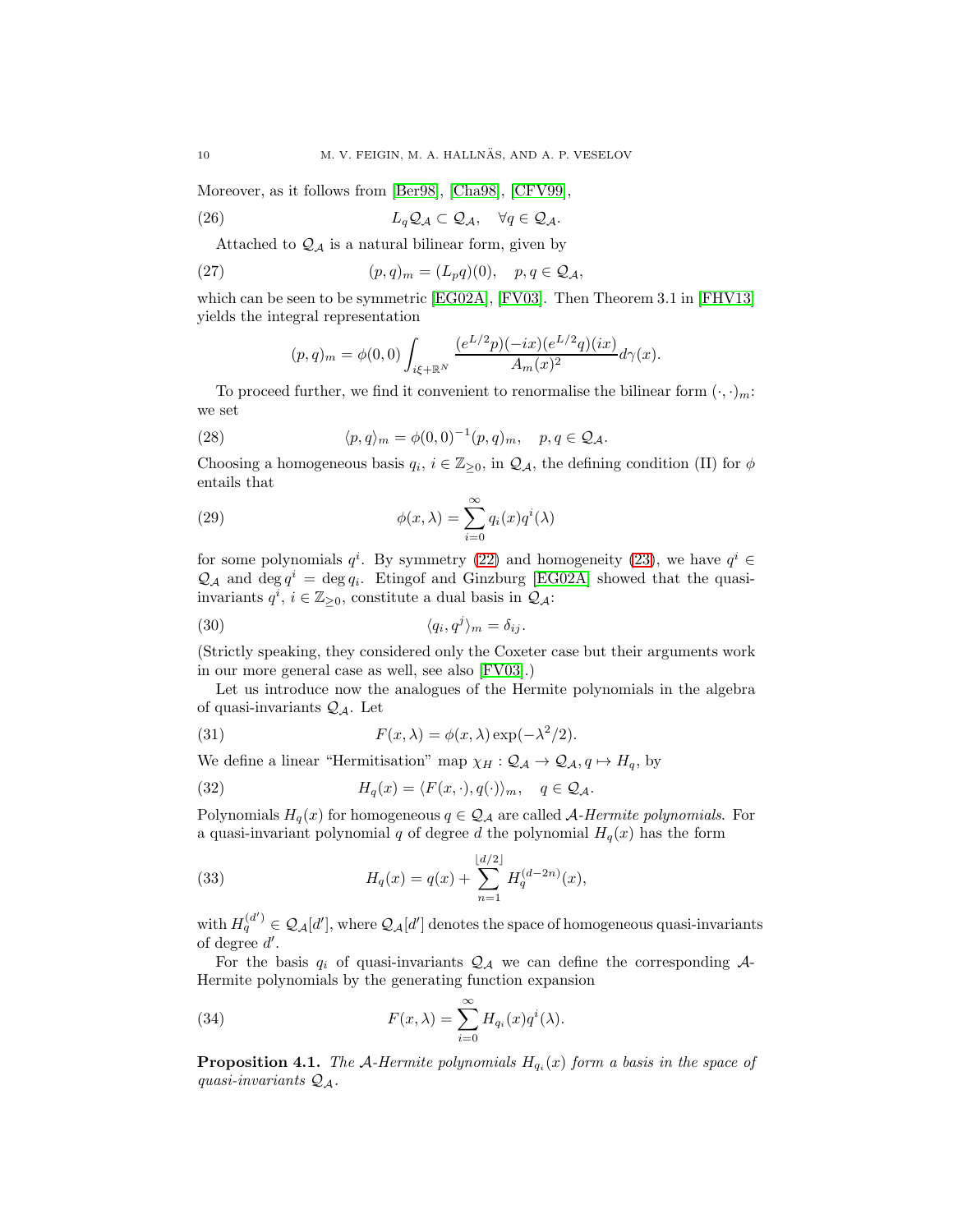*Proof.* Quasi-invariance of the polynomials  $H_{q_i}(x)$  follows from formulae [\(31\)](#page-9-2), [\(34\)](#page-9-3) and property (II) of the BA function. It is also clear from formula [\(33\)](#page-9-4) that these polynomials are linearly independent and span the space  $Q_{\mathcal{A}}$ .

Now we establish some properties of A-Hermite polynomials. Let us introduce the Euler operator

<span id="page-10-4"></span>
$$
E = E_x = \sum_{i=1}^{N} x_i \partial_i
$$

and the following "harmonic" version of the operator [\(7\)](#page-3-0):

(35) 
$$
\mathcal{L}^{\mathcal{H}} = L - E = \Delta - \sum_{\alpha \in \mathcal{A}} \frac{2m_{\alpha}}{(\alpha, x)} \partial_{\alpha} - \sum_{i=1}^{N} x_{i} \partial_{i}.
$$

<span id="page-10-0"></span>**Proposition 4.2.** For  $q \in \mathcal{Q}_{\mathcal{A}}[d]$ ,  $H_q(x)$  satisfies the differential equation

$$
(36)\t\t\t\mathcal{L}^{\mathcal{H}}H_q = -dH_q.
$$

*Proof.* Taking  $t \to 0$  in the identity  $(\phi(tx, \lambda) - \phi(x, t\lambda))/t = 0$  (see [\(23\)](#page-8-3)), we obtain  $E_x \phi(x, \lambda) - E_\lambda \phi(x, \lambda) = 0.$ 

<span id="page-10-1"></span>
$$
\mathcal{L}_{\mathcal{X}}\varphi(\omega,\lambda) = \mathcal{L}_{\lambda}\varphi(\omega,\lambda) = 0.
$$

When combining this identity with equation [\(6\)](#page-3-1), we readily find that  $F(x, \lambda)$  satisfies the differential equation

$$
\mathcal{L}_x^{\mathcal{H}} F = -E_\lambda F.
$$

Note that the operator E is self-adjoint with respect to  $\langle \cdot, \cdot \rangle_m$  since homogeneous quasi-invariants of different degrees are orthogonal. Hence, for any  $q \in \mathcal{Q}_A$ , we get

$$
\left(\mathcal{L}^{\mathcal{H}}\chi_H\right)(q) = \left\langle \mathcal{L}_x^{\mathcal{H}} F(x, \cdot), q(\cdot) \right\rangle_m = -\langle F(x, \cdot), Eq(\cdot) \rangle_m = -(\chi_H E)(q),
$$
  
which implies the statement.

<span id="page-10-3"></span>**Proposition 4.3.** For  $q \in Q_{\mathcal{A}}[d]$ ,  $H_q(x)$  is the unique quasi-invariant polynomial of the form [\(33\)](#page-9-4) that satisfies the differential equation [\(36\)](#page-10-1).

Proof. Let us treat [\(33\)](#page-9-4) as an ansatz. From [\[Cha98\]](#page-29-15), [\[CFV99\]](#page-29-1) we derive that

$$
L(\mathcal{Q}_{\mathcal{A}}[d]) \subset \mathcal{Q}_{\mathcal{A}}[d-2], \quad d \ge 2.
$$

Substituting the right-hand side of [\(33\)](#page-9-4) for  $H<sub>q</sub>$  in [\(36\)](#page-10-1), and using

$$
EH_q^{(d-2n)} = (d-2n)H_q^{(d-2n)},
$$

we arrive at the recurrence relation

$$
2nH_q^{(d-2n)} = -LH_q^{(d-2n+2)}, \quad n = 1, \dots \lfloor d/2 \rfloor,
$$

which implies uniqueness of the solution  $H_q(x)$  such that  $H_q^{(d)} = q$ .

The next proposition details an integral representation for  $H<sub>q</sub>$ , obtained as a straightforward consequence of formula [\(31\)](#page-9-2) and the integral identity [\(24\)](#page-8-4).

**Proposition 4.4.** Let  $q \in \mathcal{Q}_{\mathcal{A}}[d]$ . Then we have

<span id="page-10-2"></span>(37) 
$$
H_q(x) = \exp(x^2/2) \int_{i\xi + \mathbb{R}^N} \frac{q(-iz)\phi(iz, x)}{A_m(z)^2} d\gamma(z),
$$

where  $d\gamma(z) = (2\pi)^{-N/2} e^{-z^2/2} dz$  and  $\xi \in \mathbb{R}^N$  satisfies  $A_m(\xi) \neq 0$  as before.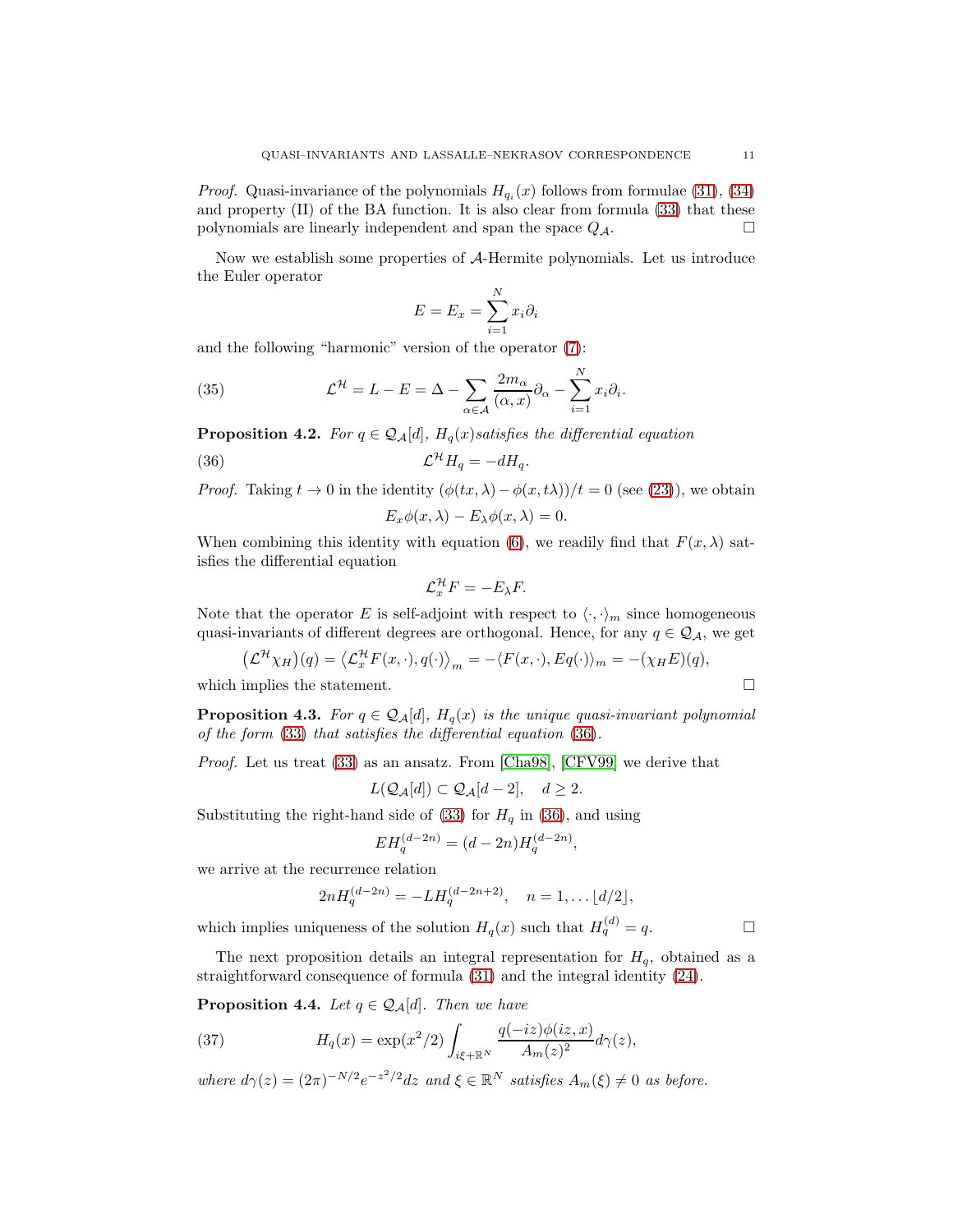*Proof.* By linearity in q, it suffices to prove [\(37\)](#page-10-2) for  $q = q_i$ ,  $i \in \mathbb{Z}_{\geq 0}$ . Multiplying [\(24\)](#page-8-4) by  $\exp(\mu^2/2)$  and taking  $\mu \to x$ , we obtain

(38) 
$$
F(x,\lambda) = \exp(x^2/2) \int_{i\xi + \mathbb{R}^N} \frac{\phi(-iz,\lambda)\phi(iz,x)}{A_m(z)^2} d\gamma(z).
$$

Due to formula [\(29\)](#page-9-5) we have

<span id="page-11-1"></span>
$$
\phi(-iz,\lambda) = \sum_{j=0}^{\infty} q_j(-iz)q^j(\lambda).
$$

By substituting this expansion into formula [\(38\)](#page-11-1) and comparing it with the expan-sion [\(34\)](#page-9-3) for  $F(x, \lambda)$  we get the claim.

**Proposition 4.5.** For  $q \in \mathcal{Q}_{\mathcal{A}}[d]$ , we have

$$
H_q(x) = (-1)^d \exp(x^2/2) L_q \exp(-x^2/2).
$$

*Proof.* By using formula [\(25\)](#page-8-5) and the fact that  $q \in \mathcal{Q}_{\mathcal{A}}[d]$ , we rewrite [\(37\)](#page-10-2) as

$$
H_q(x) = (-1)^d \exp(x^2/2) L_q \int_{i\xi + \mathbb{R}^N} \frac{\phi(iz, x)}{A_m(z)^2} d\gamma(z).
$$

From [\(29\)](#page-9-5) it is evident that  $\phi(x, 0) = \phi(0, \lambda) = \phi(0, 0)$ . Setting  $\lambda = 0$  in the identity [\(24\)](#page-8-4), we thus find that

$$
\int_{i\xi + \mathbb{R}^N} \frac{\phi(iz, x)}{A_m(z)^2} d\gamma(z) = \exp(-x^2/2),
$$

and the claim follows.  $\hfill \square$ 

The polynomials  $H_q$  can also be written in the following form (cf. Theorem 3.4 in Rösler [\[Ros98\]](#page-30-8)).

<span id="page-11-0"></span>**Proposition 4.6.** For  $q \in \mathcal{Q}_{\mathcal{A}}[d]$ , we have

$$
H_q(x) = e^{-L/2}q.
$$

*Proof.* Note that  $[E, L] = -2L$ , which implies  $[E, e^{-L/2}] = Le^{-L/2}$ . Therefore  $\mathcal{L}^{\mathcal{H}}e^{-L/2}q = (L-E)e^{-L/2}q = -e^{-L/2}Eq = -d(e^{-L/2}q),$ 

and the statement follows by Proposition [4.3.](#page-10-3)  $\Box$ 

As the following theorem demonstrates, the Hermitisation map  $\chi_H$  becomes a unitary map when the domain has the bilinear form  $\langle \cdot, \cdot \rangle_m$  and the codomain is equipped with the bilinear form

$$
\{p,q\}_m\equiv \int_{i\xi+\mathbb{R}^N}\frac{p(z)q(z)}{A_m(z)^2}d\gamma(z),\quad p,q\in\mathcal{Q_A}.
$$

**Theorem 4.7.** For  $p, q \in \mathcal{Q}_A$ , we have

<span id="page-11-2"></span>
$$
\{H_p, H_q\}_m = \langle p, q \rangle_m.
$$

*Proof.* By linearity, we may and shall assume  $p \in \mathcal{Q}_A[d]$  and  $q \in \mathcal{Q}_A[d']$  for some  $d, d' \in \mathbb{Z}_{\geq 0}$ . From the integral identity [\(24\)](#page-8-4), and using property [\(23\)](#page-8-3) with  $t = \pm i$ , we infer

(39) 
$$
\int_{i\xi + \mathbb{R}^N} \frac{F(z, -i\lambda)F(z, i\mu)}{A_m(z)^2} d\gamma(z) = \phi(\lambda, \mu).
$$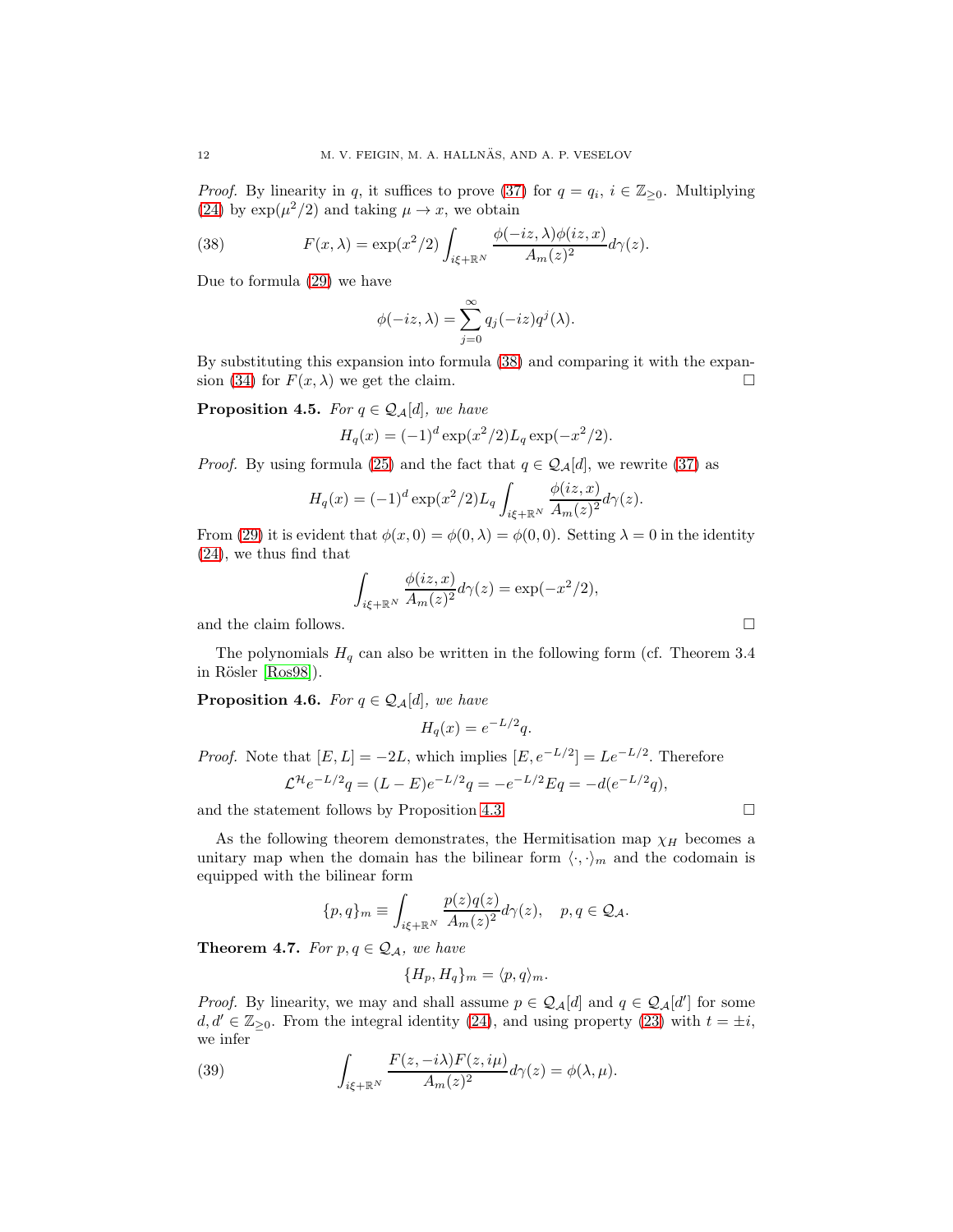Note that

(40) 
$$
\langle p(\nu), F(z, \pm i\nu) \rangle_m = (\pm i)^d \langle p(\nu), F(z, \nu) \rangle_m.
$$

Therefore by applying  $\langle p, \cdot \rangle_m$  in  $\lambda$  to the equality [\(39\)](#page-11-2), it follows from fornulas [\(32\)](#page-9-6) and [\(5\)](#page-3-2) that

<span id="page-12-1"></span>
$$
(-i)^d \int_{i\xi+\mathbb{R}^N} \frac{H_p(z)F(z,i\mu)}{A_m(z)^2} d\gamma(z) = p(\mu).
$$

The claim now follows by applying  $\langle q, \cdot \rangle_m$  in  $\mu$  to this equality and using again formulae  $(32)$  and  $(40)$ .

# <span id="page-12-0"></span>5. The Lassalle–Nekrasov correspondence and multivariable m-Hermite polynomials

In this section, we consider the case of the Coxeter configuration  $A$  of type  $A_{N-1}$ in which A is the set of positive roots  $A_{N-1+} = \{e_i - e_j : 1 \leq i < j \leq N\} \subset \mathbb{R}^N$ with all the roots taken with the same multiplicity  $m \in \mathbb{Z}_{\geq 0}$ . We will call the corresponding A-Hermite polynomials multivariable m-Hermite polynomials.

The one-dimensional m-Hermite polynomials from Section [3](#page-4-4) correspond to a different embedding of the root system  $A_1 \subset \mathbb{R}$ . Moreover, as explained in further detail at the end of this section, Lassalle's multivariable Hermite polynomials [\[Las91\]](#page-30-7) with parameter  $\alpha = -1/m$  can be viewed as special instances of multivariable m-Hermite polynomials.

Throughout this section, we use the standard notation

$$
\Lambda_N = \mathbb{C}[x_1,\ldots,x_N]^{S_N}
$$

for the algebra of symmetric polynomials in N variables  $x_1, \ldots, x_N$ .

In the present case, the operator [\(35\)](#page-10-4) takes the form

(41) 
$$
\mathcal{L}^{\mathcal{H}} = \Delta - \sum_{i < j}^{N} \frac{2m}{(x_i - x_j)} (\partial_i - \partial_j) - \sum_{i=1}^{N} x_i \partial_i
$$

and is conjugated to the N-particle CM operator

<span id="page-12-2"></span>
$$
L^{\mathcal{H}} = \Delta - \sum_{i < j}^{N} \frac{2m(m+1)}{(x_i - x_j)^2} - \frac{1}{4} \sum_{i=1}^{N} x_i^2,
$$
\n
$$
\mathcal{L}^{\mathcal{H}} = \widehat{\Psi}_0^{-1} (L^{\mathcal{H}} - \frac{1}{2} m N(N-1) + \frac{N}{2}) \widehat{\Psi}_0,
$$

where  $\widehat{\Psi}_0$  is the operator of multiplication by  $\Psi_0 = \prod_{i < j}^{N} (x_i - x_j)^{-m} \exp(-x^2/4)$ .

It can be included in a commutative ring of differential operators  $\mathcal{L}_p^{\mathcal{H}}, p \in \Lambda_N$ , with highest order terms  $p(\partial_1^2, \ldots, \partial_N^2)$  (see [\[OP83,](#page-30-3) [Poly92\]](#page-30-17)), given explicitly by formula [\(48\)](#page-15-0) below.

Lassalle [\[Las91\]](#page-30-7) (in the quantum case) and Nekrasov [\[Nek97\]](#page-30-5) (both in the classical and quantum cases) discovered a remarkable correspondence between this system and Sutherland's version of the CM system with the Hamiltonian

$$
H_N = -\Delta + \sum_{i < j}^{N} \frac{2m(m+1)}{\sin^2(z_i - z_j)}.
$$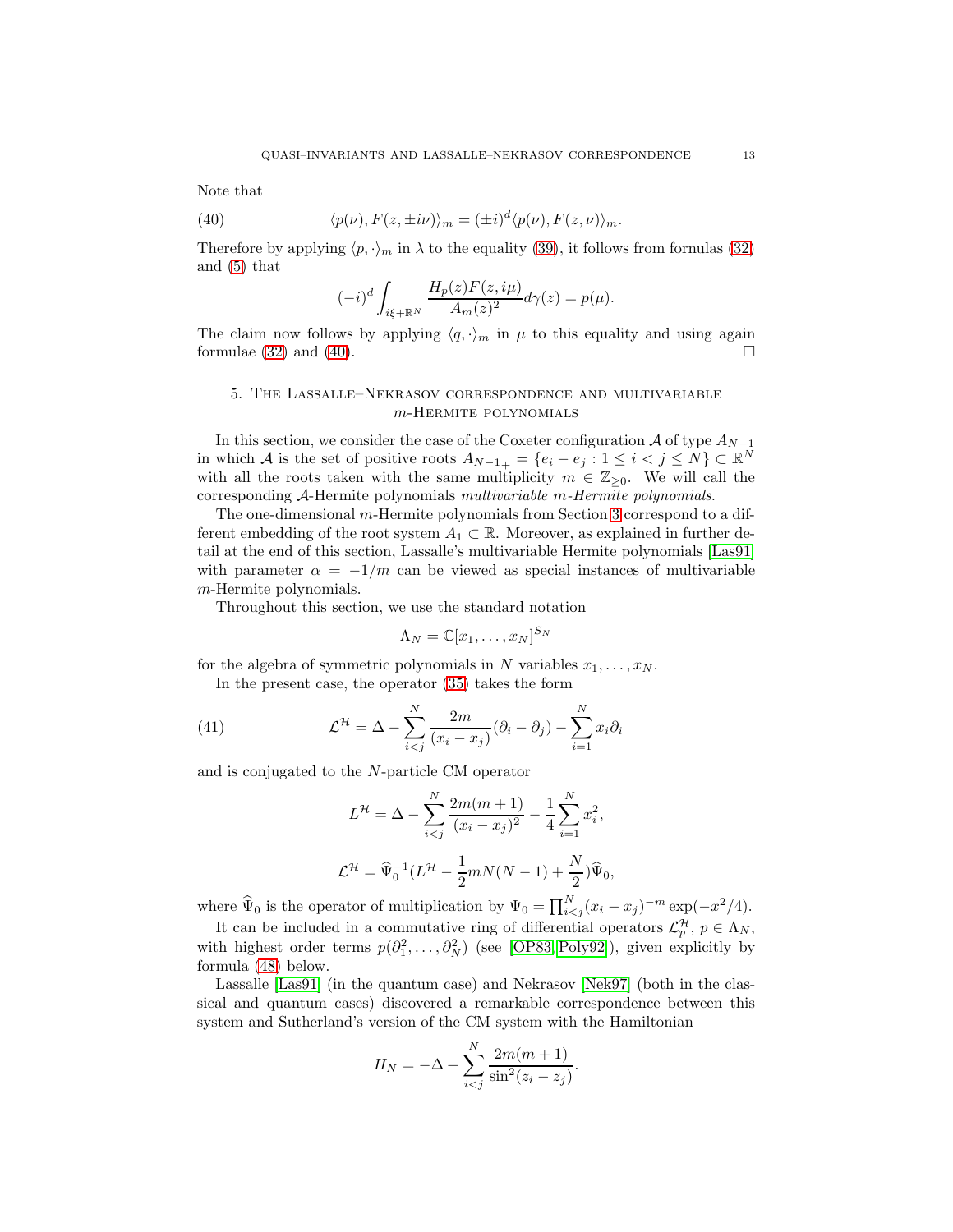It has an eigenfunction  $\Phi_0 = \prod_{i < j}^{N} \sin^{-m}(z_i - z_j)$  with eigenvalue  $\lambda_0 = m^2 N(N^2 - z_j)$ 1)/3. Its gauged version  $\frac{1}{4}\hat{\Phi}_0^{-1}(H_N-\lambda_0)\hat{\Phi}_0$ , written in the exponential coordinates  $x_j = e^{2iz_j}$ , takes the form

(42) 
$$
\mathcal{H}_N = \sum_{i=1}^N (x_i \partial_i)^2 - m \sum_{i < j}^N \frac{x_i + x_j}{x_i - x_j} (x_i \partial_i - x_j \partial_j).
$$

To construct the corresponding quantum integrals, Heckman [\[Hec91B\]](#page-30-18) introduced the following version of the Dunkl operators:

<span id="page-13-0"></span>
$$
\mathcal{D}_i = x_i \partial_i - \frac{m}{2} \sum_{j \neq i}^N \frac{x_i + x_j}{x_i - x_j} (1 - s_{ij}), \quad i = 1, \dots, N,
$$

where  $s_{ij}$  is the transposition acting on functions by permuting the coordinates  $x_i$ and  $x_j$ . They are related to the original Dunkl operators [\[Dun89\]](#page-29-16)

$$
D_i = \partial_i + m \sum_{j \neq i} \frac{1}{x_i - x_j} (s_{ij} - 1)
$$

by

<span id="page-13-1"></span>
$$
\mathcal{D}_i = x_i D_i - \frac{m}{2} \sum_{j \neq i} (s_{ij} - 1).
$$

Heckman's operators  $\mathcal{D}_i$  do not commute, but the differential operators

(43) 
$$
\mathbb{L}_k = \text{Res} \, (\mathcal{D}_1^k + \cdots + \mathcal{D}_N^k),
$$

where Res means the restriction to the space of symmetric polynomials  $\Lambda_N$ , do commute with each other. Since  $\mathbb{L}_2 = \mathcal{H}_N$  they are integrals of the quantum trigonometric CM system [\(42\)](#page-13-0).

For our purposes, it is convenient to replace Heckman's operators  $\mathcal{D}_i$  by Polychronakos' operators [\[Poly92\]](#page-30-17)

<span id="page-13-2"></span>
$$
\pi_i = x_i D_i, \quad i = 1, \dots, N.
$$

The corresponding differential operators

(44) 
$$
\mathcal{L}_k = \text{Res} \left( \pi_1^k + \dots + \pi_N^k \right)
$$

pair-wise commute and  $\mathcal{L}_2 = \mathcal{H}_N$ , (see [\[SV15,](#page-30-19) Proposition 5.2] for the precise relation between the two sets of quantum integrals [\(43\)](#page-13-1) and [\(44\)](#page-13-2)). Note that

$$
\mathcal{L}_1 = \mathbb{L}_1 = x_1 \partial_1 + \dots + x_N \partial_N
$$

is simply the total momentum of the system (in the exponential coordinates).

More generally, for every  $p \in \Lambda_N$ , there exists a unique  $S_N$ -invariant differential operator  $\mathcal{L}_p$  such that

$$
\mathcal{L}_pq = p(\pi_1, \dots, \pi_N)q, \quad \forall q \in \Lambda_N,
$$

which commutes with all other such operators  $\mathcal{L}_r$ ,  $r \in \Lambda_N$ . The operator [\(44\)](#page-13-2) corresponds to the Newton power sum  $p_k(\xi) = \xi_1^k + \cdots + \xi_N^k$ .

Consider now the algebra of quasi-invariants  $\mathcal{Q}_A$ , which we in this case will denote by  $\mathcal{Q}_m$ . It consists of the polynomials  $p(\xi_1, \ldots, \xi_N)$  which are invariant under permutations  $s_{ij}$  of  $\xi_i$  and  $\xi_j$  up to order  $2m$ :

$$
p(\xi) - p(s_{ij}\xi) \equiv 0 \mod (\xi_i - \xi_j)^{2m+1}.
$$

The symmetric algebra  $\Lambda_N$  is a subalgebra of the algebra  $\mathcal{Q}_m$ .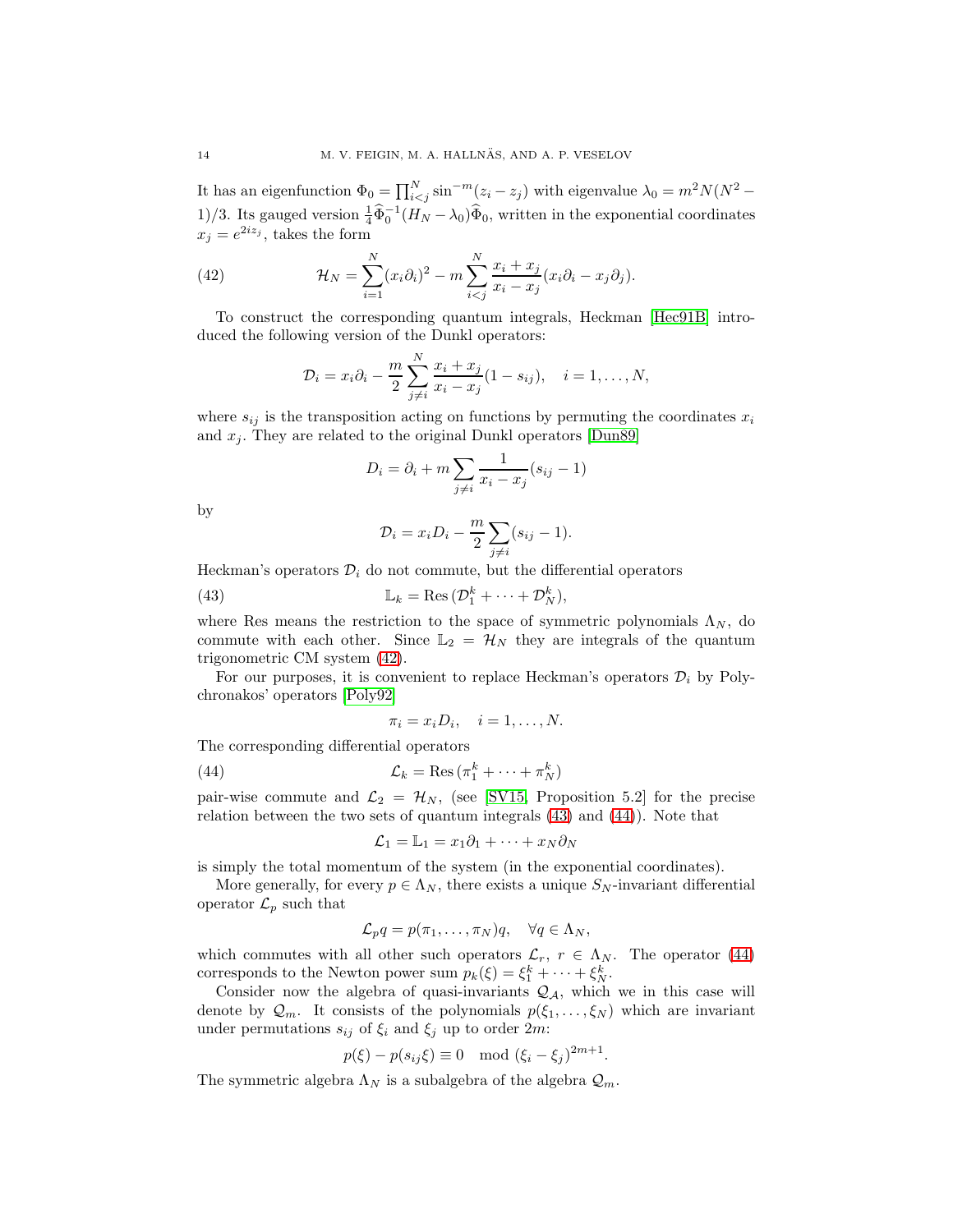First we show that the algebra  $\mathcal{Q}_m$  is preserved by the operators  $\mathcal{L}_p$ .

<span id="page-14-0"></span>**Proposition 5.1.** For each  $p \in \Lambda_N$ , we have

$$
\mathcal{L}_p\mathcal{Q}_m\subset \mathcal{Q}_m.
$$

*Proof.* Let  $H_m$  be the rational Cherednik algebra corresponding to the symmetric group  $S_N$  and parameters  $t = 1, c = m$  [\[EG02B\]](#page-29-17). It is generated by operators  $D_i, x_i$ , and  $s_{ij}$ .

Consider the spherical subalgebra  $eH_me \subset H_m$ , where  $e = \frac{1}{N!} \sum_{w \in S_N} w$ . One can identify operators  $p(\pi_1, \ldots, \pi_N)$ ,  $p \in \Lambda_N$ , with elements

$$
m_e(p) := p(\pi_1, \dots, \pi_N)e \in eH_m e.
$$

Since, up to analogous identifications,  $\mathbb{C}[x_1,\ldots,x_N]^{S_N}$  and  $\mathbb{C}[D_1,\ldots,D_N]^{S_N}$  generate  $eH_m e$  [\[BEG02\]](#page-28-2), we can write  $p(\pi_1, \ldots, \pi_N)$  as a polynomial in (non-commuting) operators of multiplication by  $q(x_1, \ldots, x_N)$  and  $q(D_1, \ldots, D_N)$  with  $q \in \Lambda_N$ . Therefore the differential operator  $\mathcal{L}_p$  can be expressed as a polynomial in  $q(x)$ and  $L_q$ . The statement follows from formula [\(26\)](#page-9-7).

To proceed further, we need the following lemma (cf. [\[DJO94\]](#page-29-18) where a related property was studied).

<span id="page-14-1"></span>**Lemma 5.2.** The restriction of  $(\cdot, \cdot)_m$  to  $\Lambda_N$  is non-degenerate.

Proof. Let

$$
Ker(m) = \{ p \in \Lambda_N : (p, q)_m = 0, \forall q \in \Lambda_N \}.
$$

For  $p \in \text{Ker}(m)$  and  $q, q' \in \Lambda_N$ , we have

$$
(L_q p, q')_m = (p, qq')_m = 0.
$$

Hence Ker(m) is a graded ideal in  $\Lambda_N$  which is invariant under the operators  $L_q$ . Assuming Ker $(m) \neq \{0\}$ , we choose a non-zero homogenous  $p \in \text{Ker}(m)$  of minimal degree. By the invariance of  $Ker(m)$  and minimality of p,

$$
L_q p = 0, \quad \forall q \in \Lambda_N,
$$

that is p is m-harmonic in the terminology of [\[FV02\]](#page-29-3). Since the subspace of  $S_N$ invariant m-harmonic polynomials coincides with  $\mathbb C$  we must have  $p \in \mathbb C$ . Then  $(p, p)<sub>m</sub> = p<sup>2</sup>$ , which implies  $p = 0$ , and the statement follows.

This enables us to establish self-adjointness of the operators  $\mathcal{L}_p$  with respect to the bilinear form  $(\cdot, \cdot)_m$ .

<span id="page-14-3"></span>**Proposition 5.3.** For each  $p \in \Lambda_N$ , we have

<span id="page-14-2"></span>(45) 
$$
(\mathcal{L}_p q, q')_m = (q, \mathcal{L}_p q')_m, \quad q, q' \in \mathcal{Q}_m.
$$

*Proof.* We recall that any differential operator in variables  $x_1, \ldots, x_N$  that has rational coefficients with poles located only along the hyperplanes  $x_i = x_j, 1 \leq i$  $j \leq N$ , is completely determined by its action on  $\Lambda_N$ , see e.g. Lemma 2.8 in [\[Opd95\]](#page-30-20). Both  $\mathcal{L}_p$  and its dual  $\mathcal{L}_p^*$  are such differential operators. This is immediate for  $\mathcal{L}_p$ , and it follows for  $\mathcal{L}_p^*$  from the proof of Proposition [5.1](#page-14-0) and the fact that  $L_q^* = q$ ,  $q^* = L_q$  for all  $q \in \mathcal{Q}_m$ . By Lemma [5.2,](#page-14-1) it thus suffices to prove [\(45\)](#page-14-2) for  $q, q' \in \Lambda_N$ .

To this end, we recall the bilinear form [\[DJO94\]](#page-29-18)

$$
[p, q]_m := (p(D_1, \ldots, D_N)q)(0), \quad p, q \in \mathbb{C}[x_1, \ldots, x_N],
$$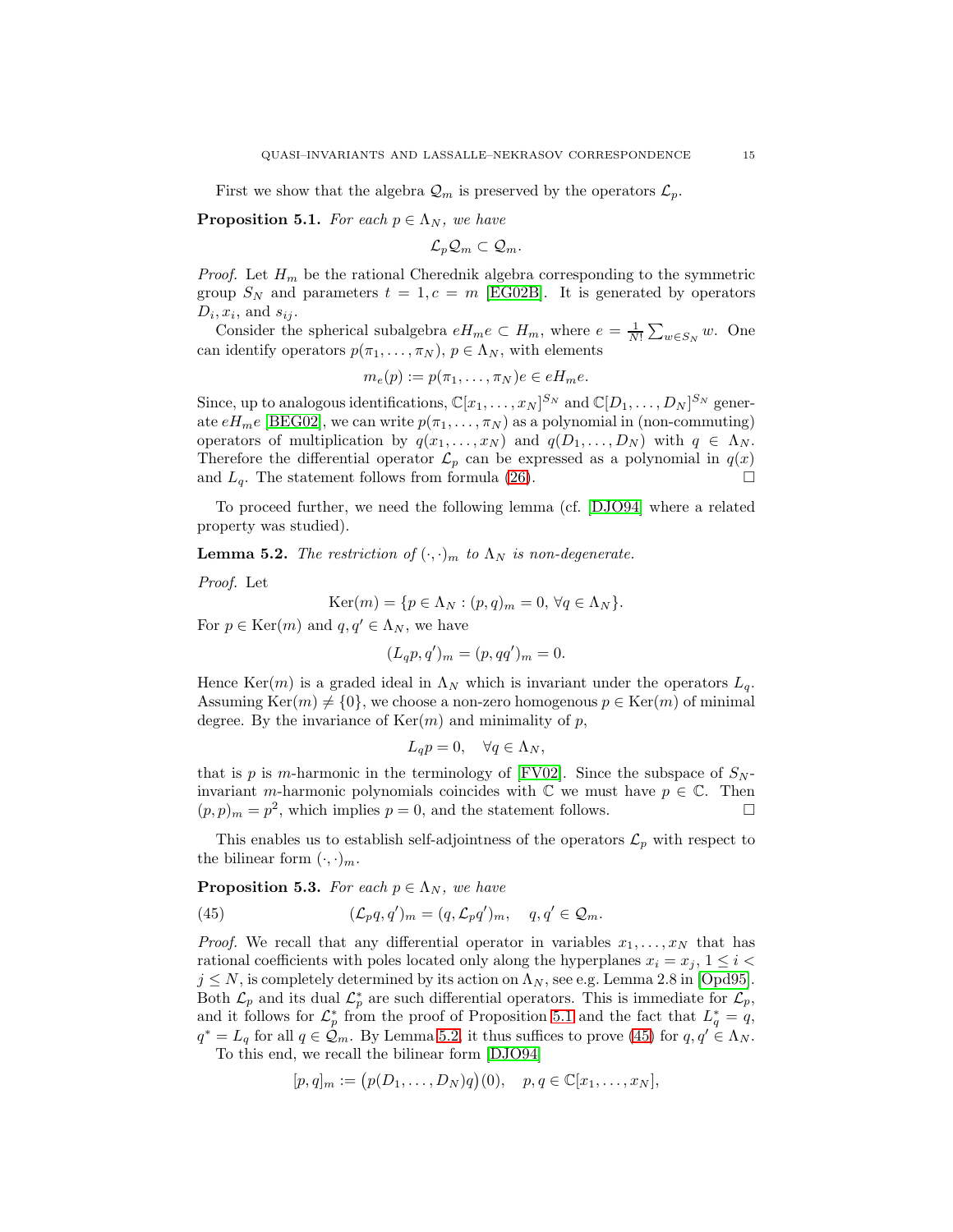and its properties

<span id="page-15-1"></span>(46) 
$$
[x_j p, q]_m = [p, D_j q]_m, \quad [D_j p, q]_m = [p, x_j q]_m,
$$

for all  $j = 1, \ldots, N$ . It follows from relations [\(46\)](#page-15-1) that

(47) 
$$
[\pi_j p, q]_m = [p, \pi_j q]_m.
$$

Now let  $q, q' \in \Lambda_N$ . We deduce by the property [\(47\)](#page-15-2) that

$$
(\mathcal{L}_p q, q')_m = [p(\pi_1, \dots, \pi_N)q, q']_m = [q, p(\pi_1, \dots, \pi_N)q']_m = (q, \mathcal{L}_p q')_m,
$$
  
and the claim follows.

As a simple consequence, we can now prove that the BA function  $\phi(x, \lambda)$  satisfies the following remarkable symmetry property.

<span id="page-15-3"></span>**Theorem 5.4.** For any  $p \in \Lambda_N$ , we have

<span id="page-15-2"></span>
$$
\mathcal{L}_{p,x}\phi(x,\lambda)=\mathcal{L}_{p,\lambda}\phi(x,\lambda),
$$

where notations  $\mathcal{L}_{p,x}$  and  $\mathcal{L}_{p,\lambda}$  stand for the operator  $\mathcal{L}_p$  acting in the variables  $x = (x_1, \ldots, x_N)$  and  $\lambda = (\lambda_1, \ldots, \lambda_N)$ , respectively.

*Proof.* Let  $q_i$  and  $q^i$  be dual bases of quasi-invariants  $\mathcal{Q}_m$  so that formulas [\(29\)](#page-9-5)–[\(30\)](#page-9-8) hold. Defining

$$
a_i^j:=\langle \mathcal{L}_pq_i, q^j\rangle_m, \quad b_i^j:=\langle q_i, \mathcal{L}_pq^j\rangle_m,
$$

we have by Proposition [5.3](#page-14-3) and formula [\(28\)](#page-9-1) that  $a_i^j = b_i^j$  for all  $i, j \in \mathbb{Z}_{\geq 0}$ . It follows that

$$
\mathcal{L}_{p,x}\phi(x,\lambda) = \sum_{i} q^{i}(\lambda) \sum_{j} a_{i}^{j} q_{j}(x) = \sum_{j} q_{j}(x) \sum_{i} b_{i}^{j} q^{i}(\lambda) = \mathcal{L}_{p,\lambda}\phi(x,\lambda).
$$

For  $p \in \Lambda_N$ , let  $\mathcal{L}_p = \mathcal{L}_{p,x}$ , and let L be given by [\(7\)](#page-3-0), which in this case is

$$
L = \Delta - \sum_{i < j} \frac{2m}{x_i - x_j} (\partial_i - \partial_j).
$$

Following Baker and Forrester [\[BF97\]](#page-28-0), we consider the differential operators

<span id="page-15-0"></span>(48) 
$$
\mathcal{L}_p^{\mathcal{H}} = \mathcal{L}_p + \frac{1}{2}[\mathcal{L}_p, L] + \frac{1}{2^2 2!}[[\mathcal{L}_p, L], L] + \cdots + \frac{1}{2^d d!}[\cdots[\mathcal{L}_p, L], \ldots, L],
$$

where the last term contains  $d = \deg p$  commutators.

The operators  $\mathcal{L}_p^{\mathcal{H}}$  have order  $2 \deg p$  and the constant coefficient highest order terms  $(-1)^d p(\partial_1^2, \dots, \partial_N^2)$ . In particular, when  $p(\xi) = \xi_1 + \dots + \xi_N$  the corresponding operator

$$
\mathcal{L}_p^{\mathcal{H}} = \sum_{i=1}^N x_i \partial_i - L = -\mathcal{L}^{\mathcal{H}}
$$

coincides up to a sign with the CM operator [\(41\)](#page-12-2). As we will see below, these operators commute and thus are quantum integrals of the CM system with harmonic term. This statement can also be extracted from the work of Baker and Forrester [\[BF97\]](#page-28-0).

Let  $\chi_H: \mathcal{Q}_m \to \mathcal{Q}_m$  be the Hermitisation map defined by [\(32\)](#page-9-6), and  $\mathcal{L}_p, \mathcal{L}_p^{\mathcal{H}}$  the operators defined above. Note that both of them preserve the algebra of quasi-invariants due to Proposition [5.1](#page-14-0) and the fact that L preserves  $\mathcal{Q}_m$ .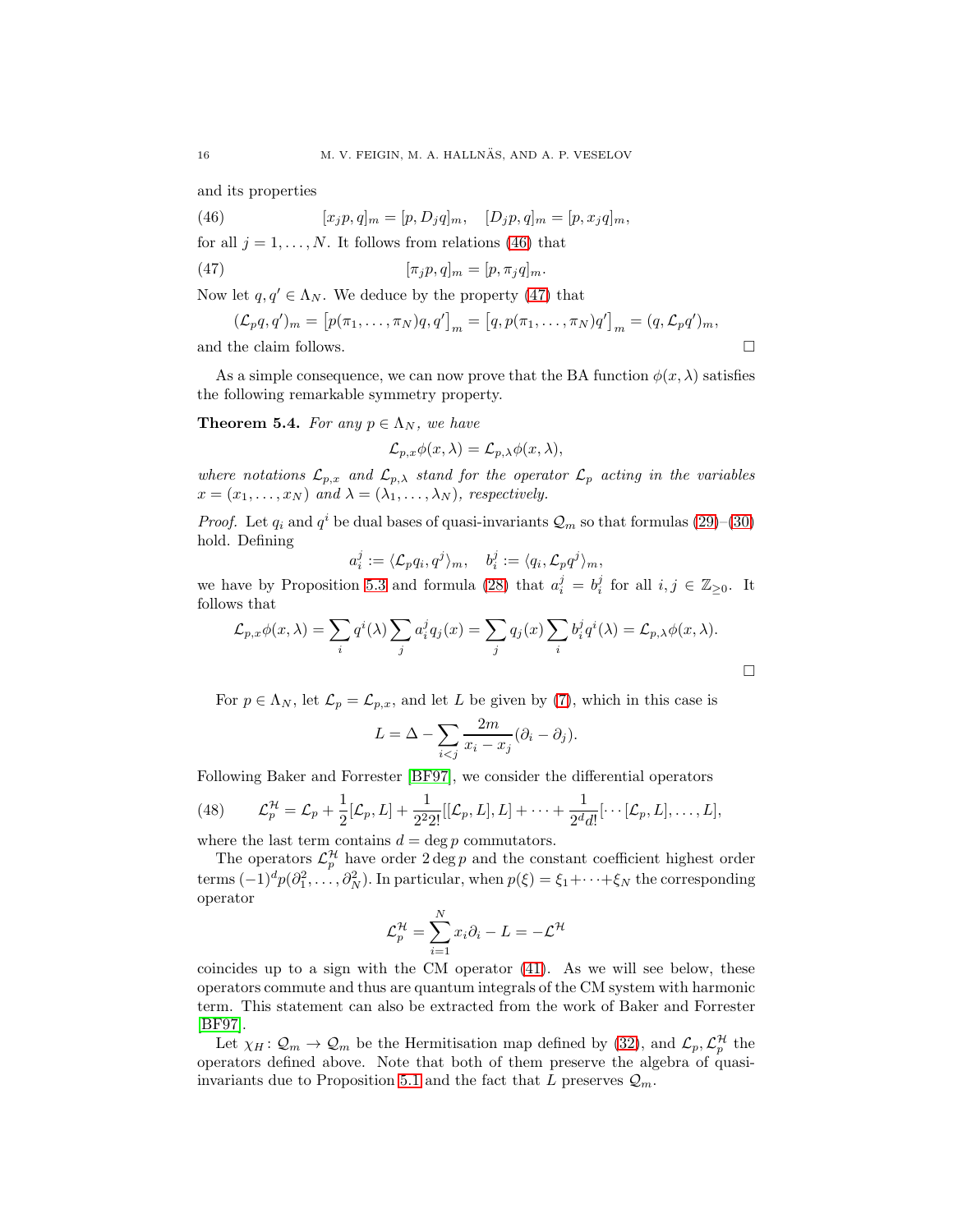We are now ready to state and prove our generalisation of the Lassalle-Nekrasov correspondence to the algebra of quasi-invariants  $\mathcal{Q}_m$ .

<span id="page-16-2"></span>**Theorem 5.5.** The Hermitisation map  $\chi_H$  intertwines the trigonometric and rational harmonic CM operators and their quantum integrals. More precisely, the diagram

$$
\begin{array}{ccc}\n\mathcal{Q}_m & \xrightarrow{\chi_H} & \mathcal{Q}_m \\
\mathcal{L}_p & & \downarrow \mathcal{L}_p^{\mathcal{H}} \\
\mathcal{Q}_m & \xrightarrow{\chi_H} & \mathcal{Q}_m\n\end{array}
$$

is commutative for all  $p \in \Lambda_N$ , that is

$$
\mathcal{L}_p^{\mathcal{H}}\circ \chi_H=\chi_H\circ \mathcal{L}_p.
$$

*Proof.* As before we will use subscript x or  $\lambda$  to indicate the variables the operators act in. Let us start with the following conjugation relation

<span id="page-16-0"></span>(49) 
$$
e^{\lambda^2/2} \mathcal{L}_{p,\lambda} e^{-\lambda^2/2} = \mathcal{L}_{p,\lambda} + \frac{1}{2} [\lambda^2, \mathcal{L}_{p,\lambda}] + \frac{1}{2^2 2!} [\lambda^2, [\lambda^2, \mathcal{L}_{p,\lambda}]]
$$
  
  $+ \cdots + \frac{1}{2^d d!} [\lambda^2, \dots, [\lambda^2, \mathcal{L}_{p,\lambda}] \cdots],$ 

where the last commutator is applied  $d = \deg p$  times. Here we used the standard formula  $Ad_{e}x = e^{adx}$  with X being the operator of multiplication by  $\lambda^2/2$ , and the fact that the operator  $ad_X$  is lowering the order of a differential operator at least by one, so that after  $d = \deg p$  times the commutator becomes zero.

Now using formula [\(49\)](#page-16-0), Theorem [5.4,](#page-15-3) and the eigenfunction property  $L_x \phi = \lambda^2 \phi$ we get

$$
\mathcal{L}_{p,\lambda} F(x,\lambda) = e^{-\lambda^2/2} (e^{\lambda^2/2} \mathcal{L}_{p,\lambda} e^{-\lambda^2/2}) \phi
$$
  
= 
$$
\left( \mathcal{L}_{p,x} + \frac{1}{2} [\mathcal{L}_{p,x}, L_x] + \frac{1}{2^2 2!} [[\mathcal{L}_{p,x}, L_x], L_x] + \cdots + \frac{1}{2^d d!} [\cdots [\mathcal{L}_{p,x}, L_x], \dots, L_x] \right) \phi e^{-\lambda^2/2} = \mathcal{L}_{p,x}^{\mathcal{H}} F(x,\lambda).
$$

Therefore by Proposition [5.3](#page-14-3) we get

$$
\left(\mathcal{L}_p^{\mathcal{H}}\chi_H\right)(q) = \left\langle \mathcal{L}_{p,x}^{\mathcal{H}}F(x,\cdot),q(\cdot)\right\rangle_m = \left\langle F(x,\cdot),\mathcal{L}_pq(\cdot)\right\rangle_m = \left(\chi_H\mathcal{L}_p\right)(q),
$$
 as required.

<span id="page-16-1"></span>As a corollary, the commutativity of the operators  $\mathcal{L}_p^{\mathcal{H}}$  immediately follows.

Corollary 5.6. The operators  $(48)$  commute:

$$
\left[ \mathcal{L}_p^{\mathcal{H}}, \mathcal{L}_q^{\mathcal{H}} \right] = 0
$$

for all  $p, q \in \Lambda_N$  and thus are quantum integrals of the CM system in an harmonic field  $(41)$ .

Note that the coefficients of the operators  $\mathcal{L}_p^{\mathcal{H}}$  depend polynomially on m, and therefore commutativity  $(50)$  holds for any value of the parameter m, not necessarily integer.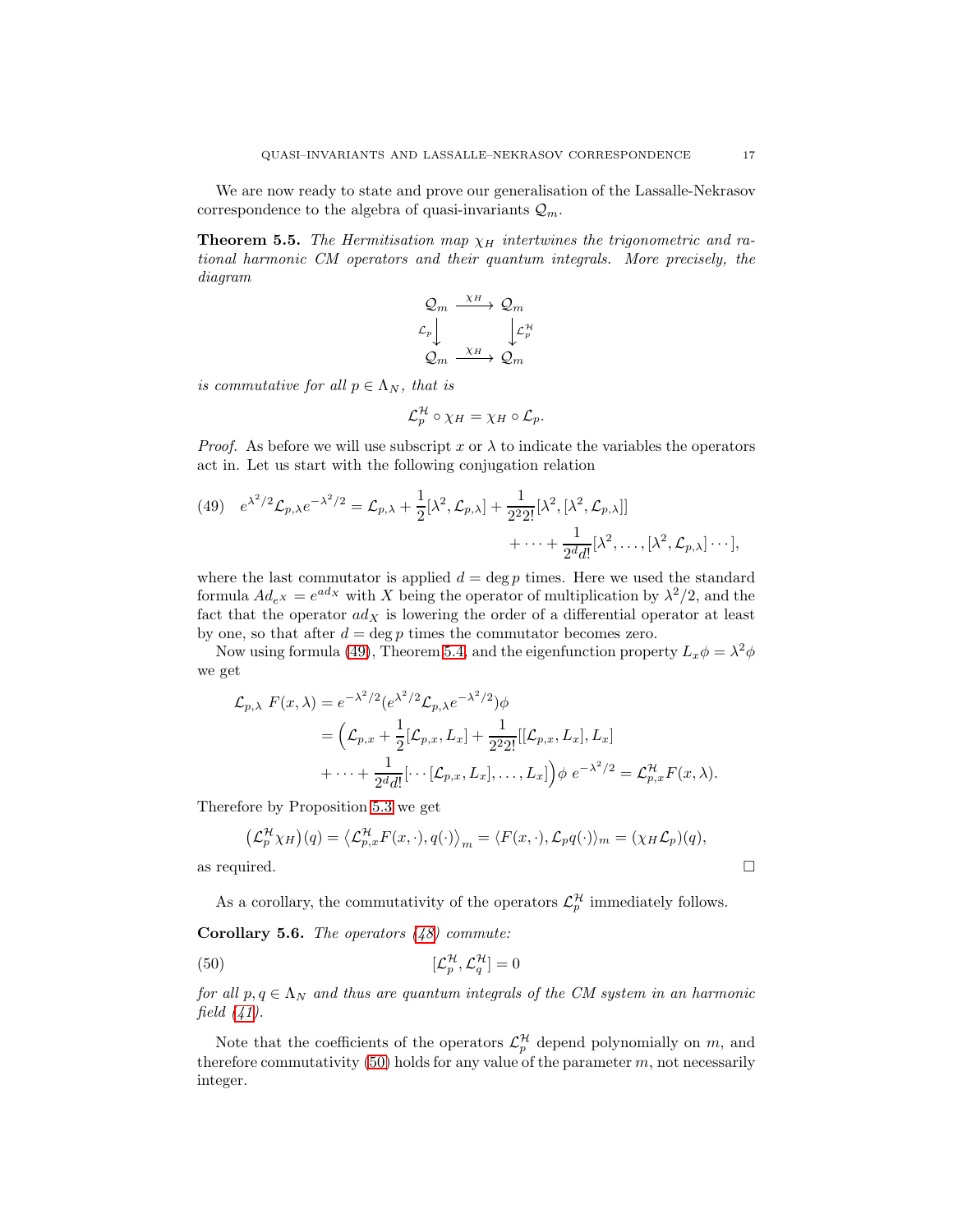In the quantum case, the Lassalle–Nekrasov correspondence [\[Las91,](#page-30-7) [Nek97\]](#page-30-5) is given by the linear map  $\chi_{LN} \colon \Lambda_N \to \Lambda_N$ ,  $\chi_{LN}(p) = e^{-L/2}p$ ,  $p \in \Lambda_N$ , which is such that the diagram

<span id="page-17-0"></span>(51) 
$$
\begin{array}{c}\n\Lambda_N \xrightarrow{\chi_{LN}} \Lambda_N \\
\mathcal{L}_p \downarrow \qquad \qquad \downarrow \mathcal{L}_p^{\mathcal{H}} \\
\Lambda_N \xrightarrow{\chi_{LN}} \Lambda_N\n\end{array}
$$

is commutative for all  $p \in \Lambda_N$ . Strictly speaking, the case corresponding to  $p(\xi) =$  $\xi_1 + \cdots + \xi_N$  appeared in [\[Las91\]](#page-30-7), whereas the general case can be found in [\[BF97\]](#page-28-0). Although this formulation of the correspondence is not present in these works, it is readily extracted from the latter paper. In our case with  $m \in \mathbb{Z}_{\geq 0}$  we have by Proposition [4.6](#page-11-0) the relation  $\chi_H|_{\Lambda_N} = \chi_{LN}$ . Moreover, our definition in [\(32\)](#page-9-6) of the Hermitisation map  $\chi_H$  is readily modified to yield  $\chi_{LN}$  for non-integer m: the BA function should be replaced by a particular generalised hypergeometric series and  $\langle \cdot, \cdot \rangle_m$  by a suitable  $L^2$ -inner product.

This establishes the equivalence between the rational CM system in an harmonic field and Sutherland's version of this system, which sounds surprising, especially at the classical level. Indeed, these two systems have very different dynamics: the orbits of CM system with harmonic field are known to be periodic with the same period  $2\pi$ , while for the Sutherland case they are much more complicated. In fact, there is no contradiction here since the Hamiltonian  $\mathcal{L}_1^{\mathcal{H}}$  corresponds to the momentum  $\mathcal{L}_1$ , but not to the Hamiltonian  $\mathcal{L}_2$ .

Let us demonstrate this in the simplest case  $m = 0$ . In this case the quasiinvariant algebra  $\mathcal{Q}_0 = \mathbb{C}[x_1, \ldots, x_N]$  coincides with the set of all polynomials. For any polynomial  $p$  the corresponding operators are

$$
\mathcal{L}_p = p(x_1 \partial_1, \dots, x_N \partial_N), \quad \mathcal{L}_p^{\mathcal{H}} = p(x_1 \partial_1 - \partial_1^2, \dots, x_N \partial_N - \partial_N^2).
$$

The Hermitisation  $\chi_H$  sends the monomial  $x^{\mu} = x_1^{\mu_1} \dots x_N^{\mu_N}$  to the product

$$
H_{\mu}(x) = H_{\mu_1}(x_1) \dots H_{\mu_N}(x_N)
$$

of the usual Hermite polynomials, and extends to the general polynomial by linearity.

Note that the monomials  $x^{\mu}$  are the joint eigenvectors of all operators  $\mathcal{L}_p$ :

$$
\mathcal{L}_p x^\mu = p(\mu) x^\mu,
$$

while  $H_{\mu}(x)$  are the joint eigenvectors of  $\mathcal{L}_{p}^{\mathcal{H}}$ :

$$
\mathcal{L}_p^{\mathcal{H}} H_\mu(x) = p(\mu) H_\mu(x)
$$

with the same eigenvalue  $p(\mu)$ .

On the other hand, allowing any  $m \in \mathbb{N}$  while restricting attention to  $\Lambda_N \subset \mathcal{Q}_m$ , we can recover Lassalle's multivariate Hermite polynomials. More specifically, for partitions  $\lambda = (\lambda_1, \ldots, \lambda_N)$  consider the (monic) Jack polynomials  $P_{\lambda}^{(\alpha)}$  $\lambda^{(\alpha)}(x)$  in N variables  $x = (x_1, \ldots, x_N)$ , see e.g. [\[Mac95\]](#page-30-21). For us, the relevant parameter values are  $\alpha = -1/m$ . Note that not all Jack polynomials can be specialized to such a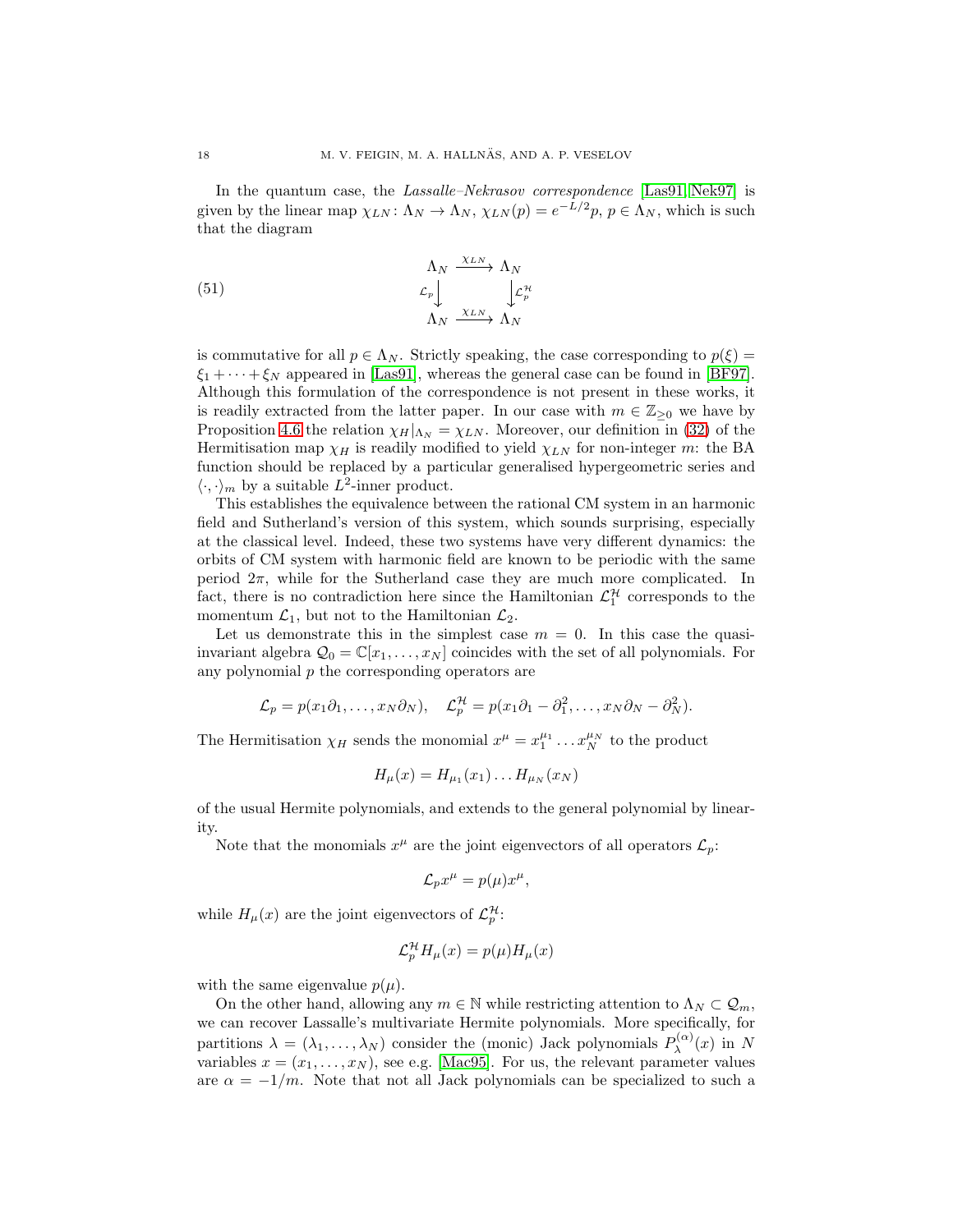parameter value, e.g.

$$
P_{(3,1)}^{(-1/m)}(x) = m_{(3,1)}(x) + \frac{2m}{m-1}m_{(2,2)}(x) + \frac{m(5m-3)}{(m-1)^2}m_{(2,1,1)}(x) + \frac{12m^2}{(m-1)^2}m_{(1,1,1,1)}(x)
$$

is well-defined if and only if  $m \neq 1$ . (Here, the monomial symmetric polynomials  $m_{\lambda}(x) = \sum_{a \in S_N(\lambda)} x_1^{a_1} \cdots x_N^{a_N}$ .) For m and  $\lambda$  such that no  $\alpha$ -poles are encountered, we consider the symmetric m-Hermite polynomials

$$
H_{\lambda}^{(m)} := \chi_H\left(P_{\lambda}^{(-1/m)}\right).
$$

From Proposition [4.3,](#page-10-3) we infer that  $H_{\lambda}^{(m)}$  $\lambda^{(m)}$  is the unique symmetric polynomial of the form

$$
H_{\lambda}^{(m)}(x) = P_{\lambda}^{(-1/m)}(x) + \text{lower degree terms},
$$

with lower degrees of the form  $|\lambda| - 2k$ ,  $k = 1, ..., \lfloor \frac{1}{2} |\lambda| \rfloor$ , that satisfies the differential equation

$$
\mathcal{L}^H H_{\lambda}^{(m)} = -|\lambda| H_{\lambda}^{(m)}.
$$

Since Lassalle's multivariate Hermite polynomials also have these two properties (see Théorème 1 and Corollaire to Théorème 3 in  $|Las91|$ ), they must coincide with the symmetric multivariable m-Hermite polynomials (up to a choice of normalisation and after setting the parameter  $\alpha = -1/m$ .

# <span id="page-18-0"></span>6. Lassalle–Nekrasov correspondence and automorphisms of Cherednik algebras

Recall the rational Cherednik algebra  $H_m$  associated with the symmetric group  $S_N$  and parameter m [\[EG02B\]](#page-29-17) (we assume the parameter  $t = 1$ ). This algebra is generated by two polynomial rings  $\mathbb{C}[x] = \mathbb{C}[x_1, \ldots, x_N], \mathbb{C}[y] = \mathbb{C}[y_1, \ldots, y_N]$  and the group algebra  $\mathbb{C}S_N$  with defining relations

$$
wp(x) = p(w^{-1}x)w, \quad wq(y) = q(w^{-1}y)w, \quad y_ix_j - x_jy_i = S_{ij},
$$

where  $S_{ij} = ms_{ij}$  if  $i \neq j$  and  $S_{ii} = 1 - m \sum_{k \neq i} s_{ik}$  if  $i = j$ , and  $p(x) \in \mathbb{C}[x]$ ,  $q(y) \in \mathbb{C}[y], w \in \mathbb{C}S_N.$ 

The algebra  $H_m$  has a faithful polynomial representation  $\rho: H_m \to \text{End}(\mathbb{C}[x])$ where the elements  $x_i \in H_m$  act on  $\mathbb{C}[x]$  by multiplication, the elements  $y_i \in H_m$ act by Dunkl operators  $D_i$ , and the elements  $s_{ij}$  act as transpositions of  $x_i$  and  $x_j$ .

Consider the following automorphisms  $a_{\tau,l}$ ,  $b_{\tau,l}$  of the rational Cherednik algebra  $H_m$  [\[EG02B\]](#page-29-17):

<span id="page-18-1"></span>(52) 
$$
a_{\tau,l}(x_i) = x_i + \tau y_i^l, \quad a_{\tau,l}(y_i) = y_i, \quad a_{\tau,l}(w) = w,
$$

$$
b_{\tau,l}(x_i) = x_i, \quad b_{\tau,l}(y_i) = y_i + \tau x_i^l, \quad b_{\tau,l}(w) = w,
$$

where  $\tau \in \mathbb{C}, l \in \mathbb{Z}_{\geq 0}, w \in S_N$ , and  $1 \leq i \leq N$ .

Let G be the group of automorphisms of the rational Cherednik algebra  $H_m$ generated by these elements  $a_{\tau,l}$ ,  $b_{\tau,l}$ . Note that elements of G preserve the spherical subalgebra  $eH_me \subset H_m$ , where  $e = \frac{1}{N!} \sum_{w \in S_N} w$ .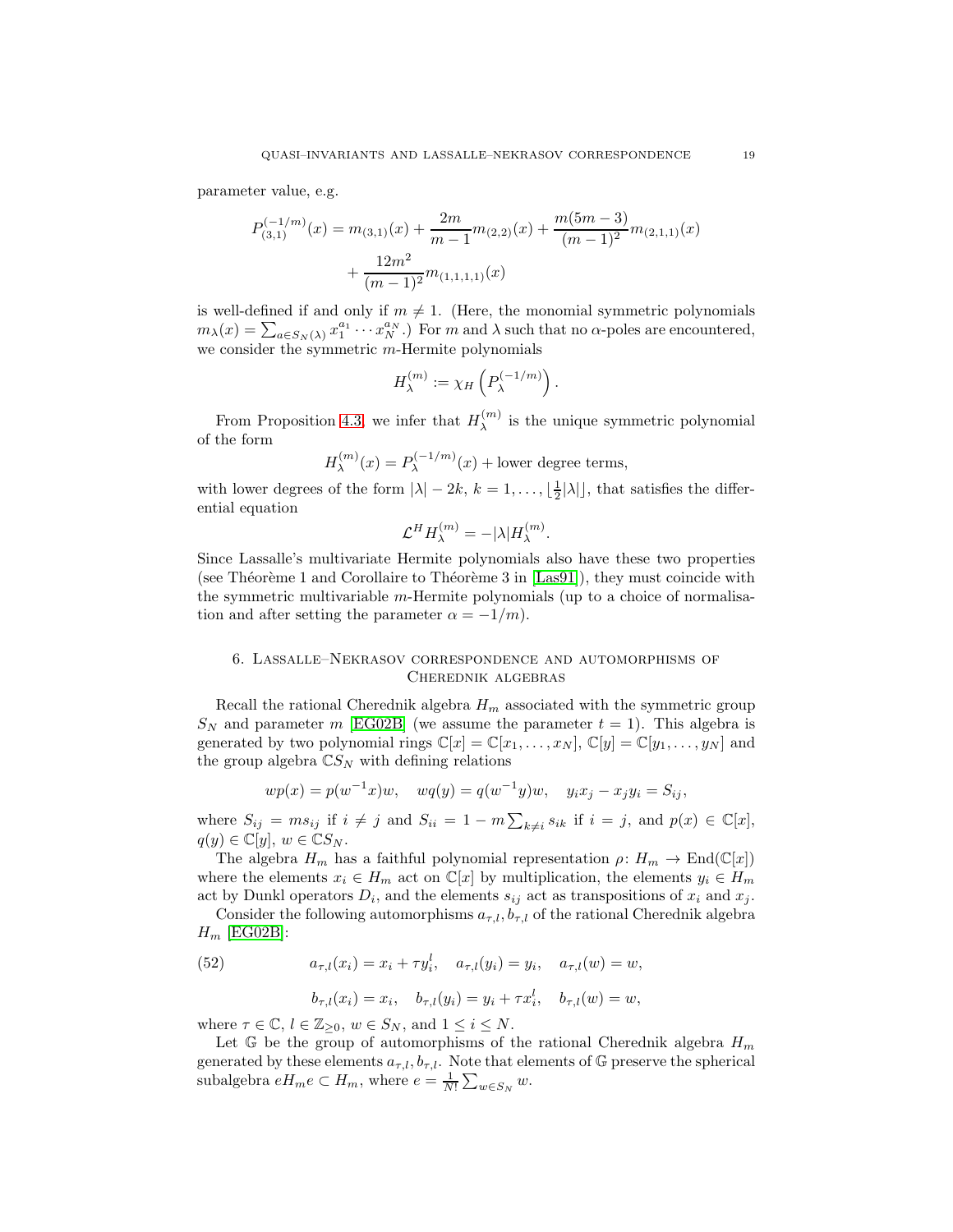Consider the subalgebra of  $H_m$  generated by the elements  $\sigma_k = e \sum_{i=1}^N \pi_i^k$ , where  $\pi_i = x_i y_i, k \in \mathbb{Z}_{\geq 0}$  become Polychronakos operators [\[Poly92\]](#page-30-17) in the polynomial representation. The elements  $\pi_i$  satisfy the commutation relation

$$
[\pi_i, \pi_j] = m(\pi_i - \pi_j) s_{ij}
$$

for any i, j, which implies that the elements  $\sigma_k$  pairwise commute, cf. Polychronakos [\[Poly92\]](#page-30-17).

Recall that operators  $\mathcal{L}_k = \text{Res}\,\sigma_k$  generate an algebra of (symmetric) quantum integrals of the trigonometric CM system. In particular  $\mathcal{L}_1 = E = \sum_{i=1}^{N} x_i \partial_i$  is the Euler operator, and  $\mathcal{L}_2 = \mathcal{H}_N$ , where  $\mathcal{H}_N$  is the Hamiltonian of the trigonometric CM system [\(42\)](#page-13-0).

Let us describe the action of the generating automorphisms  $a_{\tau,l}, b_{\tau,l} \in \mathbb{G}$  in terms of the adjoint action of the elements

$$
y^{l} := \sum_{i=1}^{N} y_{i}^{l}, \quad x^{l} := \sum_{i=1}^{N} x_{i}^{l}.
$$

Namely, the following statement takes place (cf. [\[EG02B\]](#page-29-17)).

<span id="page-19-3"></span>**Proposition 6.1.** The action of the automorphisms  $a_{\tau,l}$  and  $b_{\tau,l}$  can be given as

<span id="page-19-0"></span>(53) 
$$
a_{\tau,l}(h) = e^{ad_{\frac{\tau}{l+1}y^{l+1}}}h, \quad b_{\tau,l}(h) = e^{-ad_{\frac{\tau}{l+1}x^{l+1}}}h, \quad (h \in H_m),
$$

where  $ad_A(X) = AX - XA$ .

Proof. It is well known that the exponential of any nilpotent derivation is a homo-morphism, so it is sufficient to prove formulas [\(53\)](#page-19-0) for  $h = x_i, y_i, (i = 1, ..., N)$ . The following commutation relations can be checked directly:

<span id="page-19-1"></span>(54) 
$$
[x_i, y^{l+1}] = -(l+1)y_i^l, \quad [y_i, x^{l+1}] = (l+1)x_i^l.
$$

The right-hand side of the formula [\(53\)](#page-19-0) for  $a_{\tau,l}(x_i)$  has two non-zero terms only by formula [\(54\)](#page-19-1), which are  $a_{\tau,l}(x_i) = x_i + \tau y_i^l$  as required. It is also clear that the first formula [\(53\)](#page-19-0) states  $a_{\tau,l}(y_i) = y_i$  as required. The second formula (53) can be checked similarly.  $\Box$ 

Recall the standard formula from linear algebra

$$
(55) \t\t\t Ad_{e^A} = e^{ad_A},
$$

where  $Ad_C X = C X C^{-1}$ .

In the polynomial representation we have a well defined action of the operators of the form  $e^{p(D)}$ ,  $p \in \mathbb{C}[x]$  since  $p(D)$  are locally nilpotent operators. We also have the natural action of the operators  $p(D)$  on the functions of the form  $e^{-q(x)}r(x)$ , where  $r \in \mathbb{C}[x]$ ,  $q \in \mathbb{C}[x]^{S_N}$ , which allows us to consider the operator

<span id="page-19-2"></span>
$$
Ad_{e^{q(x)}}p(D) := e^{q(x)}p(D)e^{-q(x)}
$$

acting on the space of polynomials  $\mathbb{C}[x]$ .

In view of formula [\(55\)](#page-19-2) we can now restate Proposition [6.1](#page-19-3) as follows.

<span id="page-19-4"></span>**Proposition 6.2.** In the polynomial representation the action of elements  $a_{\tau,l}(h)$ and  $b_{\tau,l}(h)$  for any  $h \in H_m$  can be given as

$$
a_{\tau,l}(h) = e^{\frac{\tau}{l+1}D^{l+1}}he^{-\frac{\tau}{l+1}D^{l+1}}, \quad b_{\tau,l}(h) = e^{-\frac{\tau}{l+1}x^{l+1}}he^{\frac{\tau}{l+1}x^{l+1}},
$$

where  $D^{l+1} := \sum_{i=1}^{N} D_i^{l+1}$ .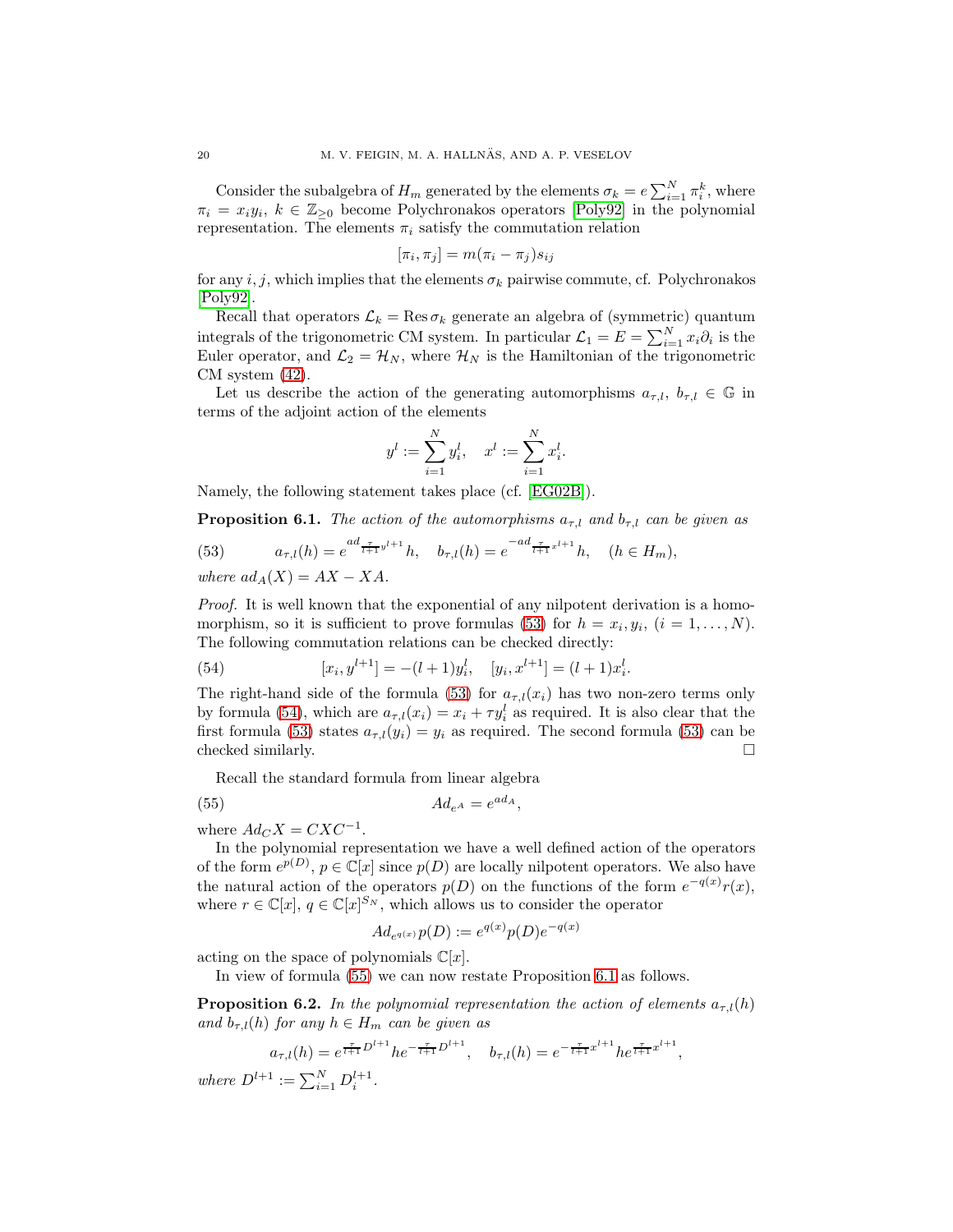This leads us to another interpretation of the Lassalle–Nekrasov correspondence  $\varphi_{LN}$  between quantum integrals of the trigonometric and rational harmonic CM systems, sending  $\mathcal{L}_p$  to  $\mathcal{L}_p^{\mathcal{H}}, p \in \Lambda_N$ , see diagram [\(51\)](#page-17-0).

Let  $\mathcal T$  be the commutative subalgebra in  $H_m$  generated by the elements

(56) 
$$
\pi^k := \sum_{i=1}^N \pi_i^k, \quad k \in \mathbb{Z}_{\geq 0}.
$$

Define  $\mathcal{R} = \gamma(\mathcal{T})$  to be its image under the automorphism  $\gamma = a_{-1,1} \in \mathbb{G}$ . More explicitly, the algebra  $R$  is generated by the elements

<span id="page-20-3"></span>
$$
\gamma(\pi^{k}) = \sum_{i=1}^{N} (x_{i}y_{i} - y_{i}^{2})^{k}.
$$

Let  $\mathcal{D}_{CM}^T$  and  $\mathcal{D}_{CM}^R$  be the algebras of quantum integrals of the trigonometric and rational harmonic CM systems generated by the differential operators  $\mathcal{L}_p$  and  $\mathcal{L}_p^{\mathcal{H}}$ ,  $p \in \Lambda_N$ , respectively.

Proposition 6.3. The following diagram is commutative:

$$
\begin{array}{ccc}\n\mathcal{T} & \xrightarrow{\gamma} & \mathcal{R} \\
\downarrow^{\text{Res}} & & \downarrow^{\text{Res}} \\
\mathcal{D}_{CM}^T & \xrightarrow{\varphi_{LN}} & \mathcal{D}_{CM}^R,\n\end{array}
$$

where  $\varphi_{LN}$  is the Lassalle–Nekrasov correspondence between the quantum integrals:

$$
\varphi_{LN}(\mathcal{L}_p) = \mathcal{L}_p^{\mathcal{H}}
$$

,

with the operator  $\mathcal{L}_p^{\mathcal{H}}$  defined by [\(48\)](#page-15-0). Furthermore, this operator can also be given as

<span id="page-20-1"></span>(57) 
$$
\mathcal{L}_p^{\mathcal{H}} = e^{-L/2} \mathcal{L}_p e^{L/2}, \quad L = \Delta - \sum_{i < j}^N \frac{2m}{x_i - x_j} (\partial_i - \partial_j).
$$

Proof. All the maps in the diagram are homomorphisms so it is sufficient to compare the maps  $\varphi_{LN} \circ \text{Res}$  and  $\text{Res} \circ \gamma$  applied to  $\pi^k \in \mathcal{T}$ .

Recall that  $L$  given in  $(57)$  is the Hamiltonian of the rational CM system (without harmonic term) which can be expressed as

$$
L = \text{Res}\sum_{i=1}^{N} y_i^2,
$$

see [\[Dun89,](#page-29-16)[Hec91B\]](#page-30-18). Therefore by Proposition [6.2](#page-19-4) we have Res  $(\gamma(\pi^k)) = e^{-L/2} \mathcal{L}_k e^{L/2}$ , where  $\mathcal{L}_k = \text{Res } \pi^k$  is the quantum integral of the trigonometric CM system.

On the other hand by Proposition [4.6](#page-11-0) and Theorem [5.5](#page-16-2) we have  $e^{-L/2} \mathcal{L}_k e^{L/2} =$  $\mathcal{L}_k^{\mathcal{H}}$ as required.  $\Box$ 

# <span id="page-20-0"></span>7. Higher analogues of multivariable m-Hermite polynomials and **BISPECTRALITY**

Consider now the triangular automorphism  $\gamma$  of the rational Cherednik algebra  $H_m$  which is a composition of automorphisms [\(52\)](#page-18-1):

<span id="page-20-2"></span>(58) 
$$
\gamma(x_i) = x_i + \mathcal{P}_\gamma(y_i), \quad \gamma(y_i) = y_i, \quad \gamma(w) = w,
$$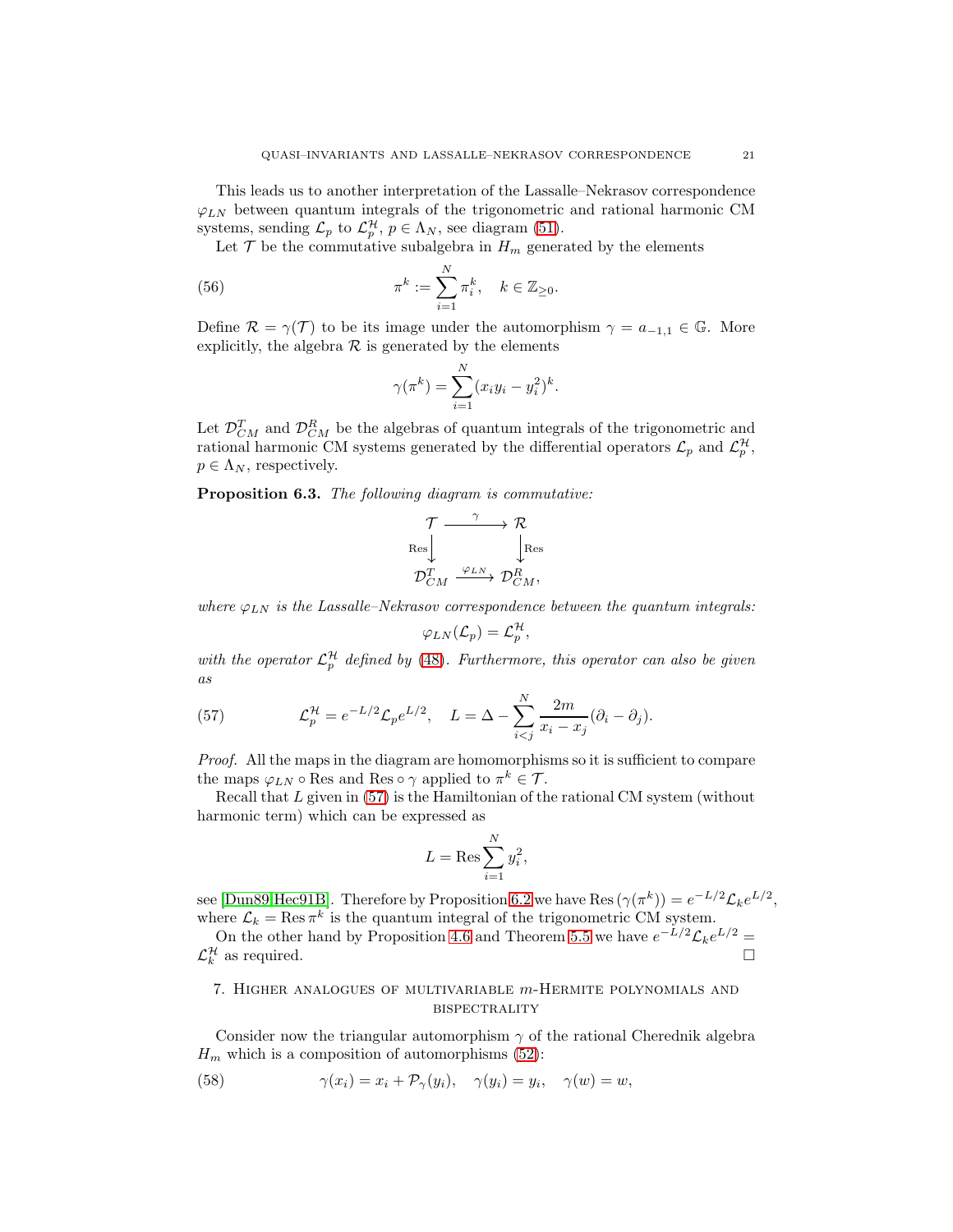where  $\mathcal{P}_{\gamma}(z) = \sum_{j=0}^{l} \tau_j z^j$  is a polynomial of degree  $l \in \mathbb{Z}_{\geq 0}, \tau_j \in \mathbb{C}$ . The same arguments as above in the case  $l = 1$  lead to the next proposition (see also [\[Hor16\]](#page-30-22), [\[Hor18\]](#page-30-23), [\[VZh09\]](#page-31-0) who used automorphisms of the Weyl algebra in a related context).

Recall that  $L_j = \text{Res}\sum_{i=1}^N D_i^j$  defines a higher order quantum integral of the rational CM system, see Heckman [\[Hec91A\]](#page-30-24). Define  $L_{\gamma}$  as

$$
L_{\gamma} = \sum_{j=0}^{l} \tau_j L_{j+1}.
$$

<span id="page-21-4"></span>**Proposition 7.1.** The algebra  $\mathcal{D}_{CM}^{R,\gamma} = \text{Res } \mathcal{R}_{\gamma}$ , where  $\mathcal{R}_{\gamma} = \gamma(\mathcal{T})$ , is a commutative algebra of differenial operators with rational coefficients which is isomorphic to the algebra of polynomials in N variables. The lowest order differential operator in the algebra  $\mathcal{D}_{CM}^{R,\gamma}$  has the form

<span id="page-21-2"></span>(59) 
$$
K_{\gamma} = \text{Res}_{\gamma}(\sum_{i=1}^{N} x_i y_i) = \text{Res}_{i=1}^{N} (x_i y_i + y_i \mathcal{P}_{\gamma}(y_i)) = E + L_{\gamma},
$$

where  $E = \sum x_i \partial_i$  is the Euler operator.

Note that this proposition holds for any value of  $m$ , not necessarily integer. For integer m the operator  $K_{\gamma}$  admits an operator intertwining it with a corresponding constant coefficient differential operator. Let  $T = T(x, \partial)$  be a differential operator such that the BA function is given as

.

(60) 
$$
\phi(x,\lambda) = Te^{(x,\lambda)}
$$

We have the following result, which for  $l = 1$  is contained in [\[BC20\]](#page-28-3).

**Proposition 7.2.** For any  $m \in \mathbb{Z}_{\geq 0}$  the operator  $K_{\gamma}$  satisfies the intertwining relation

<span id="page-21-0"></span>
$$
K_{\gamma}T = T(\sum_{j=0}^{l} \tau_j \partial^{j+1} + E),
$$

where  $\partial^j = \sum_{i=1}^N \partial_i^j$ .

*Proof.* Relation [\(60\)](#page-21-0) and the property  $L_j \phi(x, \lambda) = \lambda^j \phi(x, \lambda)$ , where  $\lambda^j = \sum_{i=1}^N \lambda_i^j$ , imply the intertwining relation

$$
L_j T = T \partial^j.
$$

The operator  $T$  is homogeneous of degree 0 by the homogeneity relation [\(23\)](#page-8-3) of the BA function  $\phi(x, \lambda)$ . Hence  $[E, T] = 0$  and the statement follows.

Recall that the operator  $L_{\gamma}$  preserves the space of quasi-invariant polynomials  $\mathcal{Q}_m$  and it acts on this space as a locally nilpotent operator. Similarly to Propositions [4.2](#page-10-0) and [4.6,](#page-11-0) we have the following result.

<span id="page-21-3"></span>**Proposition 7.3.** For any homogeneous  $q \in \mathcal{Q}_m$  the polynomial

(61) 
$$
P_q^{\gamma} = e^{\sum_{j=0}^l \frac{\tau_j}{j+1} L_{j+1}} q
$$

is an eigenfunction of the operator  $K_{\gamma}$ :

<span id="page-21-1"></span>
$$
K_\gamma P_q^\gamma = \deg q\, P_q^\gamma.
$$

More generally, we have the operator  $e^{\sum_{j=0}^l \frac{\tau_j}{j+1} L_{j+1}}$  intertwining the action of the algebras  $\mathcal{D}_{CM}^{R,\gamma}$  and  $\mathcal{D}_{CM}^{T}$  on quasi-invariants  $\mathcal{Q}_m$ .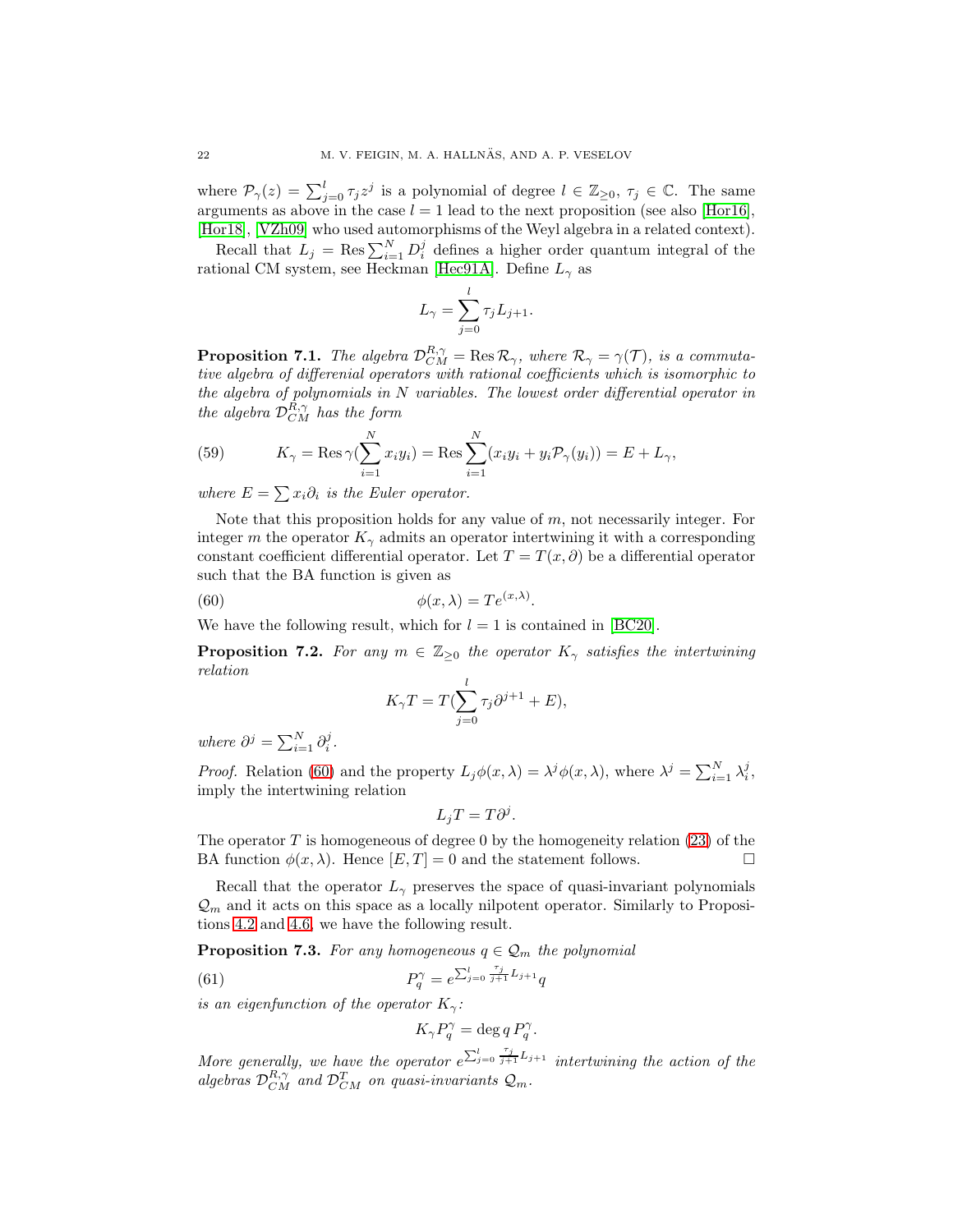The spectrum of the operator  $K_{\gamma}$  on  $\mathcal{Q}_m$  thus coincides with the spectrum of the Euler operator E.

In the simplest one-dimensional case with  $m = 0$  and  $\tau_j = 0$  for  $j < l$ ,  $\tau_l = \tau$  we have the operator

$$
K_{\gamma} = x\frac{d}{dx} + \tau \frac{d^{l+1}}{dx^{l+1}}.
$$

The corresponding polynomials

$$
P_n(x;\tau) = e^{\frac{\tau}{l+1}\frac{d^{l+1}}{dx^{l+1}}}x^n
$$

are known as Gould–Hopper polynomials [\[GH62\]](#page-30-10). These polynomials appear in relation with various problems from probability, quantum mechanics and integrable systems [\[Cha11,](#page-29-5) [DLMT96,](#page-29-6) [VL13\]](#page-30-11).

Note that for  $l \geq 2$  these polynomials do not satisfy any three-term recurrence relation and hence by Favard's theorem do not form an orthogonal system (but satisfy a more general vector orthogonality property, see Horozov [\[Hor16\]](#page-30-22)).

The corresponding eigenvalue equation with  $\tau = -l - 1$ 

(62) 
$$
K_{\gamma}\Psi = x\frac{d\Psi}{dx} - (l+1)\frac{d^{l+1}\Psi}{dx^{l+1}} = \lambda\psi
$$

has interesting non-polynomial solutions

<span id="page-22-0"></span>
$$
\Psi = m_k = \int_0^{+\infty} z^k e^{-z^{2(l+1)} + xz^2} dz, \quad k \ge 0,
$$

which are the moments of the generalised Shohat–Freud weight [\[Fre76\]](#page-29-19) (see e.g. [\[CJ20\]](#page-29-20) where moments are expressed through generalised hypergeometric functions for  $l = 2, 3, 4$ . Indeed, it is easy to see that

$$
K_\gamma e^{-z^{2(l+1)}+xz^2} = \frac{1}{2}z\frac{d}{dz}e^{-z^{2(l+1)}+xz^2},
$$

which after integration by parts gives the relation [\(62\)](#page-22-0) with  $\lambda = -\frac{k}{2}$ .

Going back to the general case consider the function

$$
F_{\gamma}(x,\lambda) = \phi(x,\lambda)e^{\sum_{j=0}^{l} \frac{\tau_j}{j+1}\lambda^{j+1}},
$$

where  $\lambda^{j+1} = \sum_{i=1}^N \lambda_i^{j+1}$ . For a homogeneous basis  $q^i$ ,  $i \in \mathbb{Z}_{\geq 0}$  in the space of quasi-invariants  $Q_m$  consider the polynomials  $P_i^{\gamma}(x) := P_{q_i}^{\gamma}(x)$  given by formula [\(61\)](#page-21-1), where  $q_i$  is the dual basis in quasi-invariants  $\mathcal{Q}_m$ .

<span id="page-22-2"></span>Proposition 7.4. We have the following expansion

$$
F_{\gamma}(x,\lambda) = \sum_{i} P_{i}^{\gamma}(x) q^{i}(\lambda).
$$

*Proof.* The function  $F_{\gamma}(x, \lambda)$  can be expanded as

$$
F_{\gamma}(x,\lambda)=\sum_{i}\widetilde{P}_{i}^{\gamma}(x)q^{i}(\lambda)
$$

for some quasi-invariant polynomials  $\tilde{P}_i^{\gamma}(x)$  with the highest degree term  $q_i(x)$ . Similarly to the proof of Proposition [4.2](#page-10-0) we have the relation

<span id="page-22-1"></span>
$$
K_{\gamma}F_{\gamma}(x,\lambda) = E_{\lambda}F_{\gamma}(x,\lambda),
$$

where the operator  $K_{\gamma}$  is given by formula [\(59\)](#page-21-2). Therefore

(63) 
$$
K_{\gamma} \widetilde{P}_{i}^{\gamma}(x) = \deg q^{i} \widetilde{P}_{i}^{\gamma}(x).
$$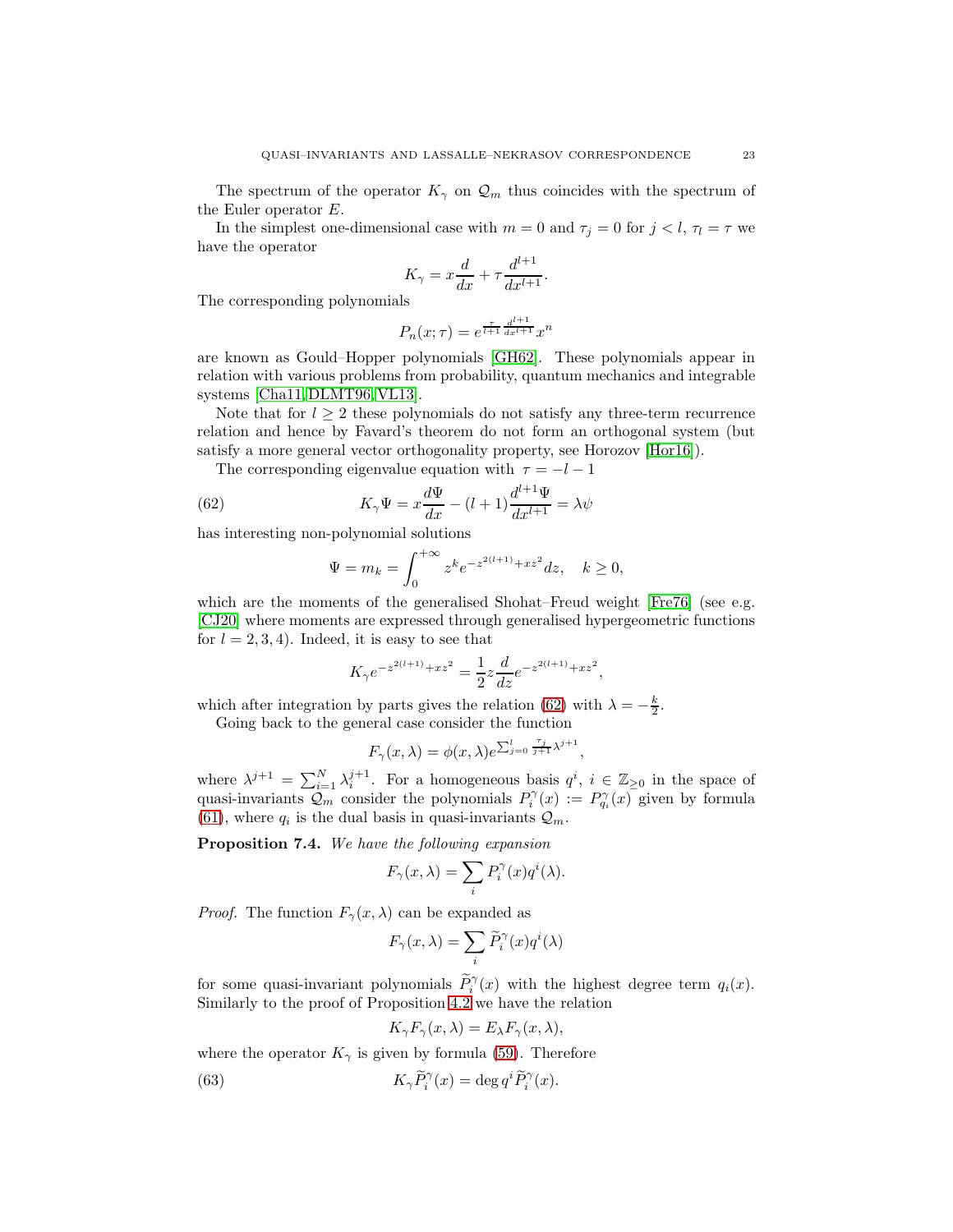Since the polynomial solution of differential equation [\(63\)](#page-22-1) with the highest degree term  $q_i$  is unique, it follows by Proposition [7.3](#page-21-3) that  $\widetilde{P}_i^{\gamma}(x) = P_i^{\gamma}(x)$ .

This function satisfies the following bispectrality property in the sense of Duis-termaat and Grünbaum [\[DG86\]](#page-29-7).

<span id="page-23-1"></span>**Proposition 7.5.** For any quasi-invariant polynomial  $q \in \mathcal{Q}_m$  the following differential equations hold:

$$
L_{q,x}F_{\gamma}(x,\lambda) = q(\lambda)F_{\gamma}(x,\lambda), \quad \widehat{L}_{q,\lambda}F_{\gamma}(x,\lambda) = q(x)F_{\gamma}(x,\lambda),
$$
  
where  $\widehat{L}_{q,\lambda} = e^{\sum_{j=0}^{l} \frac{\tau_j}{j+1}\lambda^{j+1}}L_{q,\lambda}e^{-\sum_{j=0}^{l} \frac{\tau_j}{j+1}\lambda^{j+1}}.$ 

The proof follows directly from property [\(5\)](#page-3-2) of the BA function and its symmetry [\(22\)](#page-8-2). This leads to the following result.

<span id="page-23-3"></span>**Theorem 7.6.** For any homogeneous quasi-invariant  $q(x) \in \mathcal{Q}_m[d]$  the polynomials  $P_i^{\gamma}(x)$  satisfy the recurrence relation

<span id="page-23-2"></span>(64) 
$$
q(x)P_i^{\gamma}(x) = \sum_{j:d_i - ld \le \deg q_j \le d_i + d} C_i^j P_j^{\gamma}(x), \quad C_i^j = \langle \widehat{L}_q q^j, q_i \rangle_m,
$$

where  $d_i = \deg P_i^{\gamma} = \deg q_i$ , which together with the differential equation

<span id="page-23-0"></span>
$$
K_{\gamma}P_i^{\gamma}(x) = d_i P_i^{\gamma}(x)
$$

gives the differential-difference bispectral property for the polynomials  $P_i^{\gamma}(x)$ .

*Proof.* Let us write the operator  $\widehat{L}_{q,\lambda}$  in the basis  $q^{i}(\lambda)$ :

(65) 
$$
\widehat{L}_{q,\lambda}q^{i}(\lambda) = \sum_{j} C_{j}^{i}q^{j}(\lambda),
$$

where the coefficients  $C_j^i = \langle \widehat{L}_q q^i, q_j \rangle_m$  since  $\langle q^j, q_k \rangle_m = \delta_k^j$ . The operator  $\widehat{L}_{q,\lambda}$ can be given by replacing partial derivatives  $\partial_i$  in  $L_{q,\lambda}$  with  $\partial_i - \mathcal{P}_{\gamma}(\lambda_i)$ . Since the operator  $L_{q,\lambda}$  is lowering the degree of quasi-invariants by d and the multiplication by  $\mathcal{P}_{\gamma}(\lambda_i)$  is increasing the degree by l the inner product  $C_j^i = \langle \hat{L}_q q^i, q_j \rangle_m = 0$  if  $\deg q_j > d_i + ld$  or  $\deg q_j < d_i - d$ .

By applying the operator  $L_{q,\lambda}$  to the function  $F_{\gamma}(x, \lambda)$  and using formula [\(65\)](#page-23-0) d Propositions 7.4 and 7.5 we get the required relation (64). and Propositions [7.4](#page-22-2) and [7.5](#page-23-1) we get the required relation [\(64\)](#page-23-2).

Let us illustrate Theorem [7.6](#page-23-3) by a one-dimensional example with  $\mathcal{P}_{\gamma}(z) = \tau z^{l}$ . Let us define polynomials  $p_k^l$ ,  $k \in \mathbb{Z}_{\geq 0}$  by the expansion

$$
\phi_m(x,\lambda)e^{\frac{\tau}{l+1}\lambda^{l+1}} = \sum_{k=0}^{\infty} p_k^l(x)\lambda^k,
$$

where the BA function  $\phi_m$  is given by [\(16\)](#page-5-4). Note that  $p_{2s-1}^l(x) = 0$  for  $s = 1, \ldots, m$ . The relation of polynomials  $p_k^l$  at  $l = 1, \tau = -1$  with m-Hermite polynomials is given by the formula

$$
H_k^{(m)}(x) = k! p_k^1(x).
$$

In this case the operator  $\widehat{L}_{q,\lambda}$  for  $q = x^2$  takes the form

$$
\widehat{L}_{x^2,\lambda} = \partial_{\lambda}^2 - 2(\tau\lambda^l + m\lambda^{-1})\partial_{\lambda} + \tau^2\lambda^{2l} + (2m - l)\tau\lambda^{l-1},
$$

and hence

<span id="page-23-4"></span>(66) 
$$
x^{2}p_{k}^{l} = (k+2)(k-2m+1)p_{k+2}^{l} + \tau(l-2(k-m+1))p_{k-l+1}^{l} + \tau^{2}p_{k-2l}^{l}.
$$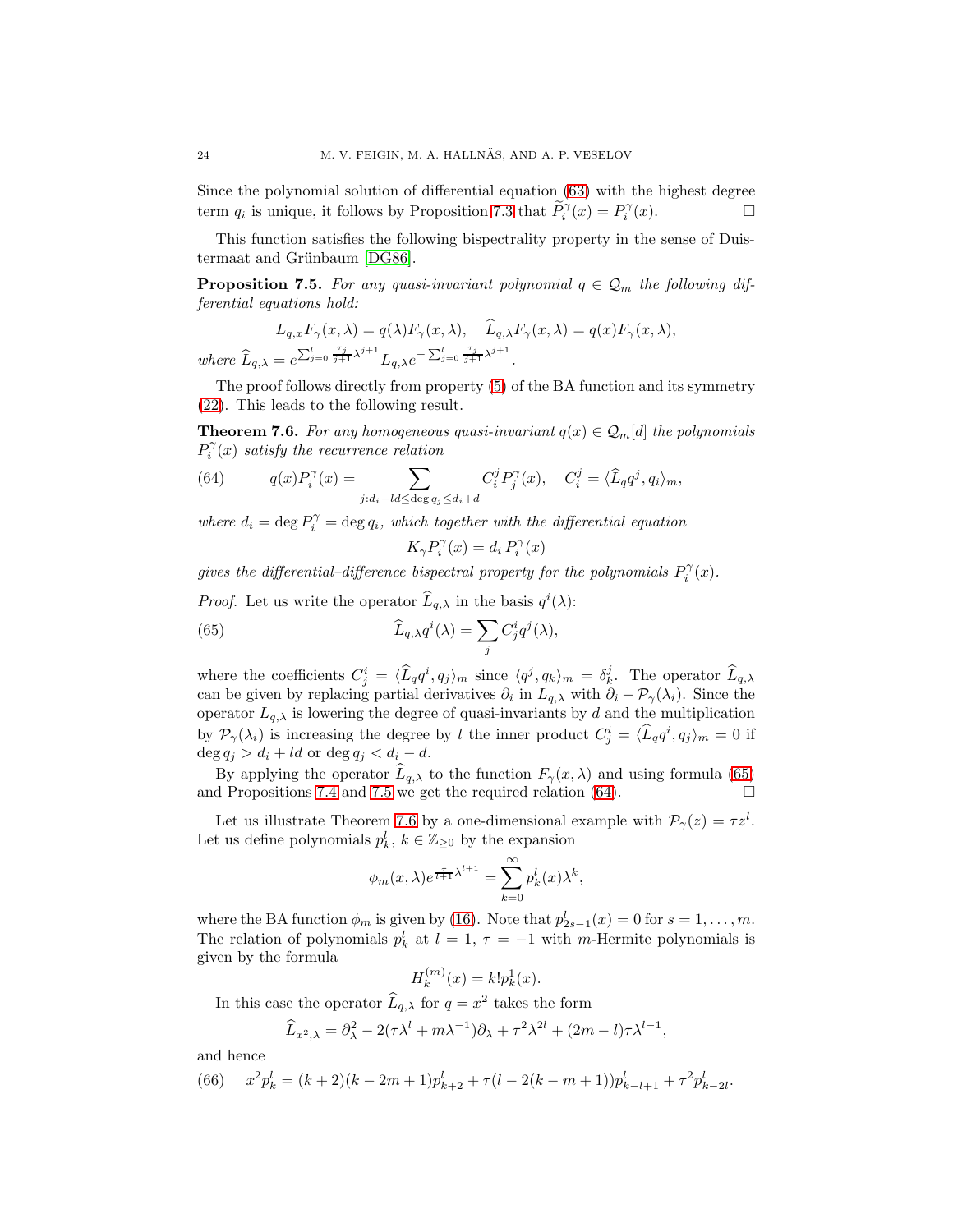Let now  $m = 1$ . Then  $x^3 \in \mathcal{Q}_m$  and the corresponding differential operators  $L_{x^3,\lambda}$  and  $L_{x^3,\lambda}$  have the form

$$
L_{x^3,\lambda} = \partial_{\lambda}^3 - 3\lambda^{-1}\partial_{\lambda}^2 + 3\lambda^{-2}\partial_{\lambda},
$$

$$
\hat{L}_{x^3,\lambda} = L_{x^3,\lambda} - 3\tau \lambda^l \partial_\lambda^2 + 3(\tau(2-l)\lambda^{l-1} + \tau^2 \lambda^{2l})\partial_\lambda \n- \tau(l-1)(l-3)\lambda^{l-2} + 3(l-1)\tau^2 \lambda^{2l-1} - \tau^3 \lambda^{3l}.
$$

The corresponding recurrence relation has the form

<span id="page-24-1"></span>(67) 
$$
x^{3}p_{k}^{l} = (k+3)(k+1)(k-1)p_{k+3}^{l}
$$

$$
- \tau(3k^{2} - 3kl + l^{2} + 3k - l - 3)p_{k-l+2}^{l} + 3\tau^{2}(k-l)p_{k-2l+1}^{l} - \tau^{3}p_{k-3l}^{l}.
$$

We note that when  $l = 1$  recurrence relations of this type were considered by Gómez-Ullate et al. [\[GKMM16\]](#page-30-25) in the context of exceptional Hermite polynomials [\[GGM14\]](#page-29-21). In this case formulas [\(66\)](#page-23-4), [\(67\)](#page-24-1) take the form of the following recurrence relations for m-Hermite polynomials:

$$
x^{2}H_{k}^{(1)} = \frac{k-1}{k+1}H_{k+2}^{(1)} + (2k-1)H_{k}^{(1)} + k(k-1)H_{k-2}^{(1)},
$$
  

$$
x^{3}H_{k}^{(1)} = \frac{k-1}{k+2}H_{k+3}^{(1)} + 3(k-1)H_{k+1}^{(1)} + 3k(k-1)H_{k-1}^{(1)} + k(k-1)(k-2)H_{k-3}^{(1)}.
$$

### 8. Deformed Calogero–Moser systems

<span id="page-24-0"></span>Let us recall the following generalised CM Hamiltonian which describes interaction of two types of particles [\[CFV98\]](#page-29-8), [\[SV04\]](#page-30-12):

<span id="page-24-2"></span>(68) 
$$
L_{N_1,N_2} = k^{-1} \sum_{i=1}^{N_1} \partial_{z_i}^2 + \sum_{j=1}^{N_2} \partial_{w_j}^2 - \sum_{i_1 < i_2}^{N_1} \frac{2}{z_{i_1} - z_{i_2}} (\partial_{z_{i_1}} - \partial_{z_{i_2}}) - \sum_{j_1 < j_2}^{N_2} \frac{2k^{-1}}{w_{j_1} - w_{j_2}} (\partial_{w_{j_1}} - \partial_{w_{j_2}}) - \sum_{i=1}^{N_1} \sum_{j=1}^{N_2} \frac{2}{z_i - w_j} (k^{-1} \partial_{z_i} - \partial_{w_j}),
$$

where  $N_1, N_2 \in \mathbb{Z}_{\geq 0}$ . This Hamiltonian is known to be integrable for any non-zero  $k \in \mathbb{C}$ .

Consider the rational Cherednik algebra  $H_{1/k}$  associated with the symmetric group  $S_N$ , where  $k \in \mathbb{N}$ ,  $k \leq N$ . In this case the polynomial representation  $\mathbb{C}[x]$ has a submodule I consisisting of polynomials  $p(x)$  vanishing on the  $S<sub>N</sub>$  orbit of the subspace Π given by

$$
x_1 = \ldots = x_k =: z_1,
$$
  
\n
$$
x_{k+1} = \ldots = x_{2k} =: z_2,
$$
  
\n
$$
\vdots
$$
  
\n
$$
x_{(N_1-1)k+1} = \ldots = x_{N_1k} =: z_{N_1},
$$

where  $N_1 \in \mathbb{N}$  is such that  $N_2 := N - kN_1 \in \mathbb{N}$  ( [\[Fei12\]](#page-29-22), [\[ESG09\]](#page-29-23)).

Let us consider the action of an  $S_N$ –invariant element  $h \in H_{1/k}$  in the quotient module  $\mathbb{C}[x]/I$ . It gives rise to a differential operator  $\text{Res}_{\Pi} h$  acting on functions in variables  $z, w$ , where  $z = (z_1, \ldots, z_{N_1})$ , and  $w = (w_1, \ldots, w_{N_2})$  is given by  $w_i = x_{N_1k+i}, i = 1, \ldots, N_2$ . Let  $\Sigma \subset \Pi$  be the union of hyperplanes in  $\Pi$  where two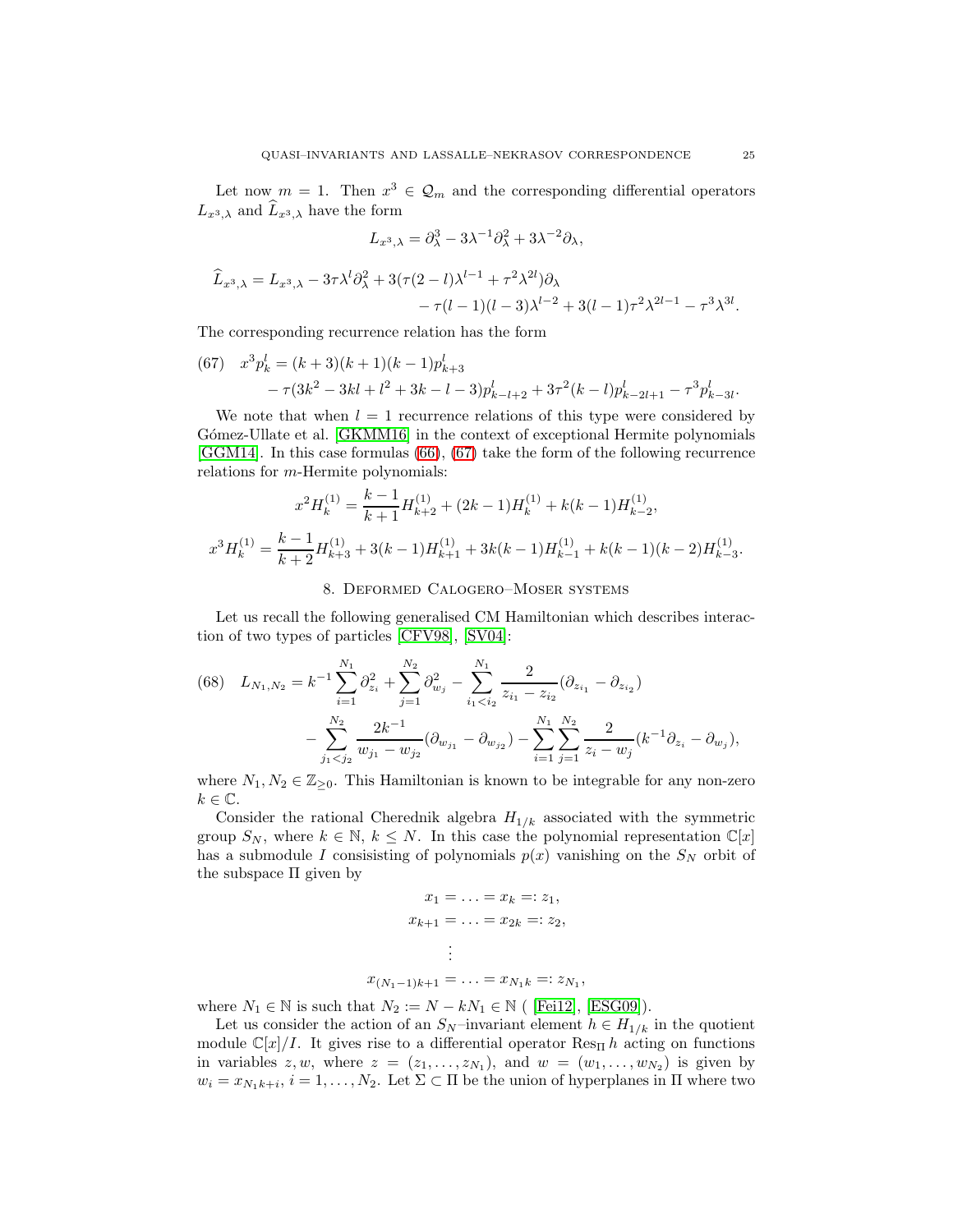coordinates from the set  $z_i, w_j$  become equal. Then this operator may be defined by the formula

<span id="page-25-2"></span>
$$
\mathrm{Res}_{\Pi}h(f)=h(\widetilde{f})|_{\Pi},
$$

where f is a regular function on a small open set  $U \subset \Pi \setminus \Sigma$ , and  $\tilde{f}$  is its  $S_N$ invariant regular extension to an  $S_N$ -invariant open set  $V \subset \mathbb{C}^N$ ,  $U \subset V$ , such that  $f|_U = f$ . It was established in [\[Fei12\]](#page-29-22) that

(69) 
$$
\operatorname{Res}_{\Pi} \sum_{i=1}^{N} y_i^2 = L_{N_1, N_2}.
$$

Let us also consider the trigonometric version of the Hamiltonian [\(68\)](#page-24-2) which (in the exponential coordinates) has the form [\[CFV98\]](#page-29-8), [\[SV04\]](#page-30-12)

$$
\mathcal{L}_{N_1,N_2} = k^{-1} \sum_{i=1}^{N_1} (z_i \partial_{z_i})^2 + \sum_{j=1}^{N_2} (w_j \partial_{w_j})^2 - \sum_{i_1 < i_2}^{N_1} \frac{z_{i_1} + z_{i_2}}{z_{i_1} - z_{i_2}} (z_{i_1} \partial_{z_{i_1}} - z_{i_2} \partial_{z_{i_2}})
$$

$$
- k^{-1} \sum_{j_1 < j_2}^{N_2} \frac{w_{j_1} + w_{j_2}}{w_{j_1} - w_{j_2}} (w_{j_1} \partial_{w_{j_1}} - w_{j_2} \partial_{w_{j_2}}) - \sum_{i=1}^{N_1} \sum_{j=1}^{N_2} \frac{z_i + w_j}{z_i - w_j} (k^{-1} z_i \partial_{z_i} - w_j \partial_{w_j}).
$$

<span id="page-25-3"></span>Lemma 8.1. The following relations hold:

<span id="page-25-0"></span>(70) 
$$
\operatorname{Res}_{\Pi} \sum_{i=1}^{N} (x_i y_i)^2 = \mathcal{L}_{N_1, N_2},
$$

and

<span id="page-25-1"></span>(71) 
$$
\operatorname{Res}_{\Pi} \sum_{i=1}^{N} x_i y_i = \sum_{i=1}^{N_1} z_i \partial_{z_i} + \sum_{j=1}^{N_2} w_j \partial_{w_j} =: E_{N_1, N_2}.
$$

Proof. Recall that

$$
\mathcal{H}_N = \text{Res} \sum_{i=1}^N \mathcal{D}_i^2 = \text{Res} \sum_{i=1}^N (x_i y_i)^2 = \sum_{i=1}^N (x_i \partial_{x_i})^2 - k^{-1} \sum_{i < j}^N \frac{x_i + x_j}{x_i - x_j} (x_i \partial_{x_i} - x_j \partial_{x_j}).
$$

Let us consider orthonormal coordinates  $(\tilde{z}, w)$  on the plane  $\Pi$ , where  $\tilde{z} = k^{1/2}z$ . In order to calculate the operator  $\text{Res}_{\Pi} \sum_{i=1}^{N} (x_i y_i)^2$  one has to replace in the operator  $\mathcal{H}_N$  coordinates  $x_{jk+s}$  with  $k^{-1/2}\tilde{z}_j$   $(0 \le j \le N_1 - 1, 1 \le s \le k)$ , and derivatives  $\partial_{x_{jk+s}}$  with  $k^{-1/2}\partial_{\tilde{z}_j}$ , coordinates  $x_{N_1k+i}$  with  $w_i$ ,  $i=1,\ldots,N_2$  and derivatives  $\partial_{x_{N_1k+i}}$  with  $\partial_{w_i}$  and to replace with zero all the derivatives normal to the plane  $\Pi$ (cf. [\[Fei12\]](#page-29-22)). This produces the operator

$$
\operatorname{Res}_{\Pi} \sum_{i=1}^{N} (x_i y_i)^2 = k^{-1} \sum_{i=1}^{N_1} (\tilde{z}_i \partial_{\tilde{z}_i})^2 + \sum_{j=1}^{N_2} (w_j \partial_{w_j})^2 - \sum_{i_1 < i_2}^{N_1} \frac{\tilde{z}_{i_1} + \tilde{z}_{i_2}}{\tilde{z}_{i_1} - \tilde{z}_{i_2}} (\tilde{z}_{i_1} \partial_{\tilde{z}_{i_1}} - \tilde{z}_{i_2} \partial_{\tilde{z}_{i_2}})
$$
\n
$$
-k^{-1} \sum_{j_1 < j_2}^{N_2} \frac{w_{j_1} + w_{j_2}}{w_{j_1} - w_{j_2}} (w_{j_1} \partial_{w_{j_1}} - w_{j_2} \partial_{w_{j_2}}) - \sum_{i=1}^{N_1} \sum_{j=1}^{N_2} \frac{k^{-1/2} \tilde{z}_i + w_j}{k^{-1/2} \tilde{z}_i - w_j} (k^{-1} \tilde{z}_i \partial_{\tilde{z}_i} - w_j \partial_{w_j}).
$$

Formula [\(70\)](#page-25-0) follows by changing variables  $\tilde{z} = k^{1/2}z$ . Formula [\(71\)](#page-25-1) is easy to see in a similar way.  $\Box$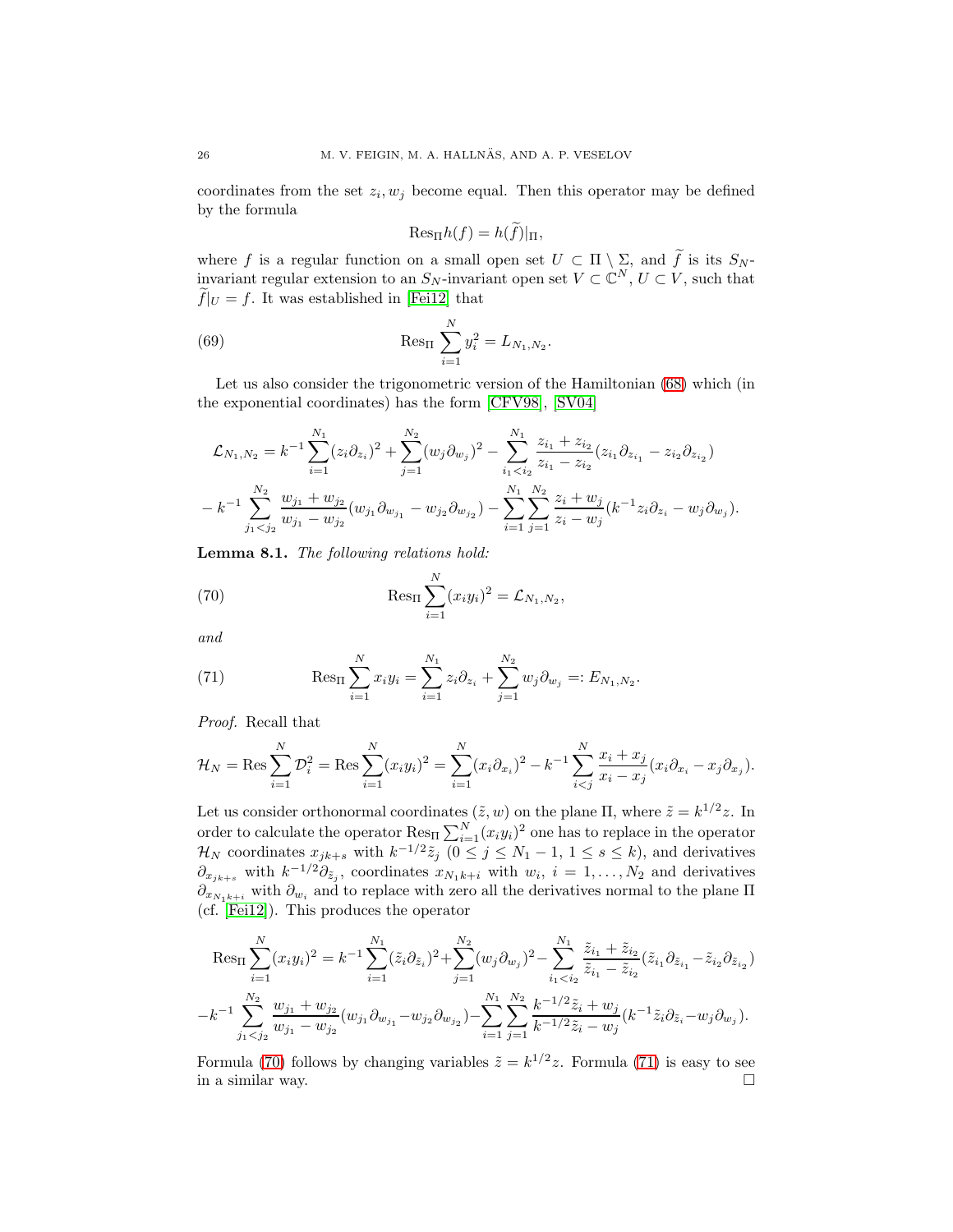Define the algebra  $\Lambda_{N_1,N_2} \subset \mathbb{C}[z,w]$  as the algebra generated by the deformed Newton sums (cf. [\[SV04\]](#page-30-12))

$$
p_r = k \sum_{i=1}^{N_1} z_i^r + \sum_{i=1}^{N_2} w_i^r, \quad r \ge 0.
$$

Let  $I^{S_N}$  be the  $S_N$ -invariant part of the ideal I, it consists of  $S_N$ -invariant polynomials  $p(x)$  which vanish on  $\Pi$ .

<span id="page-26-0"></span>**Lemma 8.2.** We have an isomorphism of algebras  $\Lambda_{N_1,N_2} \cong \Lambda_N/I^{S_N}$ .

*Proof.* Consider the map  $\varphi : \Lambda_N \to \Lambda_{N_1,N_2}$  given by the natural restriction  $\varphi(p)$  =  $p|_{\Pi}, p \in \Lambda_N$ . It is clear that  $\text{Im}\,\varphi = \Lambda_{N_1,N_2}$  and  $\text{Ker}\,\varphi = I^{S_N}$ .

We have the following version of the Lassalle–Nekrasov correspondence for the deformed CM operators, (which also can be extracted from [\[DH12\]](#page-29-24)).

<span id="page-26-3"></span>**Theorem 8.3.** The following diagram is commutative for any  $p \in \Lambda_N$ :

$$
\begin{array}{c}\n\Lambda_{N_1,N_2} \xrightarrow{\chi_{N_1,N_2}} \Lambda_{N_1,N_2} \\
\mathcal{L}_{p,N_1,N_2} \downarrow \qquad \qquad \downarrow \mathcal{L}_{p,N_1,N_2}^{\mathcal{H}} \\
\Lambda_{N_1,N_2} \xrightarrow{\chi_{N_1,N_2}} \Lambda_{N_1,N_2},\n\end{array}
$$

with  $\chi_{N_1,N_2}(f) = e^{-\frac{1}{2}L_{N_1,N_2}}f, f \in \Lambda_{N_1,N_2}, \text{ and } \mathcal{L}_{p,N_1,N_2} = \text{Res}_{\Pi} p(\pi_1,\ldots,\pi_N),$  ${\cal L}^{\cal H}_{p,N_1,N_2} = Ad_{e^{-\frac{1}{2}L_{N_1,N_2}}}{\cal L}_{p,N_1,N_2}.$ 

<span id="page-26-1"></span>Furthermore, the following equalities hold:

(72) 
$$
\mathcal{L}_{\sum x_i y_i, N_1, N_2} = E_{N_1, N_2}, \quad \mathcal{L}_{\sum (x_i y_i)^2, N_1, N_2} = \mathcal{L}_{N_1, N_2},
$$

and

(73) 
$$
\mathcal{L}_{\sum x_i y_i, N_1, N_2}^{\mathcal{H}} = -L_{N_1, N_2} + E_{N_1, N_2}.
$$

Proof. Let us recall commutative diagram [\(51\)](#page-17-0). This diagram is equivalent to the following commutative diagram where Cherednik algebra elements act via Dunkl operators:

<span id="page-26-2"></span>
$$
\begin{array}{ccc}\n\Lambda_N & \xrightarrow{\chi} & \Lambda_N \\
\downarrow^{p(\pi)} & & \downarrow^{p(\pi)} \\
\Lambda_N & \xrightarrow{\chi} & \Lambda_N\n\end{array}
$$

with  $\chi(f) = e^{-\frac{1}{2}\sum y_i^2}(f)$ ,  $f \in \Lambda_N$ , and the operator  $p^{\mathcal{H}}(\pi) = Ad_{e^{-\frac{1}{2}\sum y_i^2}} p(\pi)$ . By considering actions in the quotient space  $\Lambda_{N_1,N_2}$  (see Lemma [8.2\)](#page-26-0) and applying the operation  $\text{Res}_{\Pi}$  and formula [\(69\)](#page-25-2) the first statement follows.

Formulas [\(72\)](#page-26-1) follow by Lemma [8.1.](#page-25-3) In order to establish [\(73\)](#page-26-2) let us observe that  $p^{\mathcal{H}}(\pi) = \text{Res}_{\Pi}(x_i y_i - \sum y_i^2)$ . Then formula [\(73\)](#page-26-2) follows from [\(69\)](#page-25-2).

We also have a quasi-invariant version of Theorem [8.3.](#page-26-3) Let us introduce the following algebra  $\Lambda_{N_1,N_2}(k) \subset \mathbb{C}[z_1,\ldots,z_{N_1},w_1,\ldots,w_{N_2}]$  of generalised quasi-invariants following [\[ERF16\]](#page-29-25). A polynomial  $q \in \Lambda_{N_1,N_2}(k)$  if the following three conditions are satisfied:

- (1)  $\sigma(q) = q$  for any  $\sigma \in S_{N_2}$  which acts by permuting w-variables,
- (2) for any fixed w, the polynomial q is k-quasi-invariant as a polynomial in variables  $z_1, \ldots, z_{N_1}$ ,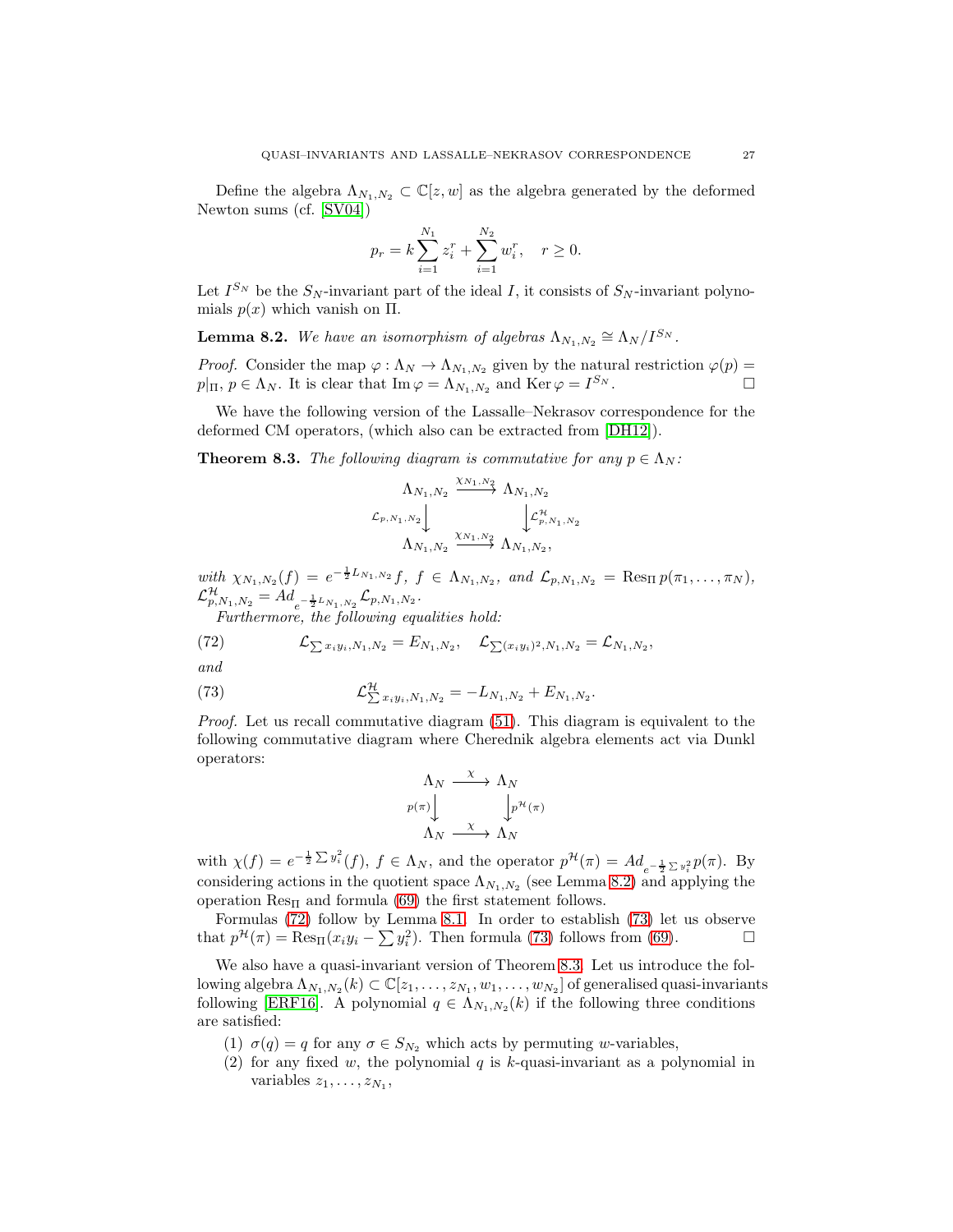(3)  $\partial_{z_i} q = k \partial_{w_j} q$  if  $z_i = w_j$  for any  $1 \le i \le N_1, 1 \le j \le N_2$ .

Note that we have an inclusion of algebras  $\Lambda_{N_1,N_2} \subset \Lambda_{N_1,N_2}(k)$ . We also have the property that the action of the differential operator  $L_{N_1,N_2}$  preserves the space  $\Lambda_{N_1,N_2}(k)$ , and, furthermore,  $\Lambda_{N_1,N_2}(k)$  is a module over the spherical subalgebra  $eH_{1/k}e$  [\[ERF16\]](#page-29-25). In this module the elements  $p(\pi_1, \ldots, \pi_N)$ ,  $p \in \Lambda_N$  act as differential operators  $\mathcal{L}_{p,N_1,N_2}$ , in particular, these operators preserve the space  $\Lambda_{N_1,N_2}(k)$ . This leads us to the following extension of Theorem [8.3.](#page-26-3)

<span id="page-27-0"></span>**Theorem 8.4.** The following diagram is commutative for any  $p \in \Lambda_N$ :

$$
\Lambda_{N_1,N_2}(k) \xrightarrow{\chi_{N_1,N_2}} \Lambda_{N_1,N_2}(k)
$$
  

$$
\mathcal{L}_{p,N_1,N_2} \downarrow \qquad \qquad \downarrow \mathcal{L}_{p,N_1,N_2}^{\mathcal{H}} \Lambda_{N_1,N_2}(k) \xrightarrow{\chi_{N_1,N_2}} \Lambda_{N_1,N_2}(k).
$$

Indeed, as we explained all the maps from the space  $\Lambda_{N_1,N_2}(k)$  to itself are welldefined. Since a differential operator acting on functions in variables  $z, w$  is fully determined by its action on  $\Lambda_{N_1,N_2}$  the statement follows from Theorem [8.3.](#page-26-3)

Operators  $\mathcal{L}_{p,N_1,N_2}$  in Theorems [8.3,](#page-26-3) [8.4](#page-27-0) were obtained as restrictions Res<sub>II</sub> of the elements  $Ad_{e^{-\frac{1}{2}\sum y_i^2}}p(\pi)$  of the rational Cherednik algebra. In terms of automorphisms of the rational Cherednik algebras considered in Section [6](#page-18-0) we have  $\mathcal{L}_{p,N_1,N_2}^{\mathcal{H}} = \text{Res}_{\Pi} a_{-1,1}(p(\pi))$ , where  $a_{-1,1}$  is now an automorphism of the algebra  $H_{1/k}$  defined in [\(52\)](#page-18-1).

Let us now consider a more general automorphism  $\gamma$  of the algebra  $H_{1/k}$  given by formula [\(58\)](#page-20-2). Define the algebra of differential operators  $\mathcal{D}_{N_1,N_2}^{R,\gamma} = \text{Res}_{\Pi} \mathcal{R}_{\gamma}$ , where  $\mathcal{R}_{\gamma} = \gamma(\mathcal{T})$ , and  $\mathcal{T}$  is the commutative subalgebra in the algebra  $H_{1/k}$  generated by elements  $\pi^r$ ,  $r \in \mathbb{Z}_{\geq 0}$ , given by formula [\(56\)](#page-20-3).

We have the following generalisation of Proposition [7.1](#page-21-4) to the deformed case.

**Theorem 8.5.** The algebra  $\mathcal{D}_{N_1,N_2}^{R,\gamma}$  is a commutative algebra of differenial operators with rational coefficients which contains  $N_1+N_2$  algebraically independent elements. The lowest order differential operator in the algebra  $\mathcal{D}_{N_1,N_2}^{R,\gamma}$  has the form (74)

<span id="page-27-1"></span>
$$
K_{N_1,N_2,\gamma} = \text{Res}_{\Pi} \gamma(\sum_{i=1}^N x_i y_i) = \text{Res}_{\Pi} \sum_{i=1}^N (x_i y_i + y_i \mathcal{P}_{\gamma}(y_i)) = E_{N_1,N_2} + L_{N_1,N_2,\gamma},
$$

where

$$
L_{N_1,N_2,\gamma} = \text{Res}_\Pi \sum_{i=1}^N y_i \mathcal{P}_\gamma(y_i)
$$

is the order  $l+1$  quantum integral of the rational generalised CM Hamiltonian [\(68\)](#page-24-2).

Indeed, algebraic independence of (the highest order terms of) the operators

$$
\text{Res}_{\Pi} \gamma(\pi^s) = \text{Res}_{\Pi} \sum_{i=1}^{N} (x_i y_i + y_i \mathcal{P}_{\gamma}(y_i))^s
$$

with  $s = 1, \ldots, N_1 + N_2$  follows from [\[SV04,](#page-30-12) Proposition 4]. The rest of the proof is immediate from Lemma [8.1](#page-25-3) and other previous considerations.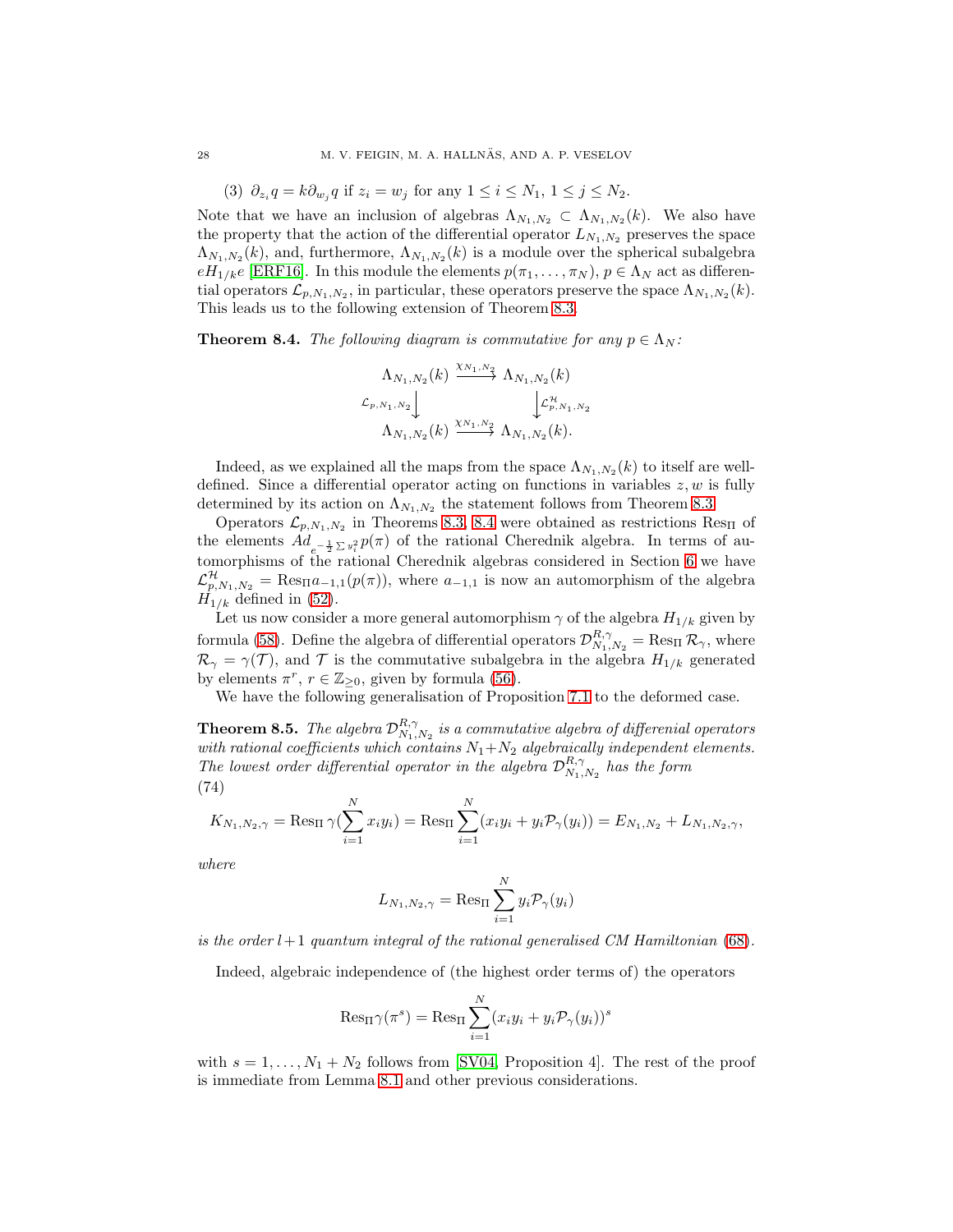In the case  $P_{\gamma}(z) = -z$  the operator [\(74\)](#page-27-1) is equal to the operator  $-L_{N_1,N_2}$  +  $E_{N_1,N_2} = \mathcal{L}_{\sum x_i y_i,N_1,N_2}^{\mathcal{H}}$  considered above. Its integrability was established inde-pendently in [\[Fei12\]](#page-29-22) for integer k and in [\[DH12\]](#page-29-24) for general  $k \in \mathbb{C}$ . Furthermore, in the latter paper so-called super Hermite polynomials were introduced and shown to be joint eigenfunctions of  $\mathcal{L}^{\mathcal{H}}_{\sum x_iy_i,N_1,N_2}$  and its higher order integrals.

## 9. Concluding remarks

We have defined a new class of A-Hermite polynomials related to special configurations A of hyperplanes with multiplicities, and we showed that these polynomials are the eigenvectors of the corresponding generalised CM operator [\(35\)](#page-10-4). Of particular interest is the case of multivariable m-Hermite polynomials. A natural question is whether these polynomials are joint eigenvectors of the corresponding commuting quantum integrals. The answer is in general negative already for the symmetric m-Hermite polynomials.

The reason is that if the multiplicity  $m$  is non-zero then the bilinear forms on the space  $\mathcal{Q}_m$  become indefinite and the invariant subspaces of the algebra of integrals in general are not one-dimensional and contain multivariable m-Hermite polynomials as generalised eigenvectors.

One can see this already in the simplest two-particle case, when the second integral has Jordan blocks. Indeed, let us consider the trigonometric side of the Lassalle–Nekrasov correspondence instead. Then this integral corresponds to the second order Hamiltonian [\(42\)](#page-13-0). Let us fix  $m = 1$ . Then for any  $l \in \mathbb{N}$  we have a  $2 \times 2$  Jordan block given by

$$
\mathcal{H}_2(x_1^l x_2^l) = 2l^2 x_1^l x_2^l, \quad \mathcal{H}_2(x_1^{l-1} x_2^{l-1} (x_1^2 + x_2^2)) = 2l^2 x_1^{l-1} x_2^{l-1} (x_1^2 + x_2^2) - 4x_1^l x_2^l.
$$

The corresponding spectral decomposition of the space of quasi-invariants  $\mathcal{Q}_m$ seems to be very interesting.

Another interesting direction is to extend the considerations to the difference versions of the Calogero–Moser systems, see [\[Rui87\]](#page-30-26) and [\[vDie95\]](#page-29-26). We hope to come back to some of these questions elsewhere.

### 10. Acknowledgements

We are very grateful to Nikita Nekrasov for attracting our attention to his work [\[Nek97\]](#page-30-5), and to Margit Rösler for useful discussions.

The second author (M.H.) acknowledges financial support from the Swedish Research Council (Reg. nr. 2018-04291). The work of the first (M.F.) and third (A.P.V.) authors (Sections [4,](#page-8-0) [6,](#page-18-0) [7\)](#page-20-0) was supported by the Russian Science Foundation grant no. 20-11-20214.

#### **REFERENCES**

- <span id="page-28-0"></span>[BF97] Baker, T.H., Forrester, P.J.: The Calogero-Sutherland model and generalized classical polynomials. Commun. Math. Phys. 188, 175–216 (1997).
- <span id="page-28-1"></span>[Ber98] Berest, Y.: Huygens' principle and the bispectral problem. CRM Proceedings and Lecture Notes 14, 11–30 (1998).
- <span id="page-28-3"></span>[BC20] Berest, Y., Chalykh, O.: Deformed Calogero–Moser operators and ideals of rational Cherednik algebras. [arXiv:2002.08691.](http://arxiv.org/abs/2002.08691)
- <span id="page-28-2"></span>[BEG02] Berest, Y., Etingof, P., Ginzburg, V.: Cherednik algebras and differential operators on quasi-invariants. Duke Math. J. 118, 279–337 (2002).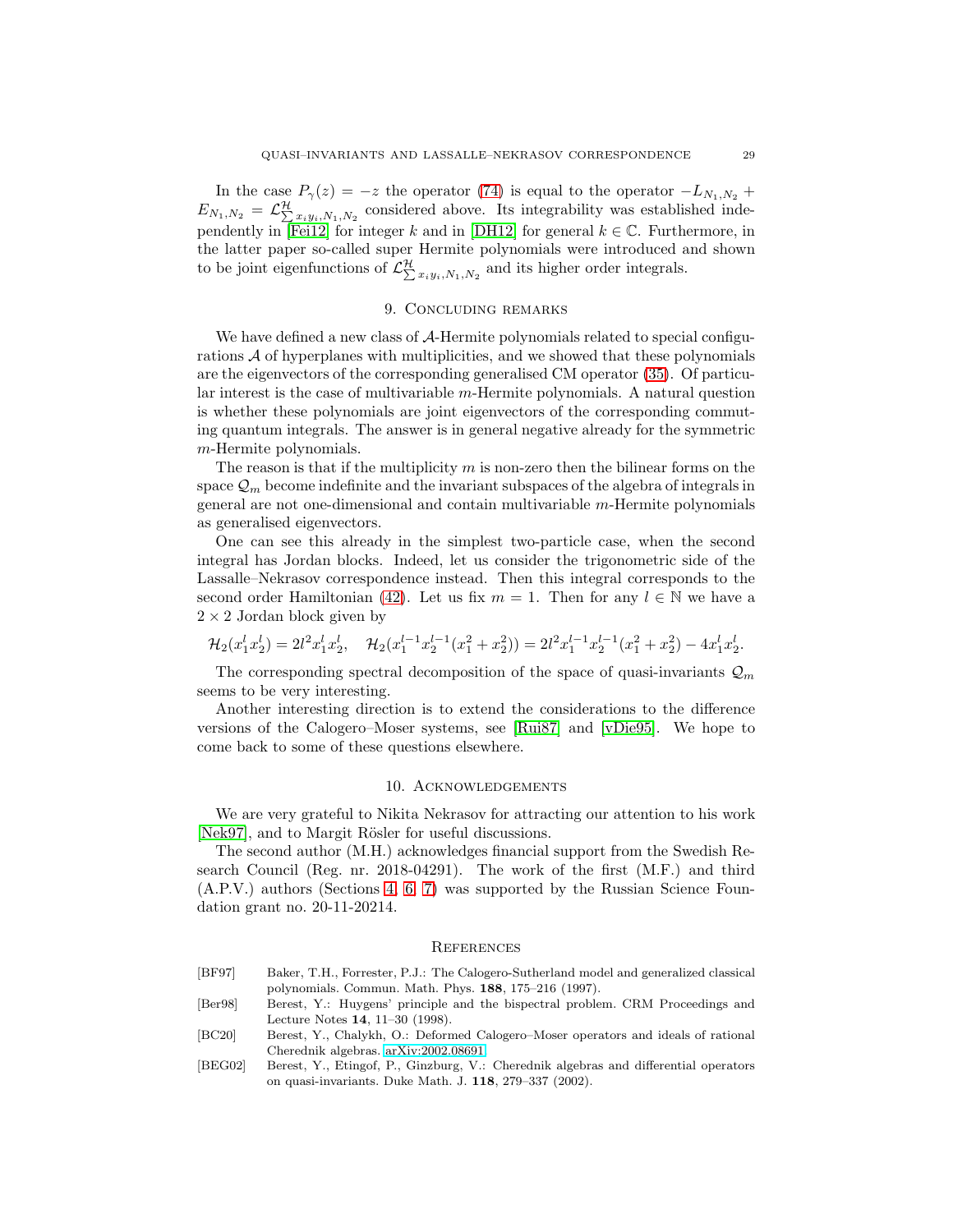- <span id="page-29-14"></span><span id="page-29-13"></span>[BDS20] Bonneux, N., Dunning, C., Stevens, M.: Coefficients of Wronskian Hermite polynomials. Studies in Applied Mathematics 144, 245–288 (2020). [BHSS18] Bonneux, N., Hamaker, Z., Stembridge, J., Stevens, M.: Wronskian Appell Polynomials and Symmetric Functions. Advances in Applied Mathematics, 111, 101932 (2019) [Cal71] Calogero, F.: Solution of the one-dimensional N-body problems with quadratic and/or inversely quadratic pair potentials. J. Math. Phys. 12, 419–436 (1971). [Cha98] Chalykh, O.A.: Darboux transformations for multidimensional Schrödinger operators. Russian Math. Surveys 53, 377–379 (1998).
- <span id="page-29-15"></span><span id="page-29-8"></span><span id="page-29-0"></span>[CFV98] Chalykh, O.A., Feigin, M.V., Veselov, A.P.: New integrable generalizations of Calogero–Moser quantum problem J. Math. Phys. 39, 695–703 (1998);
- <span id="page-29-1"></span>[CFV99] Chalykh, O.A., Feigin, M.V., Veselov, A.P.: Multidimensional Baker–Akhiezer functions and Huygens' principle. Commun. Math. Phys. 206, 533–566 (1999).
- <span id="page-29-2"></span>[CV90] Chalykh, O.A., Veselov, A.P.: Commutative rings of partial differential operators and Lie algebras. Commun. Math. Phys. 126, 597–611 (1990).
- <span id="page-29-5"></span>[Cha11] Chang, J.-H.: The Gould-Hopper polynomials in the Novikov–Veselov equation. J. Math. Phys. 52, 092703 (2011).
- <span id="page-29-20"></span>[CJ20] Clarkson, P.A., Jordaan, K.: A Generalised Sextic Freud Weight. [arXiv:2004.00260.](http://arxiv.org/abs/2004.00260)
- <span id="page-29-6"></span>[DLMT96] Dattoli, G., Lorenzutta, S., Maino, G., Torre, A., Cesarano, C.: Generalized Hermite polynomials and supergaussian forms. J. Math. Anal. Appl. 203, 597–609 (1996).
- <span id="page-29-24"></span>[DH12] Desrosiers, P.; Hallnäs, M.: Hermite and Laguerre symmetric functions associated with operators of Calogero-Moser-Sutherland type. SIGMA Symmetry Integrability Geom. Methods Appl. 8, 049, 51 pp (2012).
- <span id="page-29-26"></span>[vDie95] van Diejen, J.F.: Multivariable continuous Hahn and Wilson polynomials related to integrable difference systems. J. Phys. A: Math. Gen. 28, L369 (1995).
- <span id="page-29-4"></span>[vDie97] van Diejen, J.F.: Confluent hypergeometric orthogonal polynomials related to the rational quantum Calogero system with harmonic confinement. Commun. Math. Phys. 188, 467–497 (1997).
- <span id="page-29-7"></span>[DG86] Duistermaat, J.J., Grünbaum, F.A.: Differential equations in the spectral parameter. Commun. Math. Phys. 103, 177–240 (1986).
- <span id="page-29-16"></span>[Dun89] Dunkl, C.F.: Differential-difference operators associated to reflection groups. Trans. Amer. Math. Soc. 311, 167–183 (1989).
- <span id="page-29-18"></span>[DJO94] Dunkl, C.F., de Jeu, M.F.E., Opdam, E.M.: Singular polynomials for finite relfection groups. Trans. Amer. Math. Soc. 346, 237–256 (1994).
- <span id="page-29-10"></span>[EG02A] Etingof, P., Ginzburg, V.: On m-quasi-invariants of a Coxeter group. Mosc. Math. J. 2, 555–566 (2002).
- <span id="page-29-17"></span>[EG02B] Etingof, P., Ginzburg, V.: Symplectic reflection algebras, Calogero–Moser space, and deformed Harish-Chandra homomorphism. Invent. Math. 147, 243–348, (2002).
- <span id="page-29-25"></span>[ERF16] Etingof, P., Rains, E.: On Cohen–Macaulayness of algebras generated by generalized power sums. With an appendix by Misha Feigin. Commun. Math. Phys. 347 (1), 163–182, (2016).
- <span id="page-29-23"></span>[ESG09] Etingof, P., Stoica, E.: Unitary representations of rational Cherednik algebras. With an appendix by Stephen Griffeth. Represent. Theory 13, 349–370, (2009).
- <span id="page-29-22"></span>[Fei12] Feigin, M.: Generalized Calogero–Moser systems from rational Cherednik algebras. Selecta Math. (N.S.) 18 (1), 253–281, (2012); [arXiv:0809.3487.](http://arxiv.org/abs/0809.3487)
- <span id="page-29-9"></span>[FJ14] Feigin, M., Johnston, D.: A class of Baker–Akhiezer arrangements. Commun. Math. Phys. 328, 1117–1157 (2014).
- <span id="page-29-12"></span>[FHV13] Feigin, M.V., Hallnäs, M.A., Veselov, A.P.: Baker–Akhiezer functions and generalised Macdonald-Mehta integrals. J. Math. Phys. 54, 052106 (2013).
- <span id="page-29-3"></span>[FV02] Feigin, M.V., Veselov, A.P.: Quasi-invariants of Coxeter groups and m-harmonic polynomials. Int. Math. Res. Not. IMRN 2002, 521–545 (2002).
- <span id="page-29-11"></span>[FV03] Feigin, M.V., Veselov, A.P.: Quasi-invariants and quantum integrals of the deformed Calogero–Moser systems Int. Math. Res. Not. IMRN 2003, 2487–2511 (2003).
- <span id="page-29-19"></span>[Fre76] Freud, G.: On the coefficients in the recursion formulae of orthogonal polynomials. Proc. R. Irish Acad. A 76 ,1–6 (1976).
- <span id="page-29-21"></span>[GGM14] Gómez-Ullate, D., Grandati, Y., Milson, R.: Rational extensions of the quantum harmonic oscillator and exceptional Hermite polynomials. J. Phys. A 47, 015203 (2014).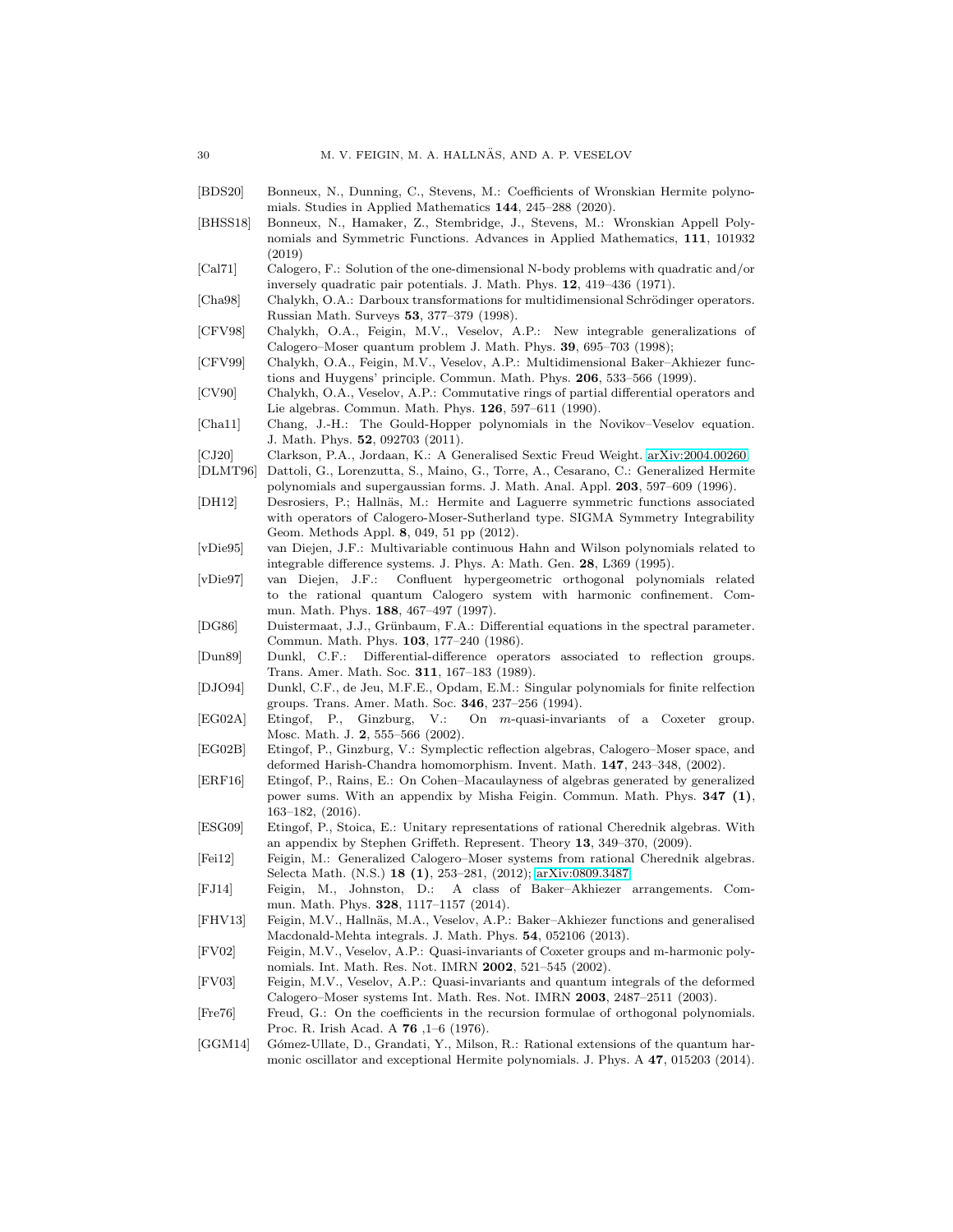- <span id="page-30-25"></span>[GKMM16] Gómez-Ullate, D., Kasman, A., Kuijlaars, A.B.J., Milson, R.: Recurrence relations for exceptional Hermite polynomials. J. Approx. Theory 204, 1–16 (2016).
- <span id="page-30-10"></span>[GH62] Gould, H.W., Hopper, A.T.: Operational formulas connected with two generalizations of Hermite polynomials. Duke Math. J. 29, 51–63 (1962).
- <span id="page-30-16"></span>[HHV16] Haese–Hill, W.A., Hallnäs, M.A., Veselov, A.P.: Complex exceptional orthogonal polynomials and quasi-invariance. Lett. Math. Phys. 106, 583–606 (2016).
- <span id="page-30-24"></span>[Hec91A] Heckman, G.J.: A Remark on the Dunkl Differential–Difference Operators. Progress in Mathematics 101, Harmonic Analysis on Reductive Groups, 181–191 (1991).
- <span id="page-30-18"></span>[Hec91B] Heckman, G.J.: An elementary approach to the hypergeometric shift operators of Opdam. Invent. Math. 103, 341–350 (1991).
- <span id="page-30-22"></span>[Hor16] Horozov, E.: Automorphisms of algebras and Bochner's property for vector orthogonal polynomials. SIGMA Symmetry Integrability Geom. Methods Appl. 12, 050, 14 pp (2016).
- <span id="page-30-23"></span>[Hor18] Horozov, E.: d-orthogonal analogs of classical orthogonal polynomials. SIGMA Symmetry Integrability Geom. Methods Appl. 14, 063, 27 pp (2018).
- <span id="page-30-6"></span>[KKS78] Kazhdan, D., Kostant, B., Sternberg, S.: Hamiltonian group actions and dynamical systems of Calogero type. Comm. Pure Appl. Math. 31, 481–507 (1978).
- <span id="page-30-7"></span>[Las91] Lassalle, M.: Polynômes de Hermite généralisés. C. R. Acad. Sci. Paris Sér. I Math. 313, 579–582 (1991).
- <span id="page-30-21"></span>[Mac95] Macdonald, I.G.: Symmetric functions and Hall polynomials, second edition. Oxford University Press, New York (1995).
- <span id="page-30-1"></span>[Mos75] Moser, J.: Three integrable Hamiltonian systems connected with isospectral deformations. Adv. Math. 16, 197–220 (1975).
- <span id="page-30-5"></span>[Nek97] Nekrasov, N.: On a duality in Calogero–Moser–Sutherland systems. [arXiv:hep-th/9707111.](http://arxiv.org/abs/hep-th/9707111)
- <span id="page-30-2"></span>[OP76A] Olshanetsky, M.A., Perelomov, A.M.: Completely integrable Hamiltonian systems connected with semisimple Lie algebras. Invent. Math. 37, 93–108 (1976).
- <span id="page-30-4"></span>[OP76B] Olshanetsky, M.A., Perelomov, A.M.: Geodesic flows on symmetric spaces of zero curvature, and explicit solutions of the generalized Calogero model for the classical case. Funkt. Anal. Appl. 10, 86–87 (1976).
- <span id="page-30-3"></span>[OP83] Olshanetsky, M.A., Perelomov, A.M.: Quantum integrable systems related to Lie algebras. Phys. Rep. 94, 313–404 (1983).
- <span id="page-30-20"></span>[Opd95] Opdam, E.M.: Harmonic analysis for certain representations of graded Hecke algebras. Acta Math. 175, 75–121 (1995).
- <span id="page-30-17"></span>[Poly92] Polychronakos, A.P.: Exchange operator formalism for integrable systems of particles. Phys. Rev. Letters 69(5), 703–705 (1992).
- <span id="page-30-8"></span>[Ros98] Rösler, M.: Generalized Hermite Polynomials and the Heat Equation for Dunkl Operators. Commun. Math. Phys. 192, 519–542 (1998).
- <span id="page-30-26"></span>[Rui87] Ruijsenaars, S.N.M.: Complete integrability of relativistic Calogero-Moser systems and elliptic function identities. Commun. Math. Phys. 110, 191–213 (1987).
- <span id="page-30-14"></span>[Sch29] Schur, I.: Einige Sätze über Primzahlen mit Anwendungen auf Irreduzibilitäts Fragen, II. Sitzungsber. Preuss. Akad. Wiss. Berlin Phys.-Math. Kl. 14, 370–391 (1929).
- <span id="page-30-15"></span>[Sch31] Schur, I.: Affektlose Gleichungen in der Theorie der Laguerreschen und Hermitschen Polynome. J. Reine Angew. Math. 165, 52–58 (1931).
- <span id="page-30-12"></span>[SV04] Sergeev, A.N., Veselov, A.P.: Deformed quantum Calogero–Moser problems and Lie superalgebras. Commun. Math. Phys. 245, 249–278 (2004).
- <span id="page-30-19"></span>[SV15] Sergeev, A.N., Veselov, A.P.: Jack–Laurent symmetric functions. Proc. Lond. Math. Soc. 111, 63–92 (2015).
- <span id="page-30-0"></span>[Sut71] Sutherland, B.: Exact results for a quantum many-body problem in one dimension. Phys. Rev. A 4, 2019-2021 (1971).
- <span id="page-30-9"></span>[Sze39] Szegö, G.: Orthogonal Polynomials. American Mathematical Society, New York (1939).
- <span id="page-30-13"></span>[VSC93] Veselov, A.P., Styrkas, K.L., Chalykh, O.A.: Algebraic integrability for the Schrödinger equation, and groups generated by reflections. Theoret. and Math. Phys. 94, 182–197 (1993).
- <span id="page-30-11"></span>[VL13] Vignat, C., Lèvêque, O.: Proof of a conjecture by Gazeau et al. using the Gould– Hopper polynomials. J. Math. Phys. 54, 073513 (2013).